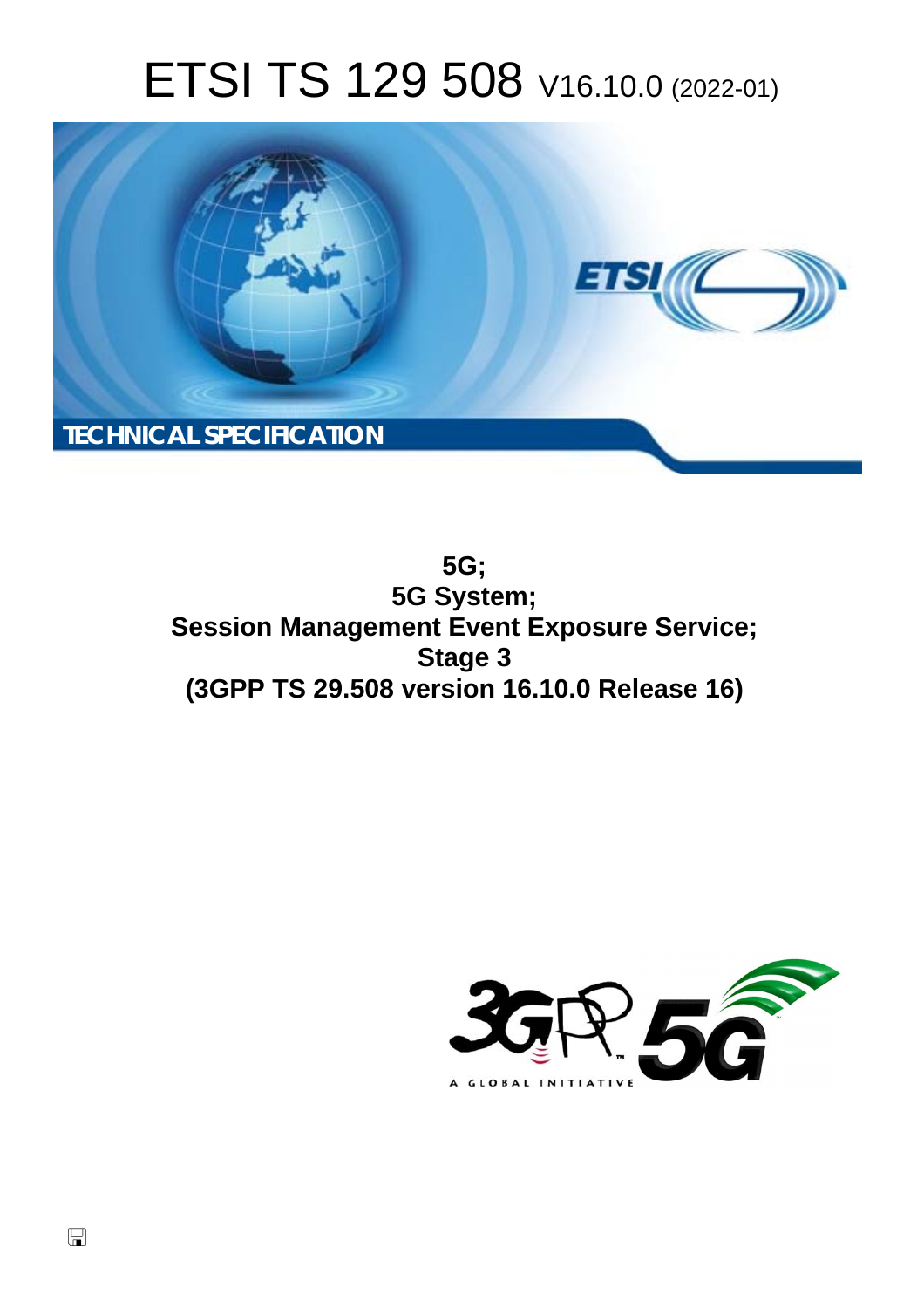Reference RTS/TSGC-0329508vga0

Keywords

 $\overline{5G}$ 

#### *ETSI*

650 Route des Lucioles F-06921 Sophia Antipolis Cedex - FRANCE

Tel.: +33 4 92 94 42 00 Fax: +33 4 93 65 47 16

Siret N° 348 623 562 00017 - APE 7112B Association à but non lucratif enregistrée à la Sous-Préfecture de Grasse (06) N° w061004871

#### *Important notice*

The present document can be downloaded from: <http://www.etsi.org/standards-search>

The present document may be made available in electronic versions and/or in print. The content of any electronic and/or print versions of the present document shall not be modified without the prior written authorization of ETSI. In case of any existing or perceived difference in contents between such versions and/or in print, the prevailing version of an ETSI deliverable is the one made publicly available in PDF format at [www.etsi.org/deliver](http://www.etsi.org/deliver).

Users of the present document should be aware that the document may be subject to revision or change of status. Information on the current status of this and other ETSI documents is available at <https://portal.etsi.org/TB/ETSIDeliverableStatus.aspx>

If you find errors in the present document, please send your comment to one of the following services: <https://portal.etsi.org/People/CommiteeSupportStaff.aspx>

#### *Notice of disclaimer & limitation of liability*

The information provided in the present deliverable is directed solely to professionals who have the appropriate degree of experience to understand and interpret its content in accordance with generally accepted engineering or other professional standard and applicable regulations.

No recommendation as to products and services or vendors is made or should be implied.

No representation or warranty is made that this deliverable is technically accurate or sufficient or conforms to any law and/or governmental rule and/or regulation and further, no representation or warranty is made of merchantability or fitness for any particular purpose or against infringement of intellectual property rights.

In no event shall ETSI be held liable for loss of profits or any other incidental or consequential damages.

Any software contained in this deliverable is provided "AS IS" with no warranties, express or implied, including but not limited to, the warranties of merchantability, fitness for a particular purpose and non-infringement of intellectual property rights and ETSI shall not be held liable in any event for any damages whatsoever (including, without limitation, damages for loss of profits, business interruption, loss of information, or any other pecuniary loss) arising out of or related to the use of or inability to use the software.

#### *Copyright Notification*

No part may be reproduced or utilized in any form or by any means, electronic or mechanical, including photocopying and microfilm except as authorized by written permission of ETSI. The content of the PDF version shall not be modified without the written authorization of ETSI.

The copyright and the foregoing restriction extend to reproduction in all media.

© ETSI 2022. All rights reserved.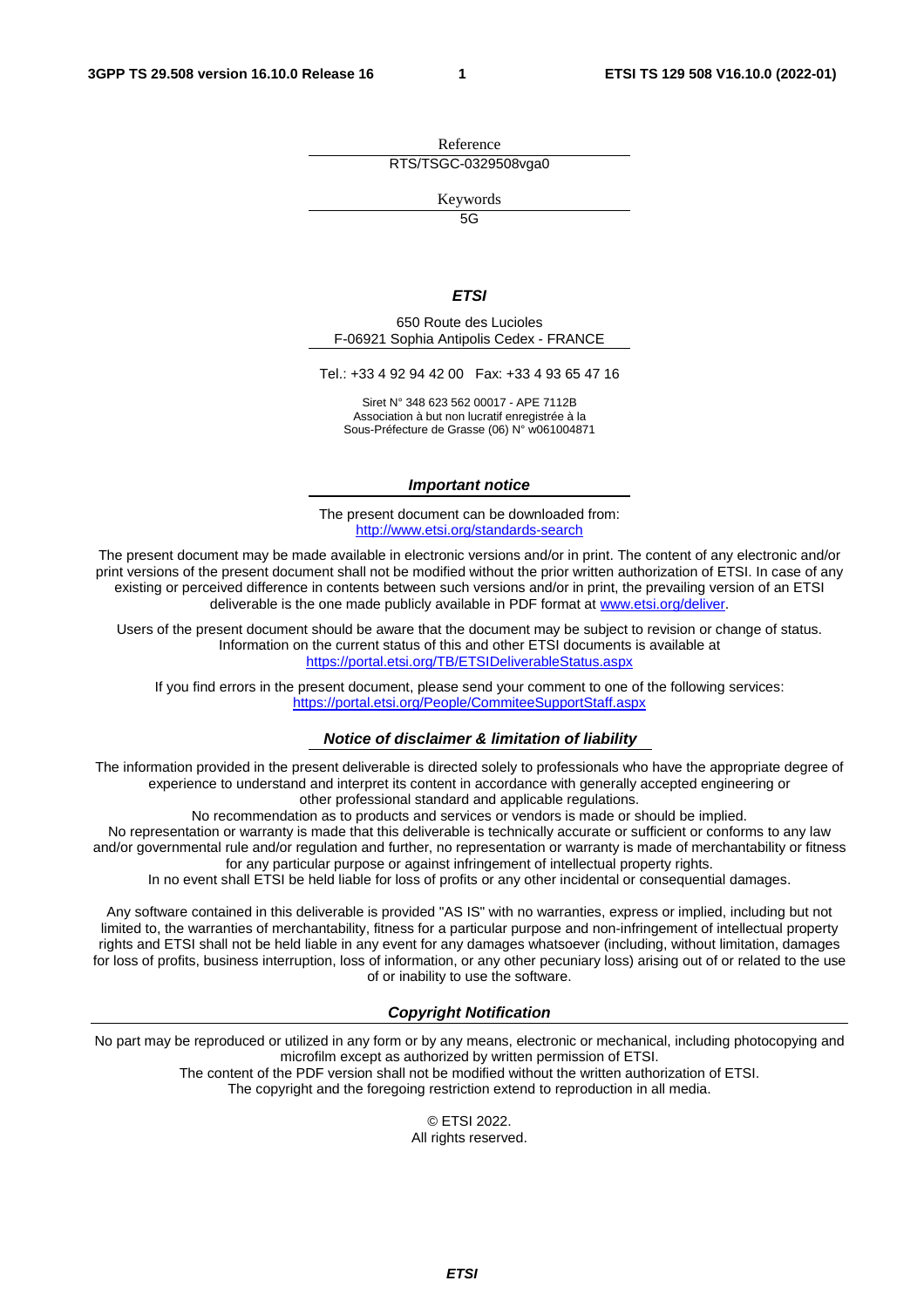## Intellectual Property Rights

#### Essential patents

IPRs essential or potentially essential to normative deliverables may have been declared to ETSI. The declarations pertaining to these essential IPRs, if any, are publicly available for **ETSI members and non-members**, and can be found in ETSI SR 000 314: *"Intellectual Property Rights (IPRs); Essential, or potentially Essential, IPRs notified to ETSI in respect of ETSI standards"*, which is available from the ETSI Secretariat. Latest updates are available on the ETSI Web server ([https://ipr.etsi.org/\)](https://ipr.etsi.org/).

Pursuant to the ETSI Directives including the ETSI IPR Policy, no investigation regarding the essentiality of IPRs, including IPR searches, has been carried out by ETSI. No guarantee can be given as to the existence of other IPRs not referenced in ETSI SR 000 314 (or the updates on the ETSI Web server) which are, or may be, or may become, essential to the present document.

#### **Trademarks**

The present document may include trademarks and/or tradenames which are asserted and/or registered by their owners. ETSI claims no ownership of these except for any which are indicated as being the property of ETSI, and conveys no right to use or reproduce any trademark and/or tradename. Mention of those trademarks in the present document does not constitute an endorsement by ETSI of products, services or organizations associated with those trademarks.

**DECT™**, **PLUGTESTS™**, **UMTS™** and the ETSI logo are trademarks of ETSI registered for the benefit of its Members. **3GPP™** and **LTE™** are trademarks of ETSI registered for the benefit of its Members and of the 3GPP Organizational Partners. **oneM2M™** logo is a trademark of ETSI registered for the benefit of its Members and of the oneM2M Partners. **GSM**® and the GSM logo are trademarks registered and owned by the GSM Association.

## Legal Notice

This Technical Specification (TS) has been produced by ETSI 3rd Generation Partnership Project (3GPP).

The present document may refer to technical specifications or reports using their 3GPP identities. These shall be interpreted as being references to the corresponding ETSI deliverables.

The cross reference between 3GPP and ETSI identities can be found under<http://webapp.etsi.org/key/queryform.asp>.

## Modal verbs terminology

In the present document "**shall**", "**shall not**", "**should**", "**should not**", "**may**", "**need not**", "**will**", "**will not**", "**can**" and "**cannot**" are to be interpreted as described in clause 3.2 of the [ETSI Drafting Rules](https://portal.etsi.org/Services/editHelp!/Howtostart/ETSIDraftingRules.aspx) (Verbal forms for the expression of provisions).

"**must**" and "**must not**" are **NOT** allowed in ETSI deliverables except when used in direct citation.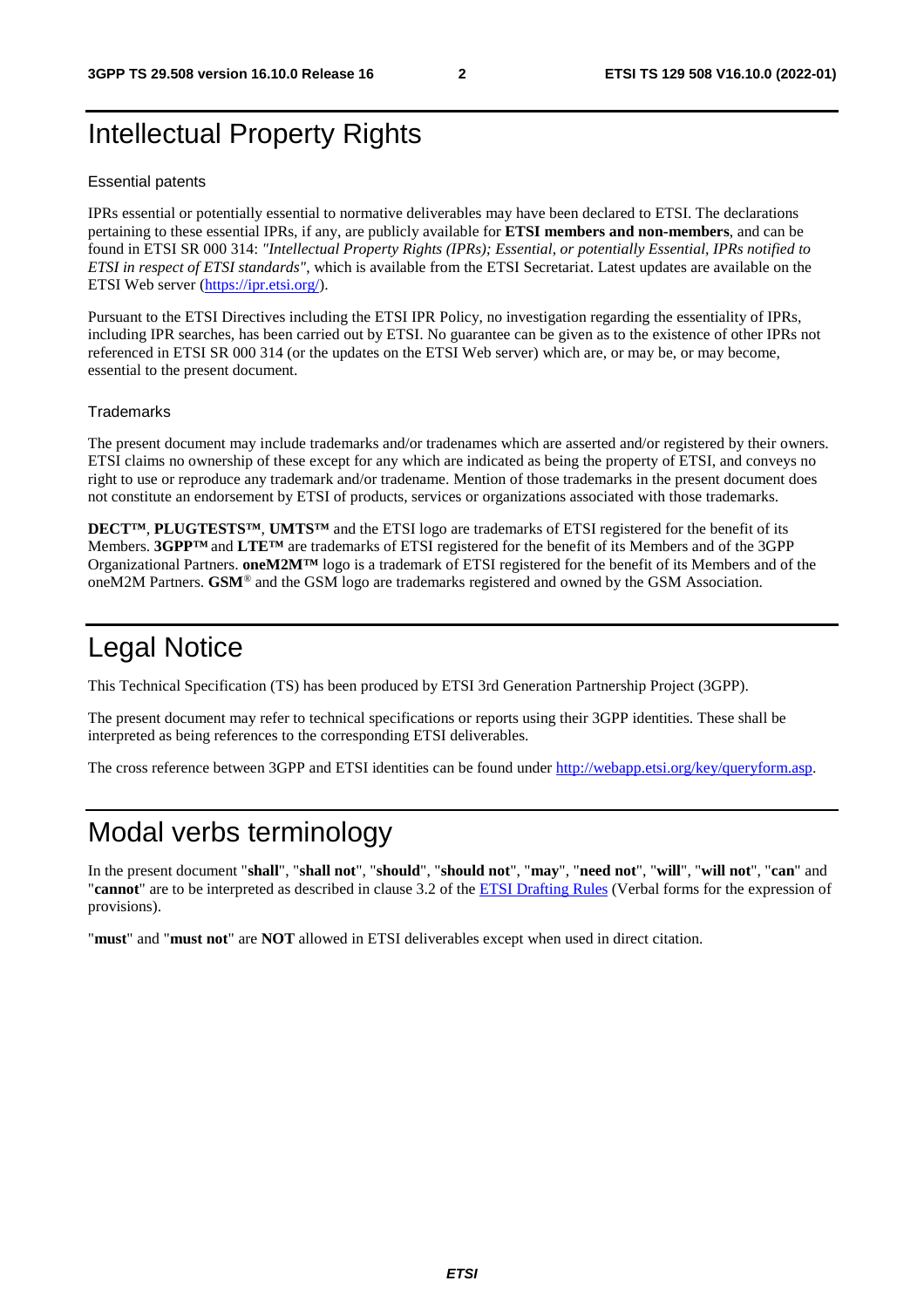$\mathbf{3}$ 

# Contents

| 1              |  |
|----------------|--|
| $\overline{2}$ |  |
| 3              |  |
| 3.1<br>3.2     |  |
| 4              |  |
| 4.1            |  |
| 4.1.1          |  |
| 4.1.2          |  |
| 4.1.3          |  |
| 4.1.3.1        |  |
| 4.1.3.2        |  |
| 4.2            |  |
| 4.2.1          |  |
| 4.2.2          |  |
| 4.2.2.1        |  |
| 4.2.2.2        |  |
| 4.2.3          |  |
| 4.2.3.1        |  |
|                |  |
| 4.2.3.2        |  |
| 4.2.3.3        |  |
| 4.2.4          |  |
| 4.2.4.1        |  |
| 4.2.4.2        |  |
| 4.2.5          |  |
| 4.2.5.1        |  |
| 4.2.5.2        |  |
| 5              |  |
| 5.1            |  |
| 5.2            |  |
| 5.2.1          |  |
| 5.2.2          |  |
| 5.2.2.1        |  |
| 5.2.2.2        |  |
| 5.2.3          |  |
| 5.3            |  |
| 5.3.1          |  |
| 5.3.2          |  |
| 5.3.2.1        |  |
| 5.3.2.2        |  |
| 5.3.2.3        |  |
| 5.3.2.3.1      |  |
| 5.3.2.4        |  |
| 5.3.3          |  |
| 5.3.3.1        |  |
| 5.3.3.2        |  |
| 5.3.3.3        |  |
|                |  |
| 5.3.3.3.1      |  |
| 5.3.3.3.2      |  |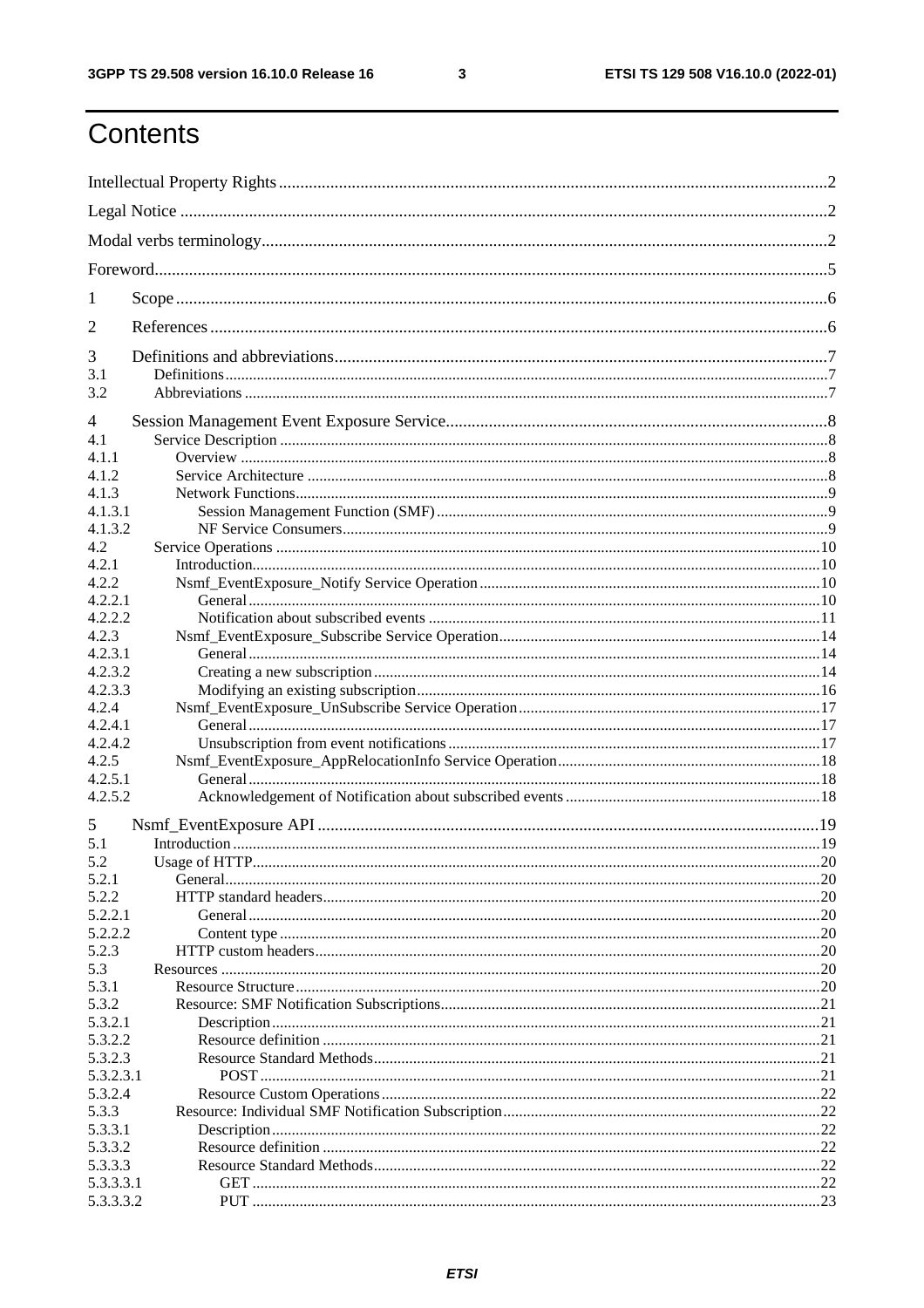#### $\overline{\mathbf{4}}$

| 5.3.3.3.3 |                               |  |  |  |  |  |  |  |  |
|-----------|-------------------------------|--|--|--|--|--|--|--|--|
| 5.3.3.4   |                               |  |  |  |  |  |  |  |  |
| 5.4       |                               |  |  |  |  |  |  |  |  |
| 5.5       |                               |  |  |  |  |  |  |  |  |
| 5.5.1     |                               |  |  |  |  |  |  |  |  |
| 5.5.2     |                               |  |  |  |  |  |  |  |  |
| 5.5.2.1   |                               |  |  |  |  |  |  |  |  |
| 5.5.2.2   |                               |  |  |  |  |  |  |  |  |
| 5.5.2.3   |                               |  |  |  |  |  |  |  |  |
| 5.5.2.3.1 |                               |  |  |  |  |  |  |  |  |
| 5.5.3     |                               |  |  |  |  |  |  |  |  |
| 5.5.3.1   |                               |  |  |  |  |  |  |  |  |
| 5.5.3.2   |                               |  |  |  |  |  |  |  |  |
| 5.5.3.3   |                               |  |  |  |  |  |  |  |  |
| 5.5.3.3.1 |                               |  |  |  |  |  |  |  |  |
| 5.6       |                               |  |  |  |  |  |  |  |  |
| 5.6.1     |                               |  |  |  |  |  |  |  |  |
| 5.6.2     |                               |  |  |  |  |  |  |  |  |
| 5.6.2.1   |                               |  |  |  |  |  |  |  |  |
| 5.6.2.2   |                               |  |  |  |  |  |  |  |  |
| 5.6.2.3   |                               |  |  |  |  |  |  |  |  |
| 5.6.2.4   |                               |  |  |  |  |  |  |  |  |
| 5.6.2.5   |                               |  |  |  |  |  |  |  |  |
| 5.6.2.6   |                               |  |  |  |  |  |  |  |  |
| 5.6.2.7   |                               |  |  |  |  |  |  |  |  |
| 5.6.3     |                               |  |  |  |  |  |  |  |  |
| 5.6.3.1   |                               |  |  |  |  |  |  |  |  |
| 5.6.3.2   |                               |  |  |  |  |  |  |  |  |
| 5.6.3.3   |                               |  |  |  |  |  |  |  |  |
| 5.6.3.4   |                               |  |  |  |  |  |  |  |  |
| 5.6.3.5   |                               |  |  |  |  |  |  |  |  |
| 5.7       |                               |  |  |  |  |  |  |  |  |
| 5.7.1     |                               |  |  |  |  |  |  |  |  |
| 5.7.2     |                               |  |  |  |  |  |  |  |  |
| 5.7.3     |                               |  |  |  |  |  |  |  |  |
| 5.8       |                               |  |  |  |  |  |  |  |  |
| 5.9       |                               |  |  |  |  |  |  |  |  |
|           |                               |  |  |  |  |  |  |  |  |
|           | <b>Annex A (normative):</b>   |  |  |  |  |  |  |  |  |
| A.1       |                               |  |  |  |  |  |  |  |  |
| A.2       |                               |  |  |  |  |  |  |  |  |
|           | <b>Annex B</b> (informative): |  |  |  |  |  |  |  |  |
|           |                               |  |  |  |  |  |  |  |  |
|           |                               |  |  |  |  |  |  |  |  |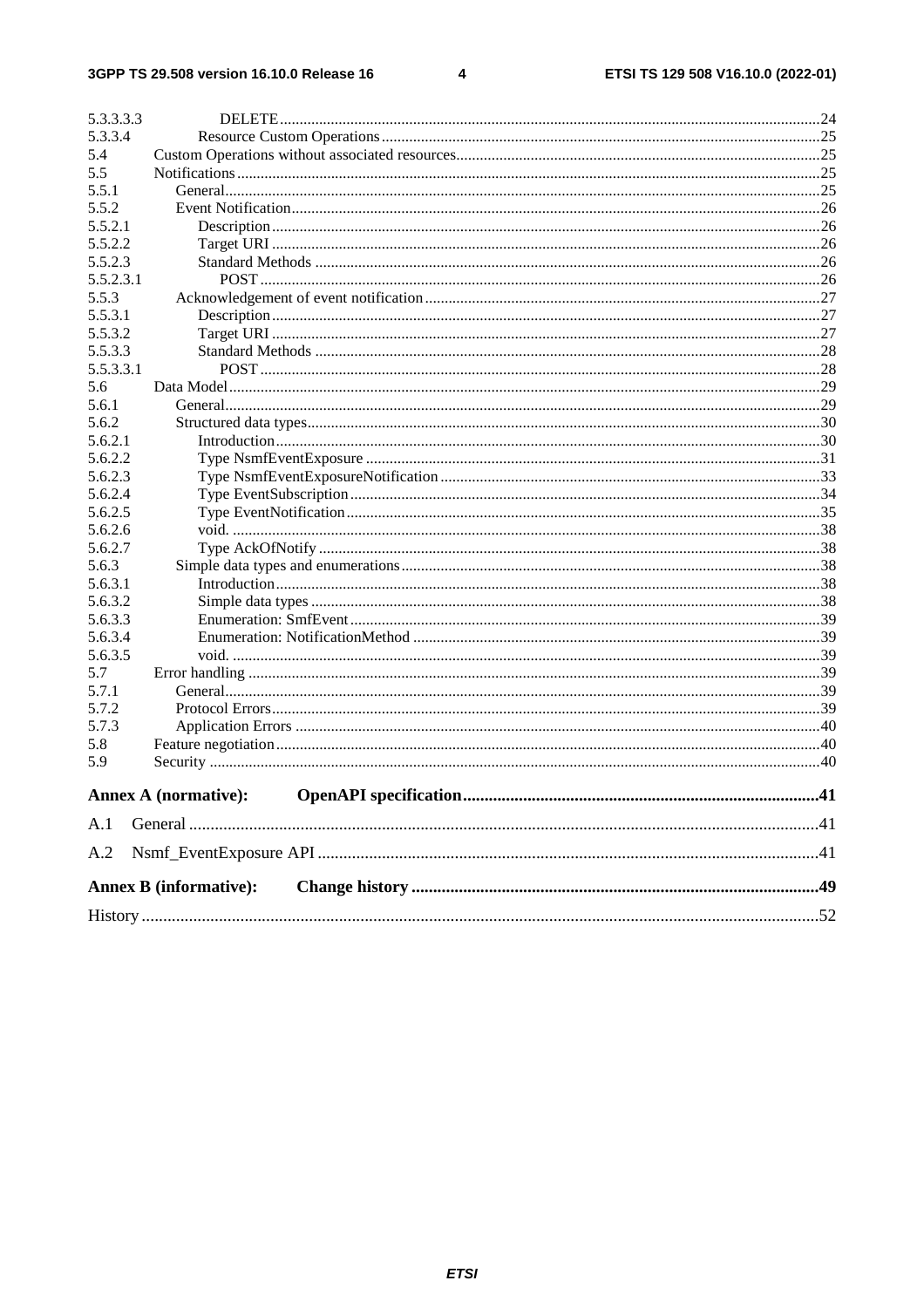## Foreword

This Technical Specification has been produced by the 3<sup>rd</sup> Generation Partnership Project (3GPP).

The contents of the present document are subject to continuing work within the TSG and may change following formal TSG approval. Should the TSG modify the contents of the present document, it will be re-released by the TSG with an identifying change of release date and an increase in version number as follows:

Version x.y.z

where:

- x the first digit:
	- 1 presented to TSG for information;
	- 2 presented to TSG for approval;
	- 3 or greater indicates TSG approved document under change control.
- y the second digit is incremented for all changes of substance, i.e. technical enhancements, corrections, updates, etc.
- z the third digit is incremented when editorial only changes have been incorporated in the document.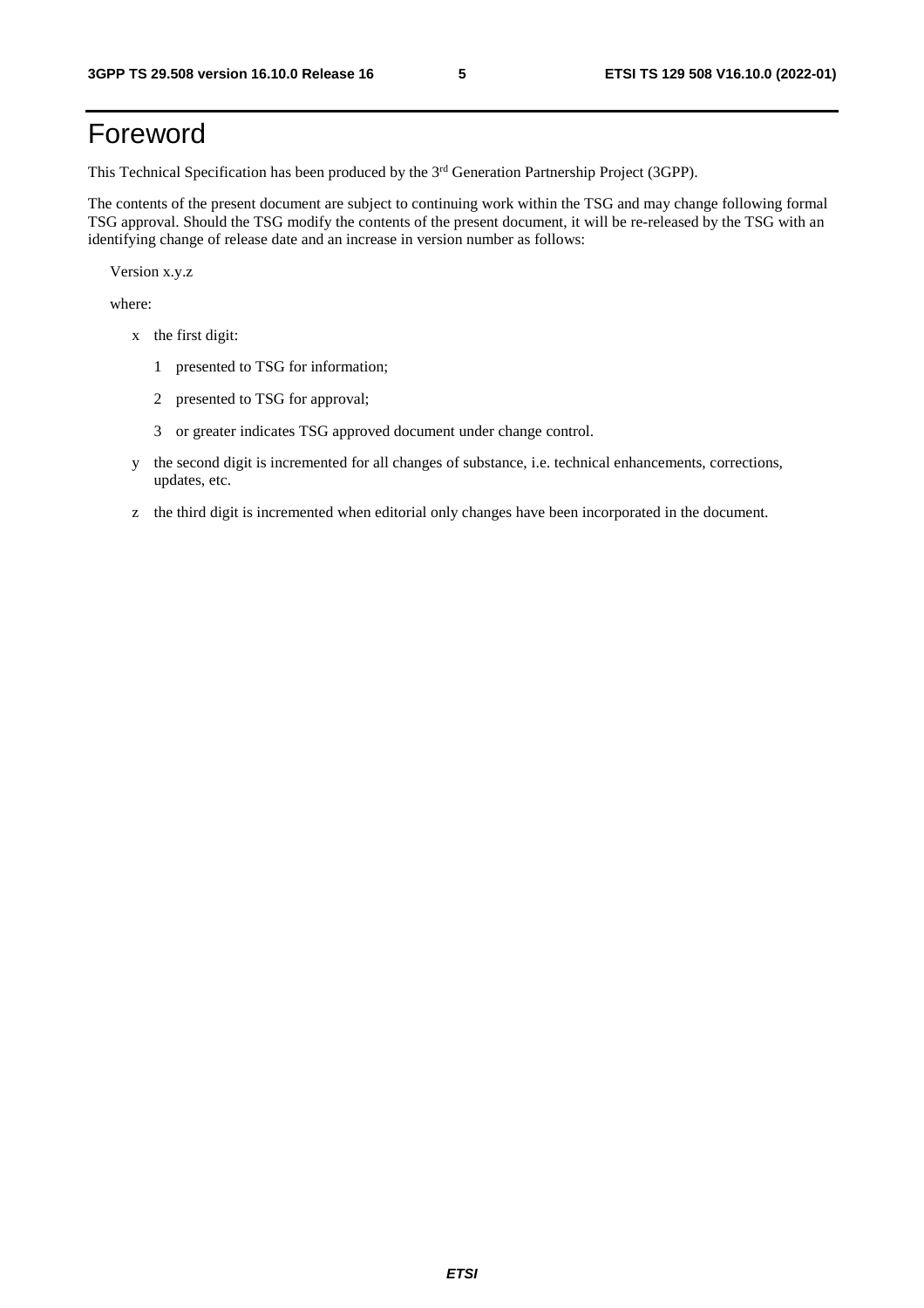### 1 Scope

The present specification provides the stage 3 definition of the Session Management Event Exposure Service (Nsmf\_EventExposure) of the 5G System.

The stage 2 definition and procedures of the Session Management Event Exposure Service are contained in 3GPP TS 23.502 [3] and 3GPP TS 23.503 [6]. The 5G System Architecture is defined in 3GPP TS 23.501 [2].

Stage 3 call flows for policy and charging control use cases are provided in 3GPP TS 29.513 [7].

The Technical Realization of the Service Based Architecture and the Principles and Guidelines for Services Definition of the 5G System are specified in 3GPP TS 29.500 [4] and 3GPP TS 29.501 [5].

The Session Management Event Exposure Service is provided by the Session Management Function (SMF). This service exposes events related to PDU Sessions observed at the SMF.

### 2 References

The following documents contain provisions which, through reference in this text, constitute provisions of the present document.

- References are either specific (identified by date of publication, edition number, version number, etc.) or non-specific.
- For a specific reference, subsequent revisions do not apply.
- For a non-specific reference, the latest version applies. In the case of a reference to a 3GPP document (including a GSM document), a non-specific reference implicitly refers to the latest version of that document *in the same Release as the present document*.
- [1] 3GPP TR 21.905: "Vocabulary for 3GPP Specifications".
- [2] 3GPP TS 23.501: "System Architecture for the 5G System; Stage 2".
- [3] 3GPP TS 23.502: "Procedures for the 5G System; Stage 2".
- [4] 3GPP TS 29.500: "5G System; Technical Realization of Service Based Architecture; Stage 3".
- [5] 3GPP TS 29.501: "5G System; Principles and Guidelines for Services Definition; Stage 3".
- [6] 3GPP TS 23.503: "Policy and Charging Control Framework for the 5G System; Stage 2".
- [7] 3GPP TS 29.513: "5G System; Policy and Charging Control signalling flows and QoS parameter mapping; Stage 3".
- [8] IETF RFC 7540: "Hypertext Transfer Protocol Version 2 (HTTP/2)".
- [9] IETF RFC 8259: "The JavaScript Object Notation (JSON) Data Interchange Format".
- [10] OpenAPI, "OpenAPI 3.0.0 Specification", [https://github.com/OAI/OpenAPI](https://github.com/OAI/OpenAPI-Specification/blob/master/versions/3.0.0.md)-[Specification/blob/master/versions/3.0.0.md](https://github.com/OAI/OpenAPI-Specification/blob/master/versions/3.0.0.md).
- [11] 3GPP TS 29.571: "5G System; Common Data Types for Service Based Interfaces Stage 3".
- [12] 3GPP TS 29.510: "5G System; Network Function Repository Services; Stage 3".
- [13] 3GPP TS 29.518: "5G System; Access and Mobility Management Services; Stage 3".
- [14] 3GPP TS 29.512: "5G System; Session Management Policy Control Service; Stage 3".
- [15] 3GPP TS 33.501: "Security architecture and procedures for 5G system".
- [16] IETF RFC 6749: "The OAuth 2.0 Authorization Framework".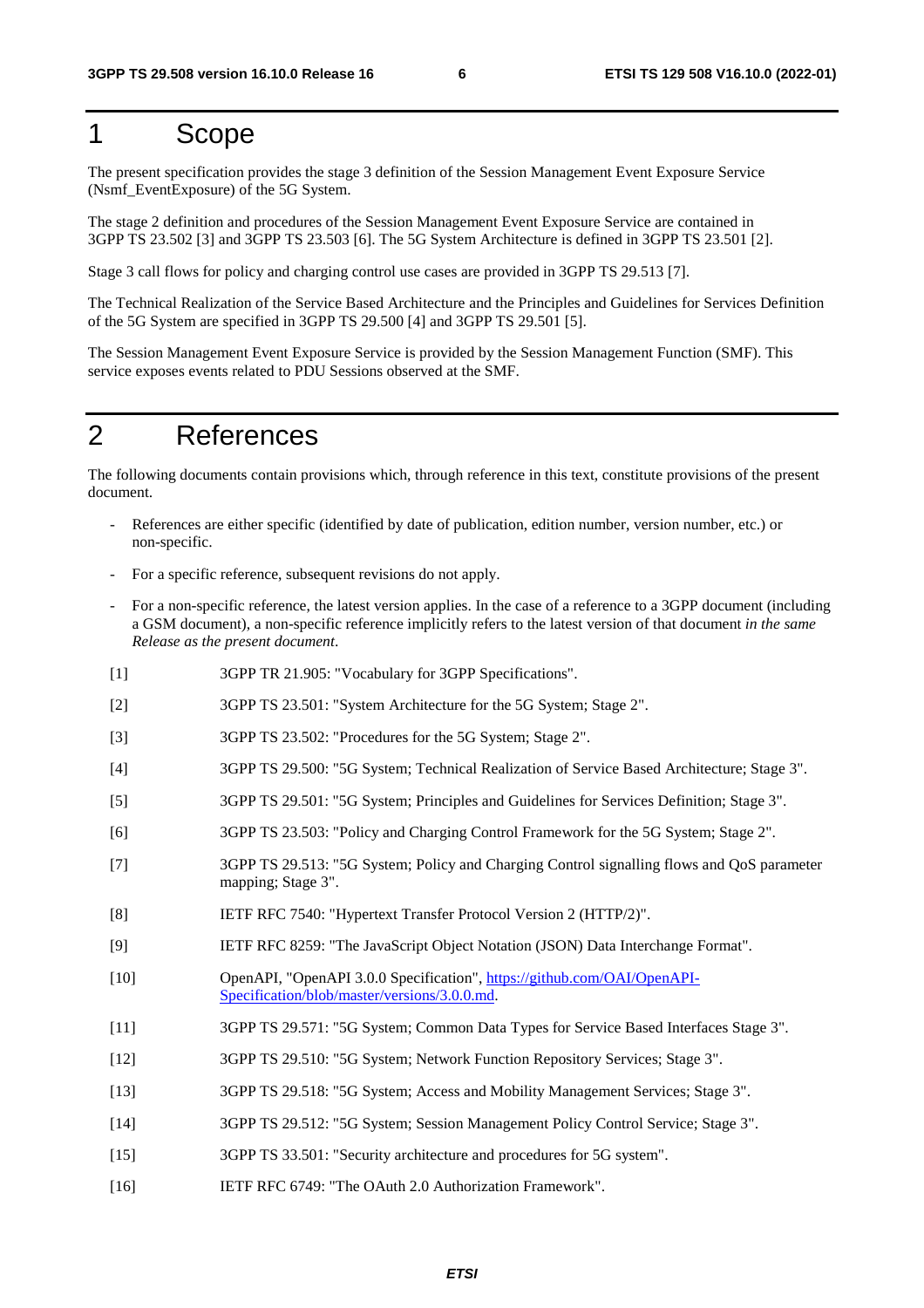- [18] IETF RFC 7807: "Problem Details for HTTP APIs".
- [19] 3GPP TR 21.900: "Technical Specification Group working methods".
- [20] 3GPP TS 29.522: "5G System; Network Exposure Function Northbound APIs; Stage 3".
- [21] 3GPP TS 23.288: "Architecture enhancements for 5G System (5GS) to support network data analytics services".
- [22] 3GPP TS 29.514: "5G System; Policy Authorization Service; Stage 3".
- [23] 3GPP TS 29.244: "Interface between the Control Plane and the User Plane of EPC Nodes".

## 3 Definitions and abbreviations

### 3.1 Definitions

For the purposes of the present document, the terms and definitions given in 3GPP TR 21.905 [1] and the following apply. A term defined in the present document takes precedence over the definition of the same term, if any, in 3GPP TR 21.905 [1].

### 3.2 Abbreviations

For the purposes of the present document, the abbreviations given in 3GPP TR 21.905 [1] and the following apply. An abbreviation defined in the present document takes precedence over the definition of the same abbreviation, if any, in 3GPP TR 21.905 [1].

| AF           | <b>Application Function</b>                           |
|--------------|-------------------------------------------------------|
| <b>AMBR</b>  | Aggregate Maximum Bit Rate                            |
| AMF          | <b>Access and Mobility Management Function</b>        |
| <b>API</b>   | <b>Application Programming Interface</b>              |
| <b>DDD</b>   | Downlink Data Delivery                                |
| <b>DNAI</b>  | DN Access Identifier                                  |
| <b>DNN</b>   | Data Network Name                                     |
| <b>FQDN</b>  | <b>Fully Qualified Domain Name</b>                    |
| <b>GPSI</b>  | Generic Public Subscription Identifier                |
| <b>GUAMI</b> | Globally Unique AMF Identifier                        |
| <b>HTTP</b>  | <b>Hypertext Transfer Protocol</b>                    |
| H-SMF        | Home SMF                                              |
| I-SMF        | Intermediate SMF                                      |
| <b>JSON</b>  | JavaScript Object Notation                            |
| <b>NEF</b>   | <b>Network Exposure Function</b>                      |
| NF           | <b>Network Function</b>                               |
| <b>NRF</b>   | <b>Network Repository Function</b>                    |
| <b>NSSAI</b> | Network Slice Selection Assistance Information        |
| <b>NWDAF</b> | <b>Network Data Analytics Function</b>                |
| <b>SMF</b>   | <b>Session Management Function</b>                    |
| <b>SUPI</b>  | <b>Subscription Permanent Identifier</b>              |
| S-NSSAI      | Single Network Slice Selection Assistance Information |
| PCF          | <b>Policy Control Function</b>                        |
| <b>PRA</b>   | Presence Reporting Area                               |
| QFI          | QoS Flow Identifier                                   |
| <b>UDM</b>   | <b>Unified Data Management</b>                        |
| <b>UPF</b>   | <b>User Plane Function</b>                            |
| V-SMF        | Visited SMF                                           |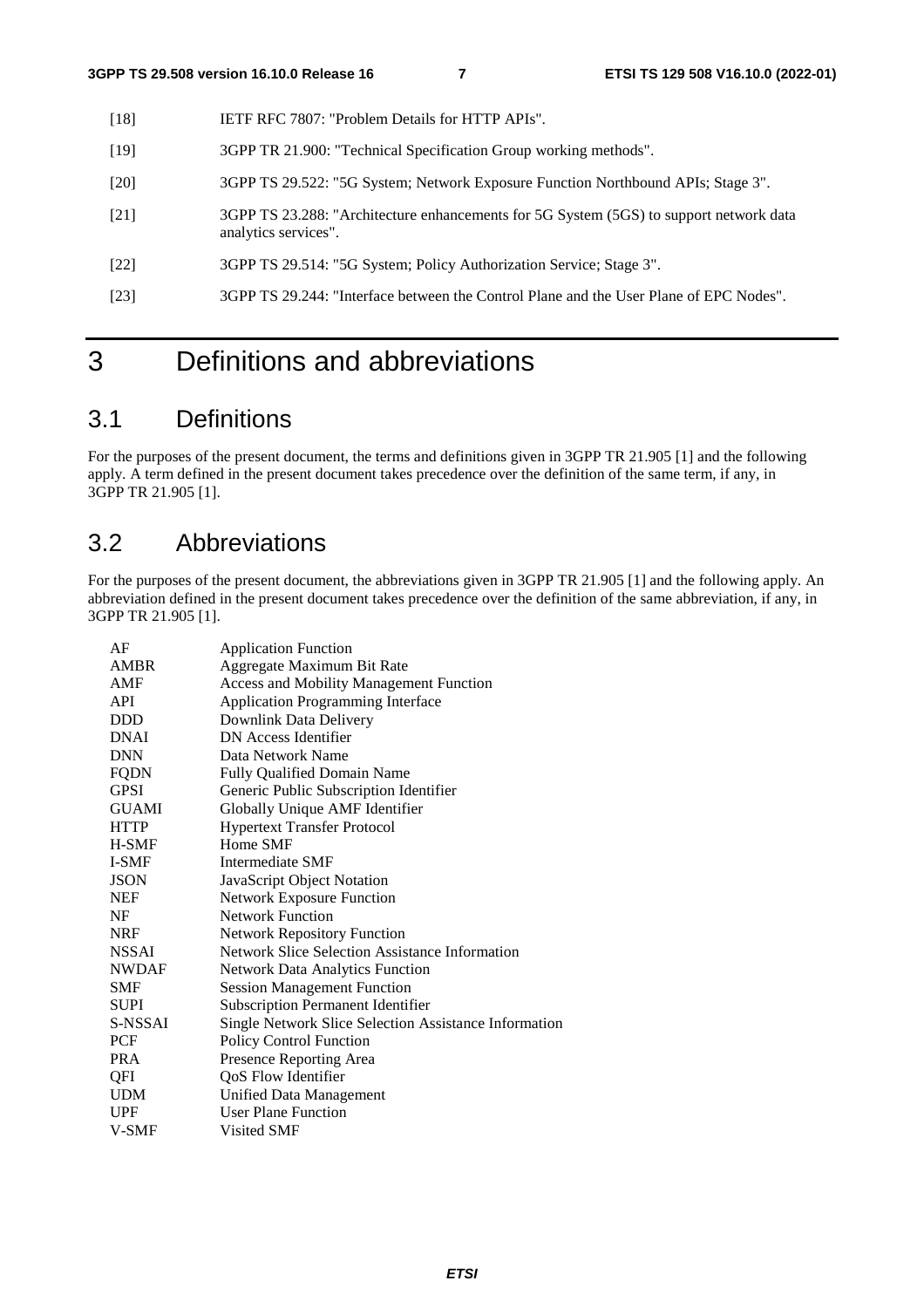## 4 Session Management Event Exposure Service

### 4.1 Service Description

#### 4.1.1 Overview

The Session Management Event Exposure Service, as defined in 3GPP TS 23.502 [3] and 3GPP TS 23.503 [6], is provided by the Session Management Function (SMF).

This service:

- allows consumer NFs to subscribe and unsubscribe for events on a PDU session; and
- notifies consumer NFs with a corresponding subscription about observed events on the PDU session.

The types of observed events applicable for (H-)SMF include:

- UP path change (e.g. addition and/or removal of PDU session anchor);
- access type change;
- PLMN change;
- PDU session release:
- PDU session establishment;
- Downlink data delivery status (for non-roaming);
- UE IP address/prefix change:
- OFI allocation; and/or
- OoS monitoring.

The types of observed events applicable for V-SMF include:

- Downlink data delivery status.

The types of observed events applicable for I-SMF include:

Downlink data delivery status.

### 4.1.2 Service Architecture

The 5G System Architecture is defined in 3GPP TS 23.501 [2]. The Policy and Charging related 5G architecture is also described in 3GPP TS 29.513 [7].

The Session Management Event Exposure Service (Nsmf\_EventExposure) is part of the Nsmf service-based interface exhibited by the Session Management Function (SMF).

The known consumers of the Nsmf\_EventExposure service are:

- Network Exposure Function (NEF),
- Access and Mobility Management Function (AMF).
- Application Function (AF),
- Unified Data Management (UDM), and
- Network Data Analytics Function (NWDAF).

The PCF accesses the Session Management Event Exposure Service at the SMF via the N7 Reference point.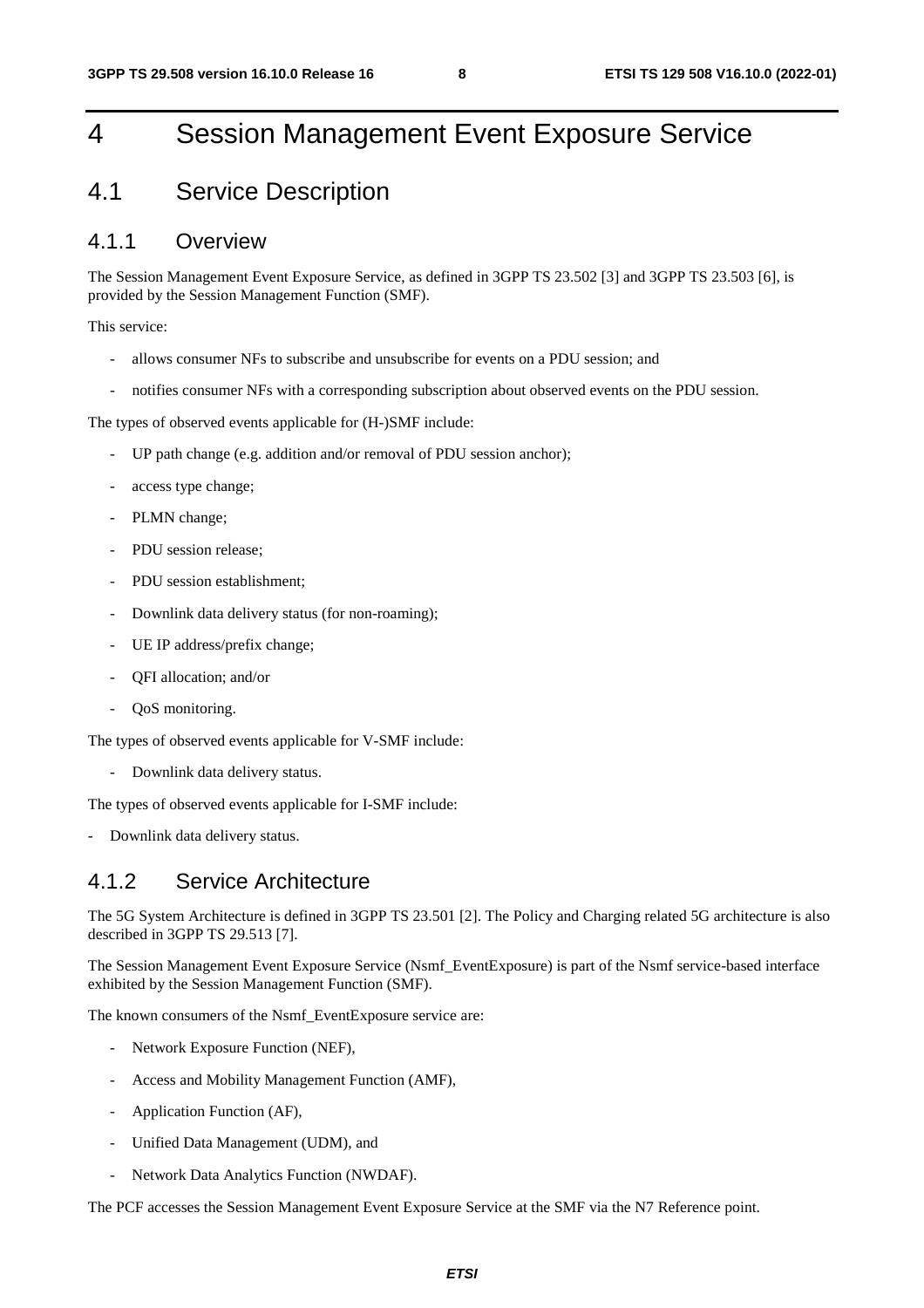NOTE: The PCF can implicitly subscribe on behalf of the AF and NEF to the UP\_PATH\_CH event and/or the QOS\_MON event by including the information on AF subscription within the PCC rule.

The AMF accesses the Session Management Event Exposure Service at the SMF via the N11 Reference point.



#### **Figure 4.1.2-1: Reference Architecture for the Nsmf\_EventExposure Service; SBI representation**



#### **Figure 4.1.2-2: Reference Architecture for the Nsmf\_EventExposure Service: reference point representation**

### 4.1.3 Network Functions

#### 4.1.3.1 Session Management Function (SMF)

The Session Management function (SMF) provides:

- Session Management e.g. Session establishment, modification and release;
- UE IP address allocation & management;
- Selection and control of UP function;
- Termination of interfaces towards Policy control functions; and
- Control part of policy enforcement and QoS.

#### 4.1.3.2 NF Service Consumers

The Network Exposure Function (NEF);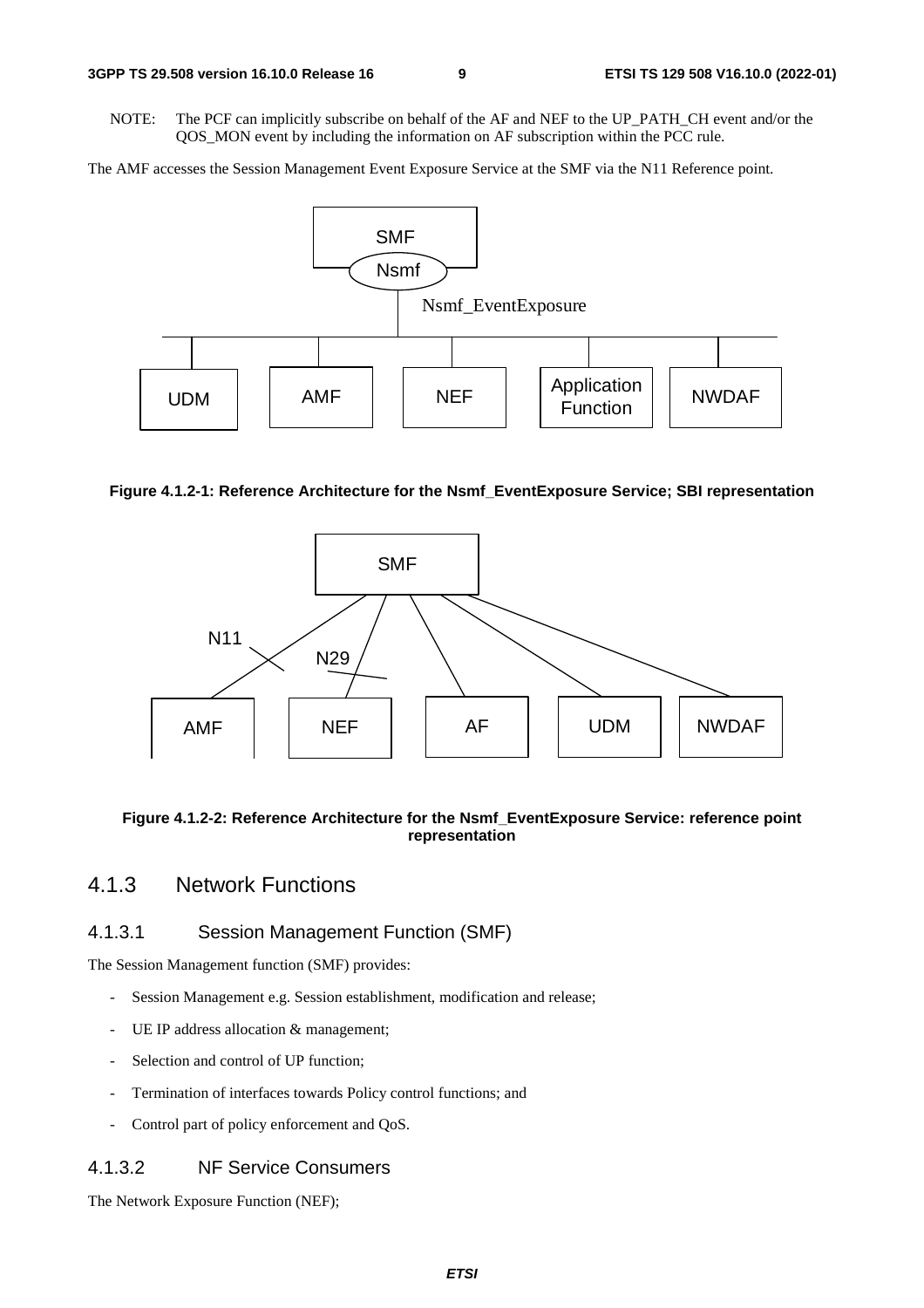provides means to securely expose the services and capabilities provided by 3GPP network functions to e.g. 3rd parties or internal exposure.

The Access and Mobility Management function (AMF) provides:

- Registration management;
- Connection management;
- Reachability management; and
- Mobility Management.

The Application Function (AF)

interacts with the 3GPP Core Network to provide services.

The Unified Data Management (UDM).

has access to subscriber information, can determine the SMF serving a user based on that data, and can then subscribe to event notifications for a user (e.g. when triggered by the NEF).

The Network Data Analytics Function (NWDAF)

- collects data based on event subscription provided by AMF, SMF, PCF, UDM, AF (directly or via NEF) and OAM;
- retrieves information about NFs;
- performs on demand provision of analytics to consumers, as indicated in clause 6, 3GPP TS 23.288 [21].

### 4.2 Service Operations

### 4.2.1 Introduction

| Service operation name | <b>Description</b>                                 | Initiated by                |
|------------------------|----------------------------------------------------|-----------------------------|
| Notify                 | Report UE PDU session related event(s) to the NF   | (H-)SMF, V-SMF, I-          |
|                        | service consumer which has subscribed to the event | <b>SMF</b>                  |
|                        | report service.                                    |                             |
| <b>Subscribe</b>       | This service operation is used by an NF service    | <b>INF</b> service consumer |
|                        | consumer to subscribe for event notifications on a |                             |
|                        | specified PDU session, or for all PDU Sessions of  |                             |
|                        | one UE, a group of UE(s) or any UE, or to modify a |                             |
|                        | subscription.                                      |                             |
| UnSubscribe            | This service operation is used by an NF service    | <b>INF</b> service consumer |
|                        | consumer to unsubscribe from event notifications.  |                             |
| AppRelocationInfo      | This service operation is used by an NF service    | INF service consumer        |
|                        | consumer to acknowledge the notification from the  |                             |
|                        | SMF regarding UE PDU Session related event(s)      |                             |

### 4.2.2 Nsmf\_EventExposure\_Notify Service Operation

### 4.2.2.1 General

The Nsmf\_EventExposure\_Notify service operation enables the SMF (i.e. (H-)SMF, V-SMF and/or I-SMF) to send notifications to NF service consumers upon the occurrence of a previously subscribed event on the related PDU session.

The following procedure using the Nsmf\_EventExposure\_Notify service operation is supported:

- notification about subscribed events.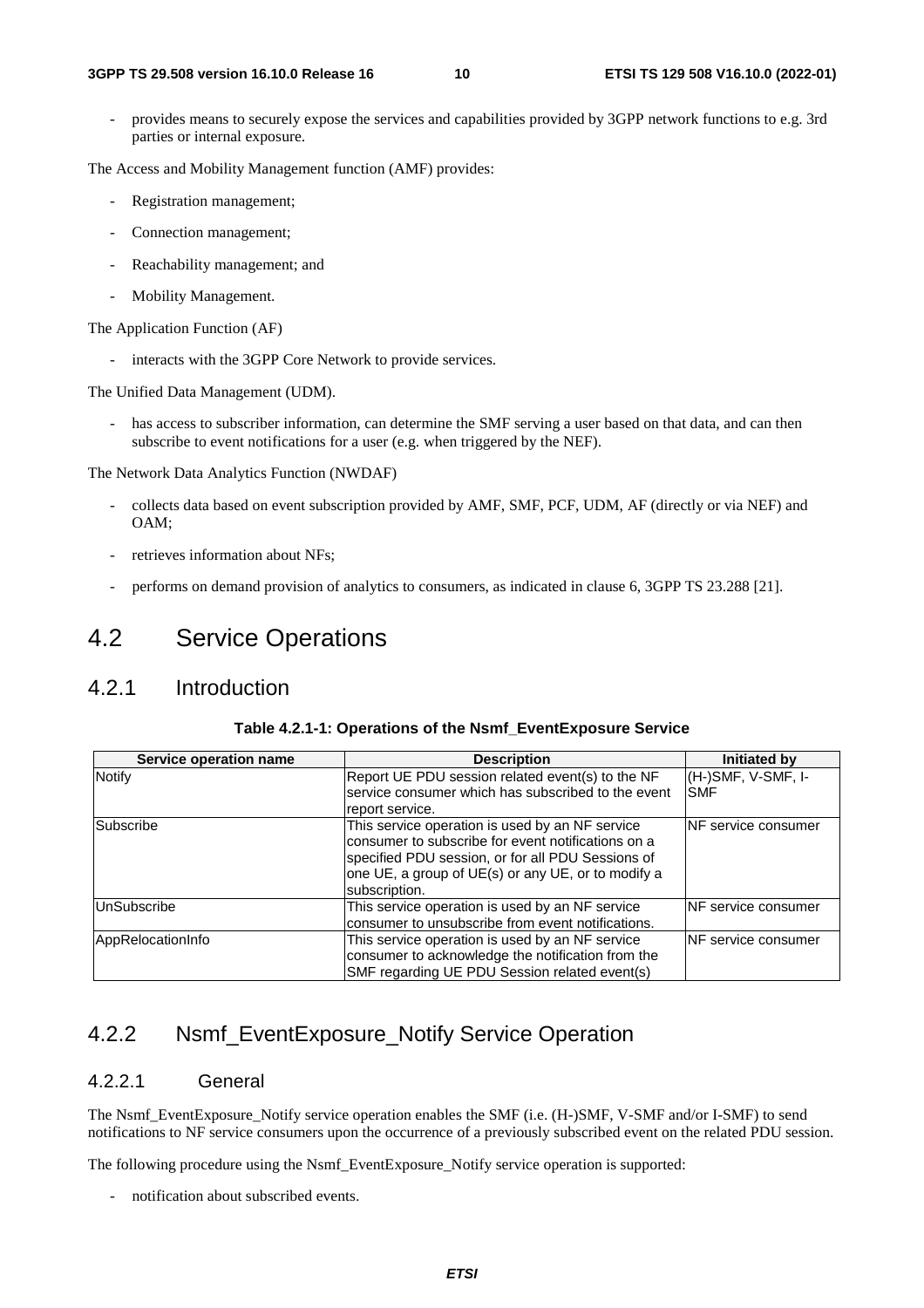### 4.2.2.2 Notification about subscribed events

The present "notification about subscribed events" procedure is performed by the SMF when any of the subscribed events occur.

The following applies with respect to the detection of subscribed events:

- If:

- the SMF supports the "downlink data delivery status" feature,
- the event "downlink data delivery status" is subscribed,
- the traffic descriptors of the downlink data source have been provided for that subscription, and
- the SMF is informed that the UE corresponding to that subscription is unreachable,
	- if the data is buffered at the UPF, then the SMF shall interact with the UPF to notify that the UPF buffers the downlink packets. The SMF shall include the traffic descriptor of the subscriptions in the PDR with a higher priority if the PCC is not applied to the PDUsession or derive the PDR from the PCC rule received from the PCF as defined in subclause 4.2.4.27 of 3GPP TS 29.512 [14] if the PCC is applied to the PDU session and request the UPF to report when there are corresponding buffered downlink packets or discarded packets in the UPF as defined in subclause 5.28.1 of 3GPP TS 29.244 [23]. When receiving the report from the UPF, the SMF shall determine whether that subscribed event with delivery status "DISCARDED" or "BUFFERED" occurred. The SMF shall determine that subscribed event with delivery status "TRANSMITTED" occurred by the fact that the related PDU session becomes ACTIVE.
	- if the data is buffered at the SMF, the SMF shall determine whether that subscribed event occurred by comparing the downlink packets with the traffic descriptors received in the corresponding event subscription. If the SMF decides to buffer the packets, the subscribed event with delivery status "BUFFERED" occurred. If the SMF decides to discard the packets, the subscribed event with delivery status "DISCARDED" occurred. The SMF shall determine that subscribed event with delivery status "TRANSMITTED" occurred by the fact that the related PDU session becomes ACTIVE.

Figure 4.2.2.2-1 illustrates the notification about subscribed events.



#### **Figure 4.2.2.2-1: Notification about subscribed events**

If the SMF observes PDU Session related event(s) for which an NF service consumer has subscribed, the SMF shall send an HTTP POST request with "{notifUri}", as previously provided by the NF service consumer within the corresponding subscription, as URI and NsmfEventExposureNotification data structure as request body that shall include:

- Notification correlation ID provided by the NF service consumer during the subscription, or as provided by the PCF for implicit subscription of UP path change as defined in subclause 4.2.6.2.6.2 of 3GPP TS 29.512 [14], or as provided by the PCF for implicit subscription of QoS Monitoring as defined in subclause 4.2.3.25 of 3GPP TS 29.512 [14], as "notifId" attribute; and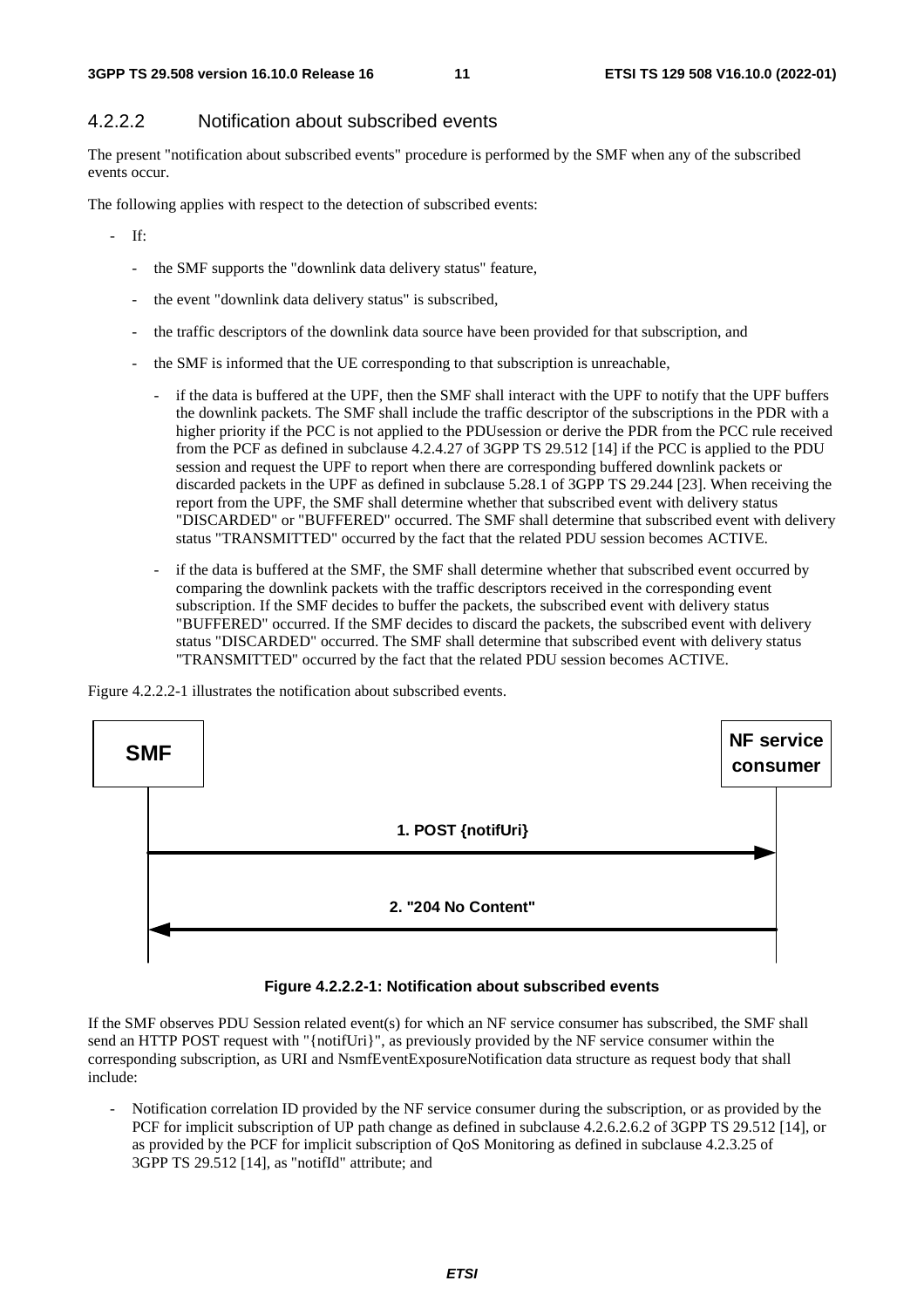- information about the observed event(s) within the "eventNotifs" attribute that shall contain for each observed event an "EventNotification" data structure that shall include:
	- 1. the Event Trigger as "event" attribute;
	- 2. for a UP path change notification:
		- a) type of notification ("EARLY" or "LATE") as "dnaiChgType" attribute;
		- b) source DNAI and/or target DNAI as "sourceDnai" attribute and "targetDnai" attribute if DNAI is changed, respectively (NOTE 3); and
		- c) if the PDU Session type is IP, for the source DNAI IP address/prefix of the UE as "sourceUeIpv4Addr" attribute or "sourceUeIpv6Prefix" attribute; and
		- d) if the PDU Session type is IP, for the target DNAI IP address/prefix of the UE as "targetUeIpv4Addr" attribute or "targetUeIpv6Prefix" attribute;
		- e) if available (NOTE 3), for the source DNAI, N6 traffic routing information related to the UE as "sourceTraRouting" attribute;
		- f) if available (NOTE 3), for the target DNAI, N6 traffic routing information related to the UE as "targetTraRouting" attribute; and
		- g) if the PDU Session type is Ethernet, the MAC address of the UE in the "ueMac" attribute;
- NOTE 1: UP path change notification, i.e. DNAI change notification and/or N6 traffic routing information change notification, can be the result of an implicit subscription of the PCF on behalf of the NEF/AF as part of setting PCC rule(s) via the Npcf\_SMPolicyControl service (see subclause 4.2.6.2.6.2 of 3GPP TS 29.512 [14]).
- NOTE 2: If the DNAI is not changed while the N6 traffic routing information change, the source DNAI and target DNAI are not provided.
- NOTE 3: The change from the UP path status where no DNAI applies to a status where a DNAI applies indicates the activation of the related AF request and therefore only the target DNAI and N6 traffic routing information is provided in the event notification; the change from the UP path status where a DNAI applies to a status where no DNAI applies indicates the de-activation of the related AF request and therefore only the source DNAI and N6 traffic routing information is provided in the event notification.
	- 3. for a UE IP address change:
		- a) added new UE IP address or prefix as "adIpv4Addr" attribute or "adIpv6Prefix" attribute, respectively; and/or
		- b) released UE IP address or prefix as "reIpv4Addr" attribute or "reIpv6Prefix" attribute, respectively;
	- 4. for an access type change:
		- a) new access type as "accType" attribute;
	- 5. for a PLMN Change:
		- a) new PLMN as "plmnId" attribute;
	- 6. for a PDU Session Release:
		- a) ID of the released PDU session as "pduSeId" attribute;
		- b) DNN of the release PDU session as "dnn" attribute, if the "PduSessionStatus" feature is supported;
		- c) The type of the release PDU session as "pduSessType" attribute, if the "PduSessionStatus" feature is supported; and
		- d) UE IPv4 address as "ipv4Addr" attribute and/or IPv6 information (IPv6 prefix(es) or IPv6 address(es)) as "ipv6Prefixes" or "ipv6Addrs" attributes, if the released PDU session type is IP and the "PduSessionStatus" feature is supported;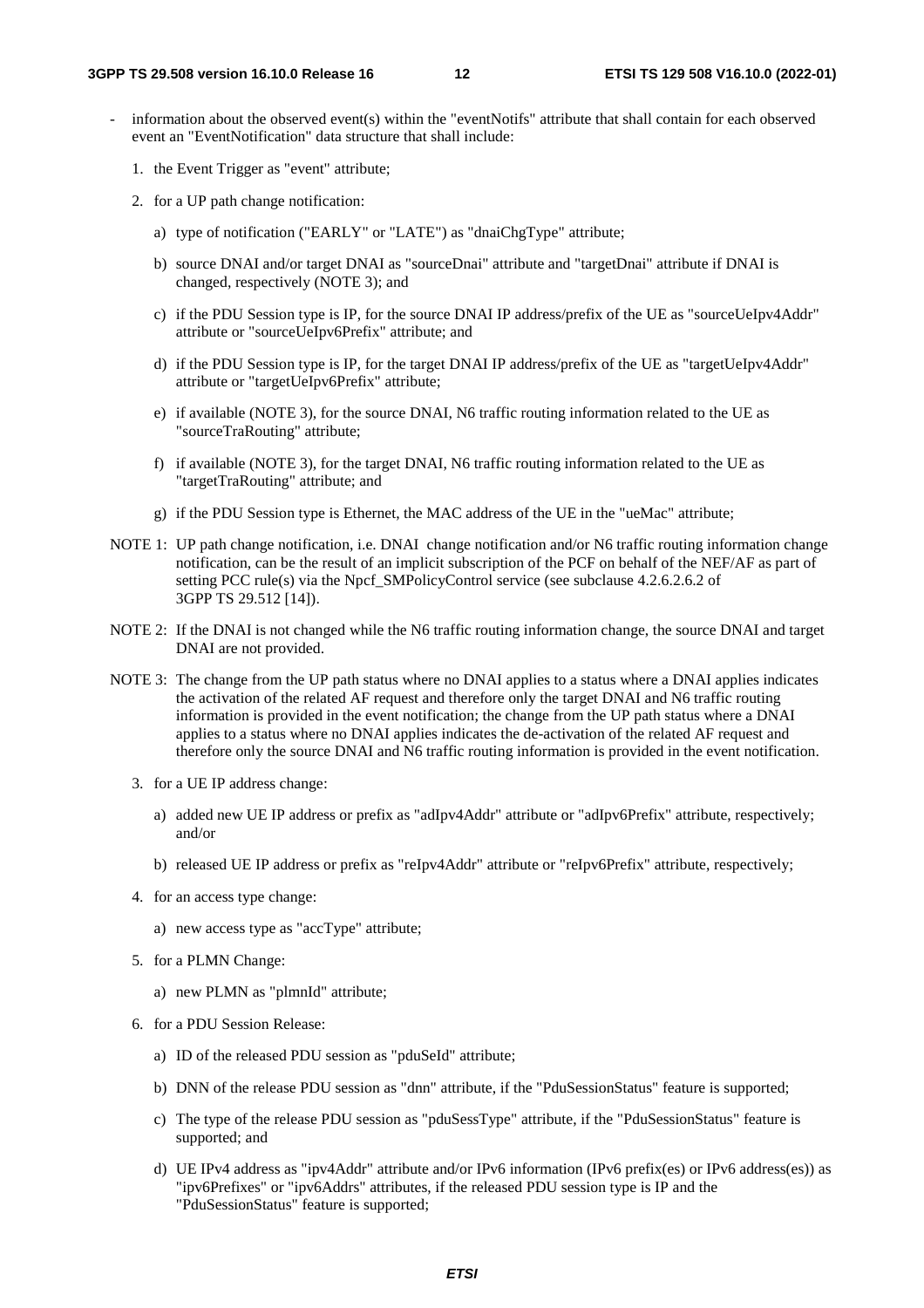- 7. the time at which the event was observed encoded as "timeStamp" attribute;
- 8. the SUPI as the "supi" attribute if the subscription applies to a group of UE(s) or any UE;
- 9. if available, the GPSI as the "gpsi" attribute if the subscription applies to a group of UE(s) or any UE;
- 10. for a Downlink Data Delivery Status:
	- a) the downlink data delivery status as "dddStatus" attribute;
	- b) the downlink data descriptors impacted by the downlink data delivery status change within the "dddTraDescriptor" attribute; and
	- c) for downlink data delivery status "BUFFERED". the estimated maximum waiting time as "maxWaitTime" attribute;
- 11. for a Communication Failure:
	- a) the detailed communication failure information (e.g. 5G SM cause) as "commFailure" attribute; and
- 12. for QoS Monitoring:
	- a) one or two uplink packet delays within the "ulDelays" attribute; or
	- b) one or two downlink packet delays within the "dlDelays" attribute; or
	- c) one or two round trip packet delays within the "rtDelays" attribute.
- NOTE 4: QoS Monitoring notification can be the result of an implicit subscription of the PCF on behalf of the NEF/AF as part of setting PCC rule(s) via the Npcf\_SMPolicyControl service (see subclause 4.2.3.25 of 3GPP TS 29.512 [14]).
	- 13. for a PDU Session Establishment, if the "PduSessionStatus" feature is supported:
		- a) ID of the established PDU session as "pduSeId" attribute;
		- b) DNN of the established PDU session as "dnn" attribute;
		- c) The type of the established PDU session as "pduSessType" attribute; and
		- d) UE IPv4 address as "ipv4Addr" attribute and/or IPv6 information (IPv6 prefix(es) or IPv6 address(es)) as "ipv6Prefixes" or "ipv6Addrs" attributes if available at PDU session establishment;
	- 14. for a QFI allocation:
		- a) QFI of the allocated QoS Flow ID for the application as "qfi" attribute;
		- b) DNN of the allocated PDU session as "dnn" attribute;
		- c) Slice of the allocated PDU session as "snssai" attribute;
		- d) The description of the application traffic as "appId", "fDescs" or "ethfDescs" attribute; and
		- e) ID of the allocated PDU session as "pduSeId" attribute if the subscription was for a UE, a group of UEs, or any UE, and not for a specific PDU Session;
- an URI for further AF acknowledgement in the "ackUri" attribute if the SMF determines to wait for the AF acknowledgement before activating the new UP path associated with the new DNAI.
- NOTE 5: Based on the indication of AF acknowledgment to be expected in the PCC rules received from the PCF and local configuration, the SMF may determine to wait for the AF acknowledgement before activating the new UP path associated with the new DNAI.

Upon the reception of an HTTP POST request with "{notifUri}" as URI and an NsmfEventExposureNotification data structure as request body, the NF service consumer shall send an HTTP "204 No Content" response for a successful processing.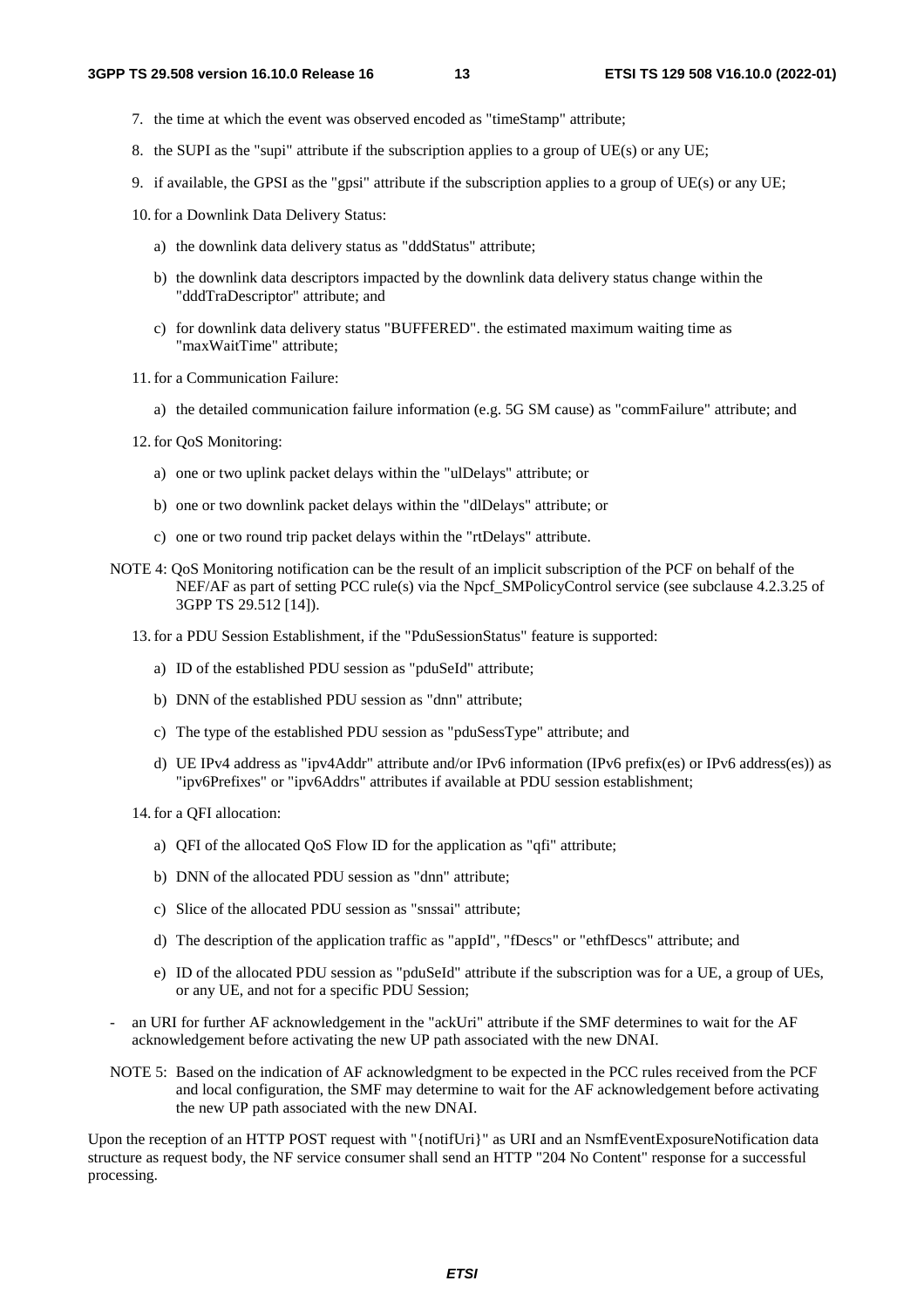If errors occur when processing the HTTP POST request, the NF service consumer shall send the HTTP error response as specified in subclause 5.7.

If the feature "ES3XX" is not supported and,

if the NF service consumer is not able to handle the Notification but another unknown NF service consumer could possibly handle the notification, it shall reply with an HTTP "404 Not found" error response.

NOTE 6: An AMF as service consumer can change.

if the SMF becomes aware that a new NF service consumer is requiring notifications (e.g. via the "404 Not") found" response, or via Namf\_Communication service AMFStatusChange Notifications, see 3GPP TS 29.518 [13], or via link level failures or via the Nnrf\_NFDiscovery Service (using the service name and GUAMI obtained during the creation of the subscription) to discover the other AMFs within the AMF set) specified in 3GPP TS 29.510 [12]), and the SMF knows alternate or backup IPv4 Address(es), IPv6 Address(es) or FQDN(s) where to send Notifications (e.g. via "altNotifIpv4Addrs", "altNotifIpv6Addrs" or "altNotifFqdns" attributes received when the subscription was created), the SMF shall exchange the authority part of the Notification URI with one of those addresses and shall use that URI in any subsequent communication. If the SMF received a "404 Not found" response, the SMF should resend the failed notification to that URI.

If the feature "ES3XX" is supported, and the NF service consumer determines the received HTTP POST request needs to be redirected, the NF service consumer shall send an HTTP redirect response as specified in subclause 6.10.9 of 3GPP TS 29.500 [4] and,

- if the SMF receives a "307 Temporary Redirect" response, the SMF shall resend the failed event notification request using the received URI in the Location header field as Notification URI. Subsequent event notifications, triggered after the failed one, shall be sent to the Notification URI provided by the NF service consumer during the corresponding subscription creation/update; or
- if the SMF receives a "308 Permanent Redirect" response, the SMF shall resend the failed event notification request and send the subsequent event notification using the received URI in the Location header field as Notification URI.

If the SMF in the VPLMN needs to send an event notification to the NEF in the HPLMN, it may normalize the event based on roaming agreements when required before provisioning the event report to the NEF of the HPLMN.

### 4.2.3 Nsmf\_EventExposure\_Subscribe Service Operation

#### 4.2.3.1 General

This service operation is used by an NF service consumer to subscribe to event notifications on a specific PDU Session, or for all PDU Sessions of one UE, group of UE(s) or any UE, or to modify an existing subscription.

The following procedures using the Nsmf\_EventExposure\_Subscribe service operation are supported:

- creating a new subscription;
- modifying an existing subscription.

#### 4.2.3.2 Creating a new subscription

Figure 4.2.3.2-1 illustrates the creation of a subscription.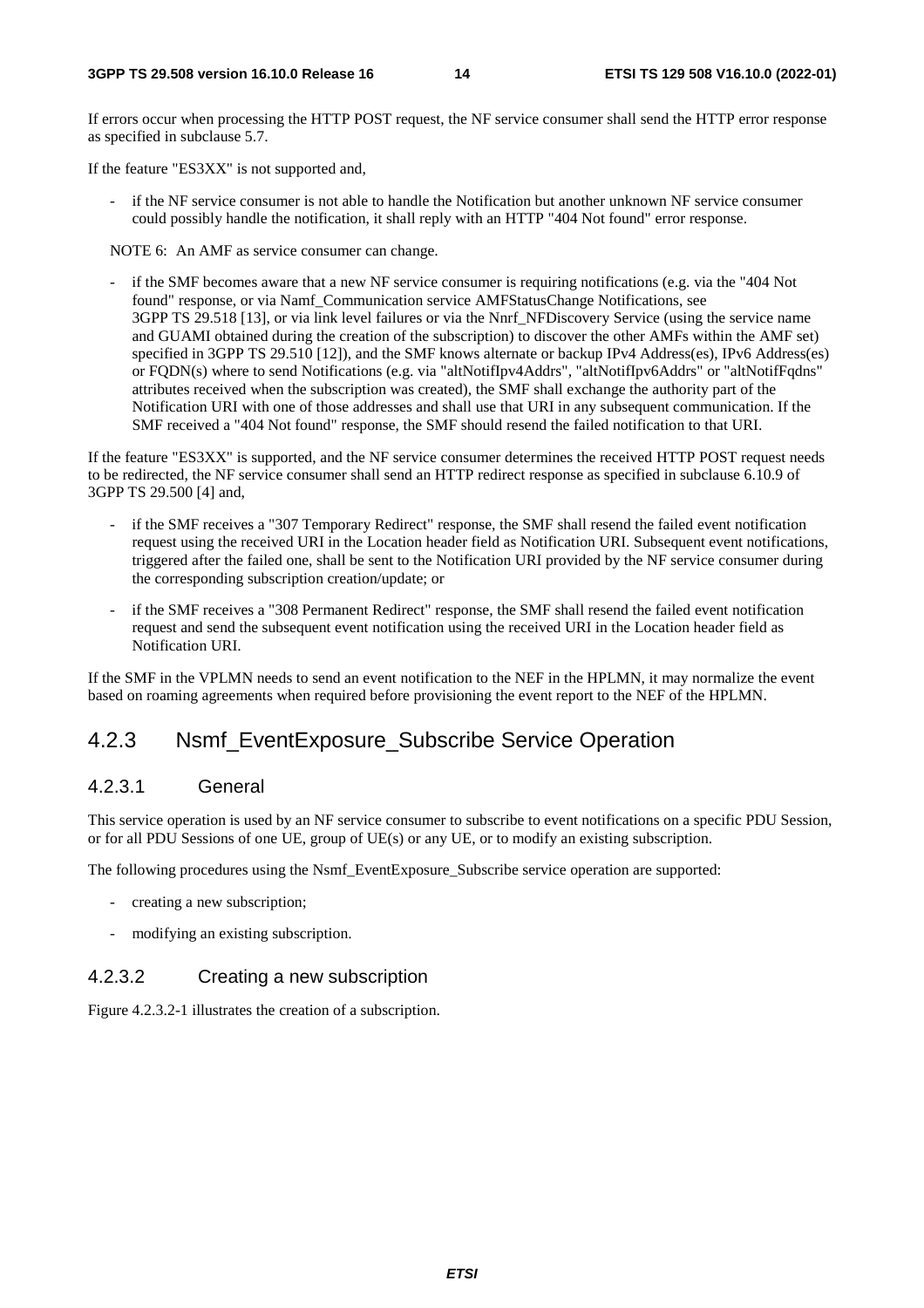

**Figure 4.2.3.2-1: Creation of a subscription** 

To subscribe to event notifications, the NF service consumer shall send an HTTP POST request with: "{apiRoot}/nsmfevent-exposure/v1/subscriptions/" as Resource URI and the NsmfEventExposure data structure as request body that shall include:

- if the subscription applies to events related to a single PDU session for a UE, the PDU Session ID of that PDU session as "pduSeId" attribute and the UE identification as "supi" or "gpsi" attribute;
- if the subscription applies to events not related to a single PDU session, identification of UEs to which the subscription applies via:
	- a) identification of a single UE by SUPI as "supi" attribute or GPSI as "gpsi" attribute;
	- b) identification of a group of UE(s) via a "groupId" attribute; or
	- c) identification of any UE via the "anyUeInd" attribute set to true;

NOTE 1: The identification of any UE does not apply for local breakout roaming scenarios where the SMF is located in the VPLMN and the NF service consumer is located in the HPLMN.

- an URI where to receive the requested notifications as "notifUri" attribute;
- a Notification Correlation Identifier provided by the NF service consumer for the requested notifications as "notifId" attribute; and
- if the NF service consumer is an AMF, the GUAMI encoded as "guami" attribute:
- a description of the subscribed events as "eventSubs" attribute that for each event shall include:
	- a) an event identifier as "event" attribute; and
	- b) for event UP path change, whether the subscription is for early, late, or early and late notifications of UP path reconfiguration in the "dnaiChgType" attribute;
	- c) for event "downlink data delivery status", the traffic descriptor(s) of the downlink data source in the "dddTraDescriptors" attribute;

and that may include:

- a) for event "downlink data delivery status", the subscribed delivery statuses in the "dddStati" attribute; and
- b) for event "QFI allocation", the application identifiers in the "appIds" attribute.

The NsmfEventExposure data structure as request body may also include:

if the NF service consumer is an AMF:

a) the name of a service produced by the AMF that expects to receive the notifications about subscribed events encoded as "serviceName" attribute;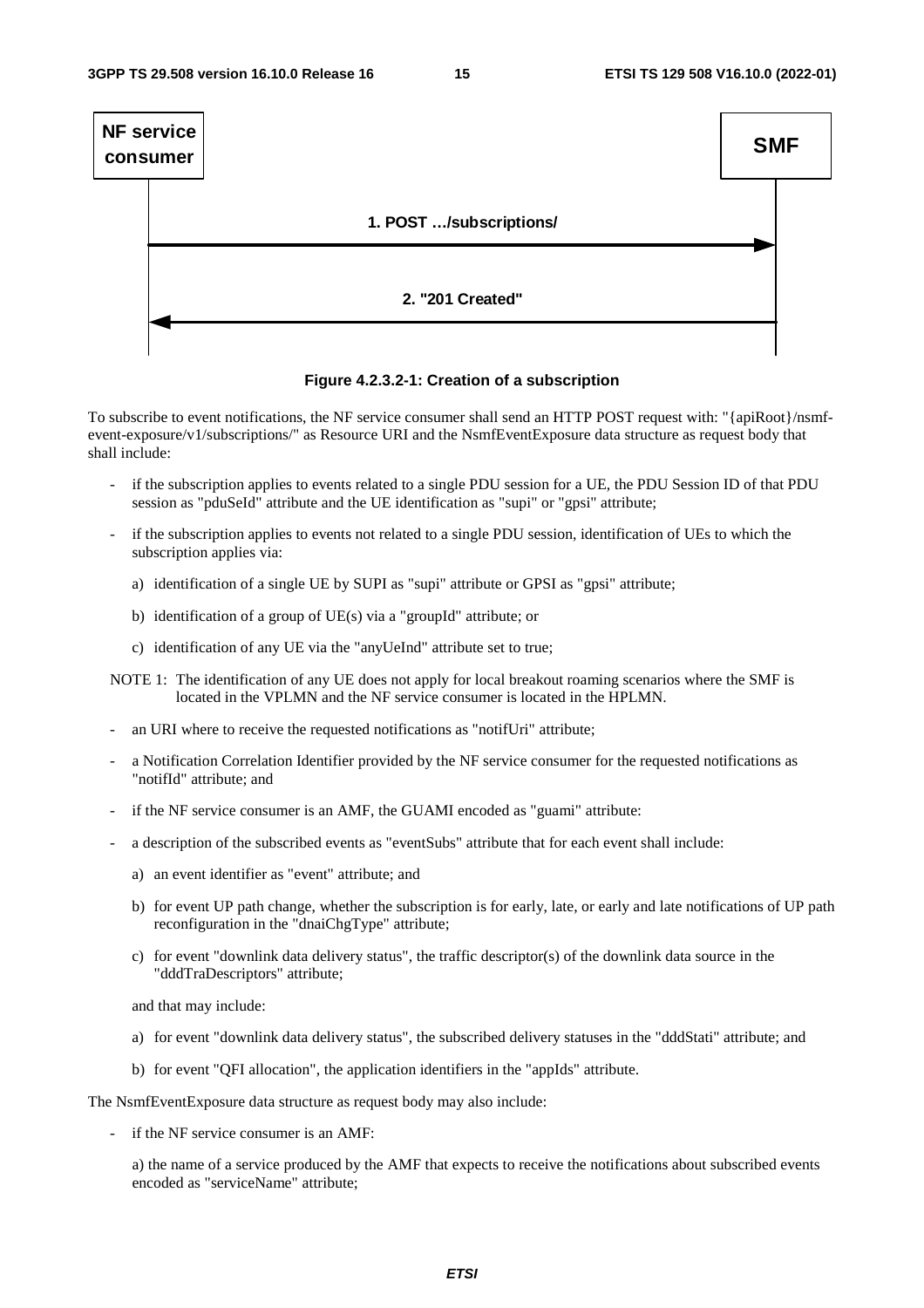- b) Alternate or backup IPv4 Address(es) where to send Notifications encoded as "altNotifIpv4Addrs" attribute;
- c) Alternate or backup IPv6 Address(es) where to send Notifications encoded as "altNotifIpv6Addrs" attribute;
- d) Alternate or backup FODN(s) where to send Notifications encoded as "altNotifFadns" attribute;
- A Data Network Name as "dnn" attribute;
- A single Network Slice Selection Assistance Information as "snssai" attribute;
- Immediate reporting flag as "ImmeRep" attribute;
- event notification method (periodic, one time, on event detection) as "notifMethod" attribute;
- Maximum Number of Reports as "maxReportNbr" attribute;
- Monitoring Duration as "expiry" attribute;
- Repetition Period for periodic reporting as "repPeriod" attribute;
- sampling ratio as "sampRatio" attribute; and/or
- group reporting guard time as "grpRepTime" attribute.

Upon the reception of an HTTP POST request with: "{apiRoot}/nsmf-event-exposure/v1/subscriptions/" as Resource URI and NsmfEventExposure data structure as request body, the SMF shall:

- create a new subscription;
- assign a subscription correlation ID;
- select an expiry time that is equal to or less than the expiry time potentially received in the request;
- store the subscription:
- send an HTTP "201 Created" response with NsmfEventExposure data structure as response body and a Location header field containing the URI of the created individual subscription resource, i.e. "{apiRoot}/nsmf-eventexposure/v1/subscriptions/{subId}";
- if the "ImmeRep" attribute is included and set to true in the request, the SMF shall immediately notify the NF service consumer of the current available value(s) using the Nsmf\_EventExposure\_Notify service operation, as defined in subclause 4.2.2.1;
- if the sampling ratio attribute, as "sampRatio", is included in the subscription, the SMF shall select a random subset of UEs among the target UEs according to the sampling ratio and only report the event(s) related to the selected subset of UEs; and
- When the group reporting guard time attribute, as "grpRepTime", is included in the subscription, the SMF shall accumulate all the event reports for the target UEs until the group reporting guard time expires. Then the SMF shall notify the NF service consumer using the Nsmf\_EventExposure\_Notify service operation, as described in subclause 4.2.2.2.

If the SMF received an GUAMI, the SMF may subscribe to GUAMI changes using the AMFStatusChange service operation of the Namf\_Communication service specified in 3GPP TS 29.518 [13], and it may use the Nnrf\_NFDiscovery Service specified in 3GPP TS 29.510 [12] (using the obtained GUAMI and possibly service name) to query the other AMFs within the AMF set.

#### 4.2.3.3 Modifying an existing subscription

Figure 4.2.3.3-1 illustrates the modification of an existing subscription.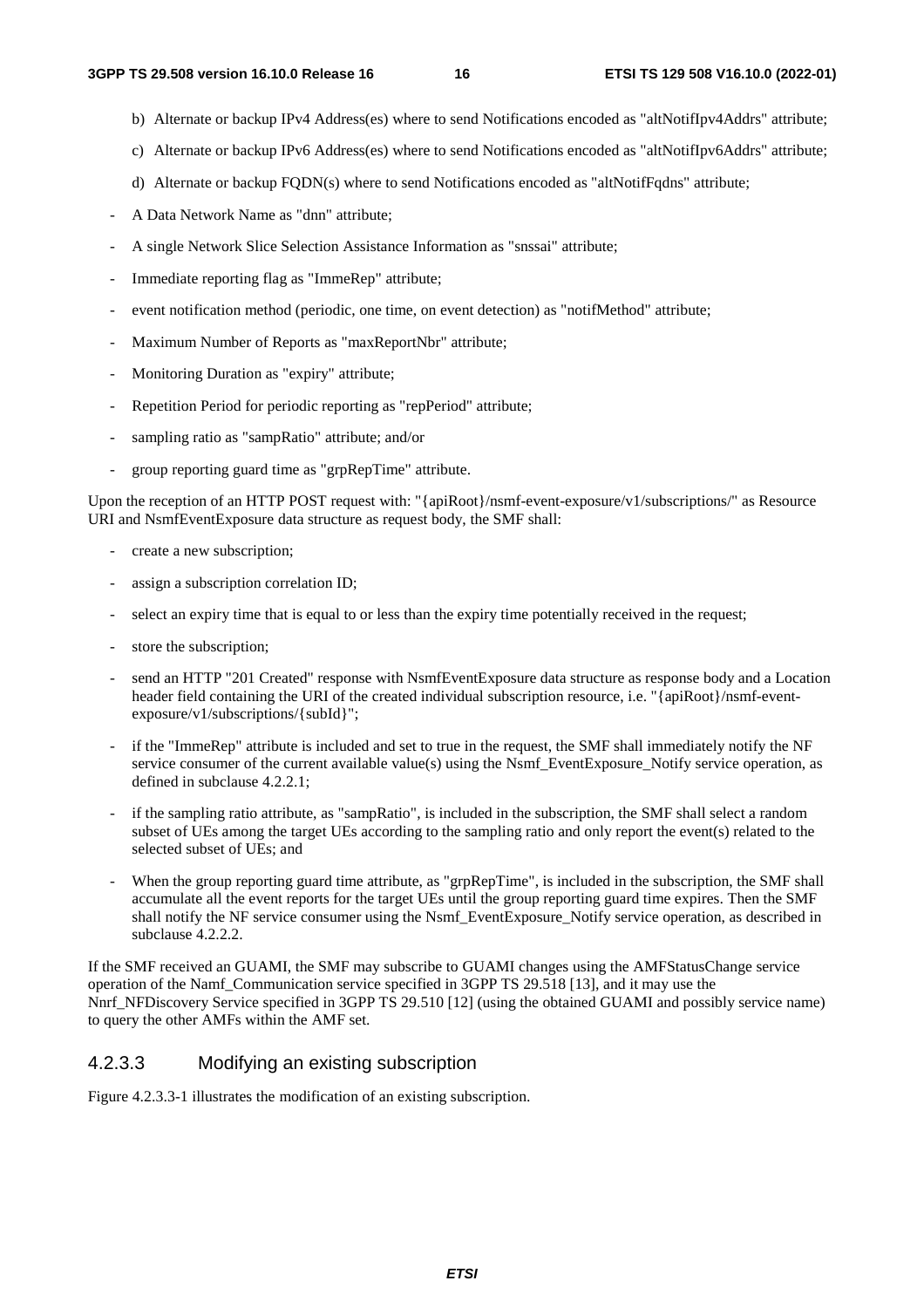

#### **Figure 4.2.3.3-1: Modification of an existing subscription**

To modify an existing subscription to event notifications, the NF service consumer shall send an HTTP PUT request with: "{apiRoot}/nsmf-event-exposure/v1/subscriptions/{subId}" as Resource URI, where "{subId}" is the subscription correlation ID of the existing subscription, and NsmfEventExposure data structure as request body as described in subclause 4.2.3.2.

- NOTE 1: An alternate NF service consumer than the one that requested the generation of the subscription resource can send the PUT. For instance, an AMF as service consumer can change.
- NOTE 2: The "notifUri" attribute within the NsmfEventExposure data structure can be modified to request that subsequent notifications are sent to a new NF service consumer.

Upon the reception of an HTTP PUT request with: "{apiRoot}/nsmf-event-exposure/v1/subscriptions/{subId}" as Resource URI and NsmfEventExposure data structure as request body, if the received HTTP request is successfully processed and accepted, the SMF shall:

- update the concerned subscription; and
- send an HTTP "200 OK" response with a response body containing a representation of the updated subscription in the NsmfEventExposure data structure.

If errors occur when processing the HTTP PUT request, the SMF shall send an HTTP error response as specified in subclause 5.7.

If the feature "ES3XX" is supported, and the SMF determines the received HTTP PUT request needs to be redirected, the SMF shall send an HTTP redirect response as specified in subclause 6.10.9 of 3GPP TS 29.500 [4].

### 4.2.4 Nsmf\_EventExposure\_UnSubscribe Service Operation

#### 4.2.4.1 General

This service operation is used by an NF service consumer to unsubscribe from event notifications.

The following procedure using the Nsmf\_EventExposure\_UnSubscribe service operation is supported:

unsubscription from event notifications.

#### 4.2.4.2 Unsubscription from event notifications

Figure 4.2.4.2-1 illustrates the unsubscription from event notifications.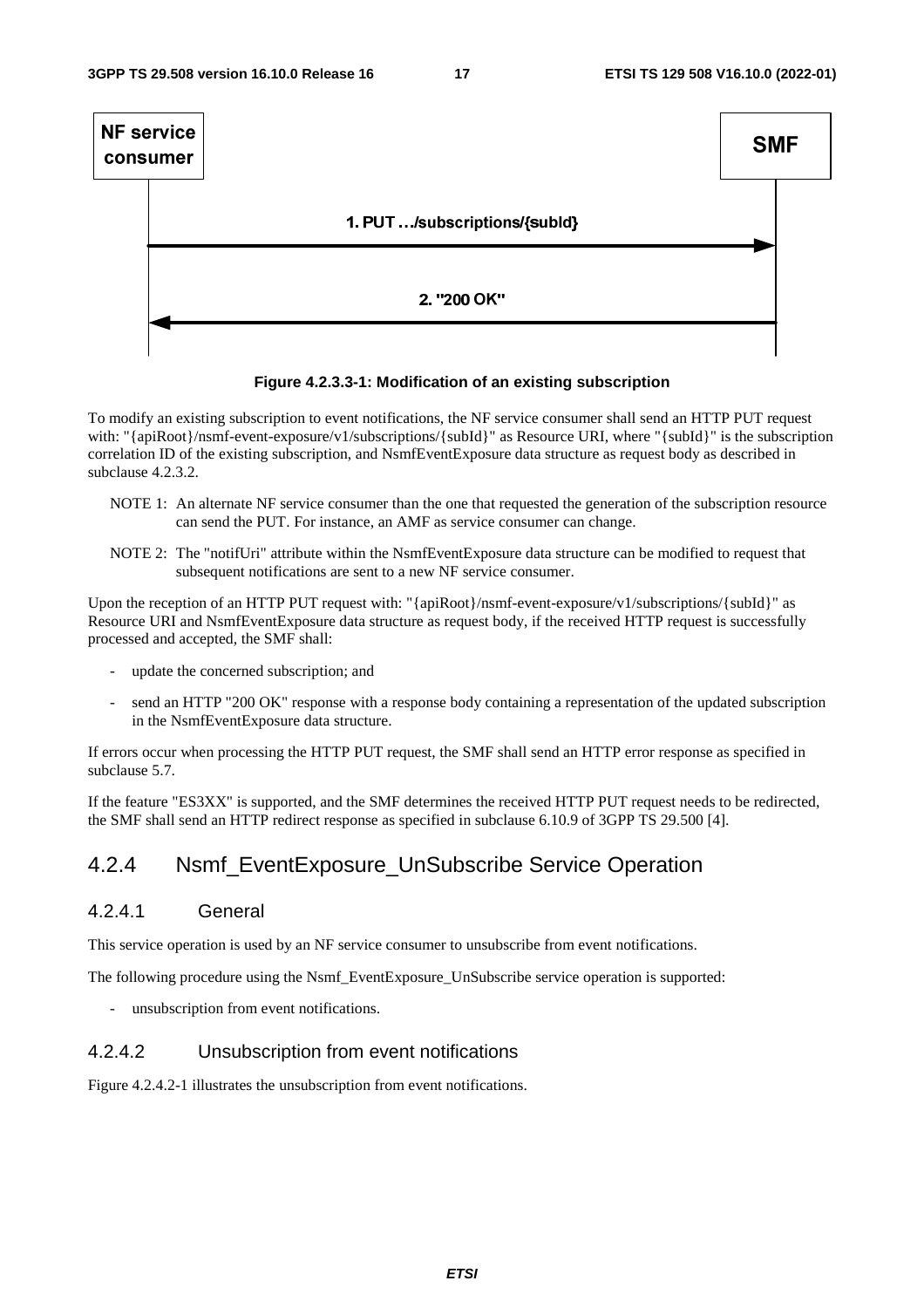

#### **Figure 4.2.4.2-1: Unsubscription from event notifications**

To unsubscribe from event notifications, the NF service consumer shall send an HTTP DELETE request with: "{apiRoot}/nsmf-event-exposure/v1/subscriptions/{subId}" as Resource URI, where "{subId}" is the subscription correlation ID of the existing subscription that is to be deleted.

Upon the reception of the HTTP DELETE request with: "{apiRoot}/nsmf-event-exposure/v1/subscriptions/{subId}" as Resource URI, if the received HTTP request is successfully processed and accepted, the SMF shall:

- remove the corresponding subscription; and
- send an HTTP "204 No Content" response.

If errors occur when processing the HTTP DELETE request, the SMF shall send an HTTP error response as specified in subclause 5.7.

If the feature "ES3XX" is supported, and the SMF determines the received HTTP DELETE request needs to be redirected, the SMF shall send an HTTP redirect response as specified in subclause 6.10.9 of 3GPP TS 29.500 [4].

### 4.2.5 Nsmf\_EventExposure\_AppRelocationInfo Service Operation

#### 4.2.5.1 General

The Nsmf\_EventExposure\_AppRelocationInfo service operation enables the NF service consumer to acknowledge the notification of subscribed events on the related PDU session from the SMF.

The following procedure using the Nsmf\_EventExposure\_AppRelocationInfo service operation is supported:

acknowledgement of notification about subscribed events.

#### 4.2.5.2 Acknowledgement of Notification about subscribed events

Figure 4.2.5.2-1 illustrates the acknowledgement of notification about subscribed events.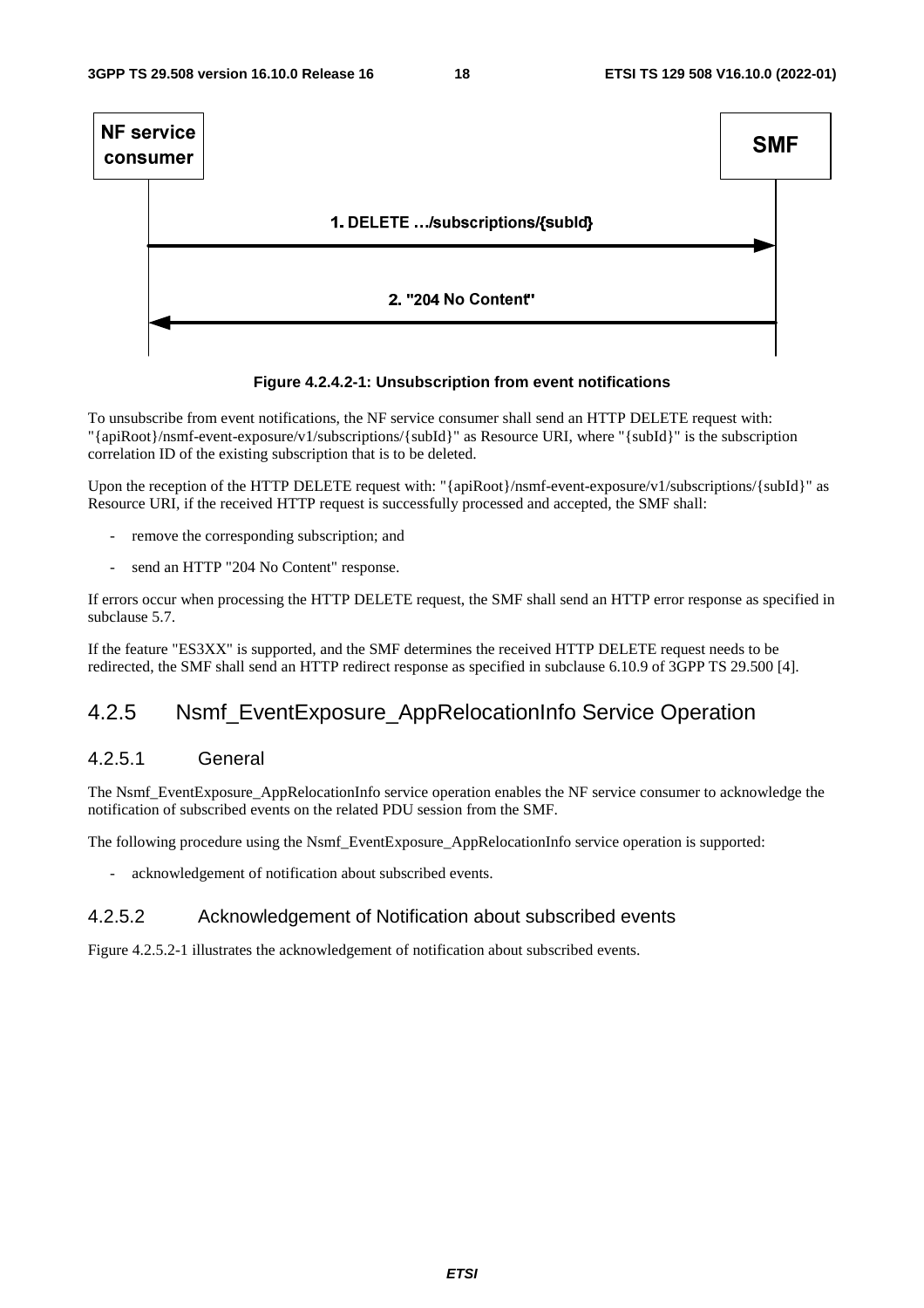



In order to acknowledge the SMF of the application relocation information after the handling of a notification about UP path change event, an NF service consumer shall send an HTTP POST request to the resource URI "{ackUri}" as previously provided by the SMF in an attribute within the NsmfEventExposureNotification data during UP path change notification procedure as defined in subclause 4.2.2.2.

The request body contains the AckOfNotify data structure that shall include:

- Notification correlation ID provided by the NF service consumer during UP path change notification, as "notifId" attribute;
- an identifier of UE (i.e. SUPI or GPSI), if available and the subscription does not applies to a group of UE(s) or any UE; and
- information about the AF acknowledgement within the "ackResult" attribute that shall contain result status of the application relocation as "afStatus" attribute. If the "afStatus" attribute sets to "SUCCESS", the N6 traffic routing information associated to the target DNAI may be included as "trafficRoute" attribute. If the application relocation is not completed on time, the "afStatus" attribute shall set to the corresponding failure cause.

Upon the reception of an HTTP POST request with AckOfNotify data structure as request body, the SMF shall send an HTTP "204 No Content" response for a succesfull processing.

If errors occur when processing the HTTP POST request, the SMF shall send an HTTP error response as specified in subclause 5.7.

If the feature "ES3XX" is supported, and the SMF determines the received HTTP POST request needs to be redirected, the SMF shall send an HTTP redirect response as specified in subclause 6.10.9 of 3GPP TS 29.500 [4].

## 5 Nsmf\_EventExposure API

### 5.1 Introduction

The Session Management Event Exposure Service shall use the Nsmf\_EventExposure API.

The API URI of the Nsmf\_EventExposure API shall be:

#### **{apiRoot}/<apiName>/<apiVersion>/**

The request URIs used in HTTP requests from the NF service consumer towards the SMF shall have the Resource URI structure defined in subclause 4.4.1 of 3GPP TS 29.501 [5], i.e.:

#### **{apiRoot}/<apiName>/<apiVersion>/<apiSpecificResourceUriPart>**

with the following components:

- The {apiRoot} shall be set as described in 3GPP TS 29.501 [5].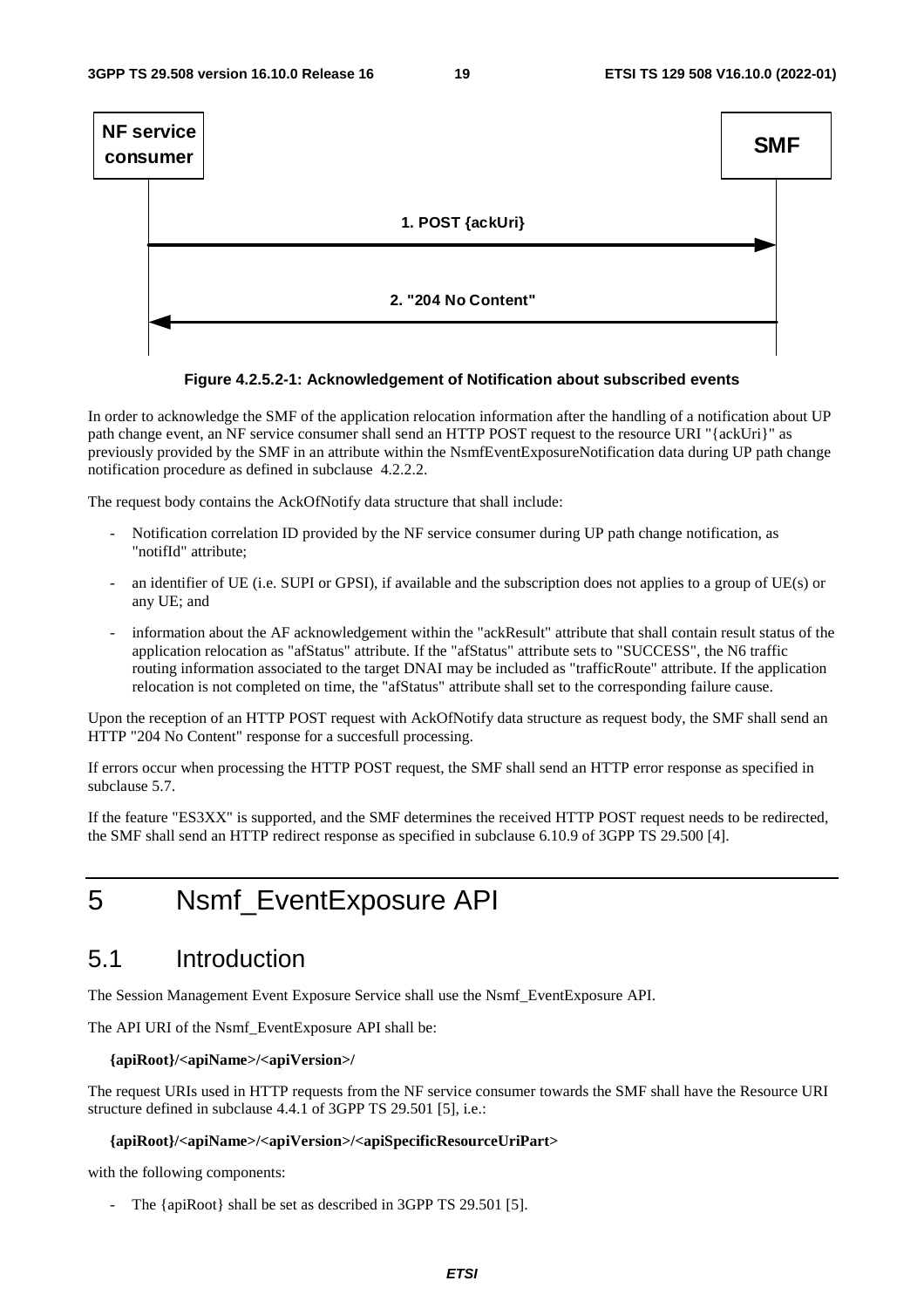- The <apiName> shall be "nsmf-event-exposure".
- The  $\langle$ apiVersion $>$ shall be "v1".
- The  $\langle$ apiSpecificResourceUriPart $>$ shall be set as described in subclause 5.3.

### 5.2 Usage of HTTP

#### 5.2.1 General

HTTP/2, IETF RFC 7540 [8], shall be used as specified in clause 5 of 3GPP TS 29.500 [4].

HTTP/2 shall be transported as specified in subclause 5.3 of 3GPP TS 29.500 [4].

The OpenAPI [10] specification of HTTP messages and content bodies for the Nsmf\_EventExposure is contained in Annex A.

### 5.2.2 HTTP standard headers

#### 5.2.2.1 General

See subclause 5.2.2 of 3GPP TS 29.500 [4] for the usage of HTTP standard headers.

#### 5.2.2.2 Content type

JSON, IETF RFC 8259 [9], shall be used as content type of the HTTP bodies specified in the present specification as specified in subclause 5.4 of 3GPP TS 29.500 [4]. The use of the JSON format shall be signalled by the content type "application/json".

"Problem Details" JSON object shall be used to indicate additional details of the error in a HTTP response body and shall be signalled by the content type "application/problem+json", as defined in IETF RFC 7807 [18].

#### 5.2.3 HTTP custom headers

The mandatory HTTP custom header fields specified in subclause 5.2.3.2 of 3GPP TS 29.500 [4] shall be applicable.

### 5.3 Resources

#### 5.3.1 Resource Structure

{apiRoot}/nsmf-event-exposure/v1



#### **Figure 5.3.1-1: Resource URI structure of the Nsmf\_EventExposure API**

Table 5.3.1-1 provides an overview of the resources and applicable HTTP methods.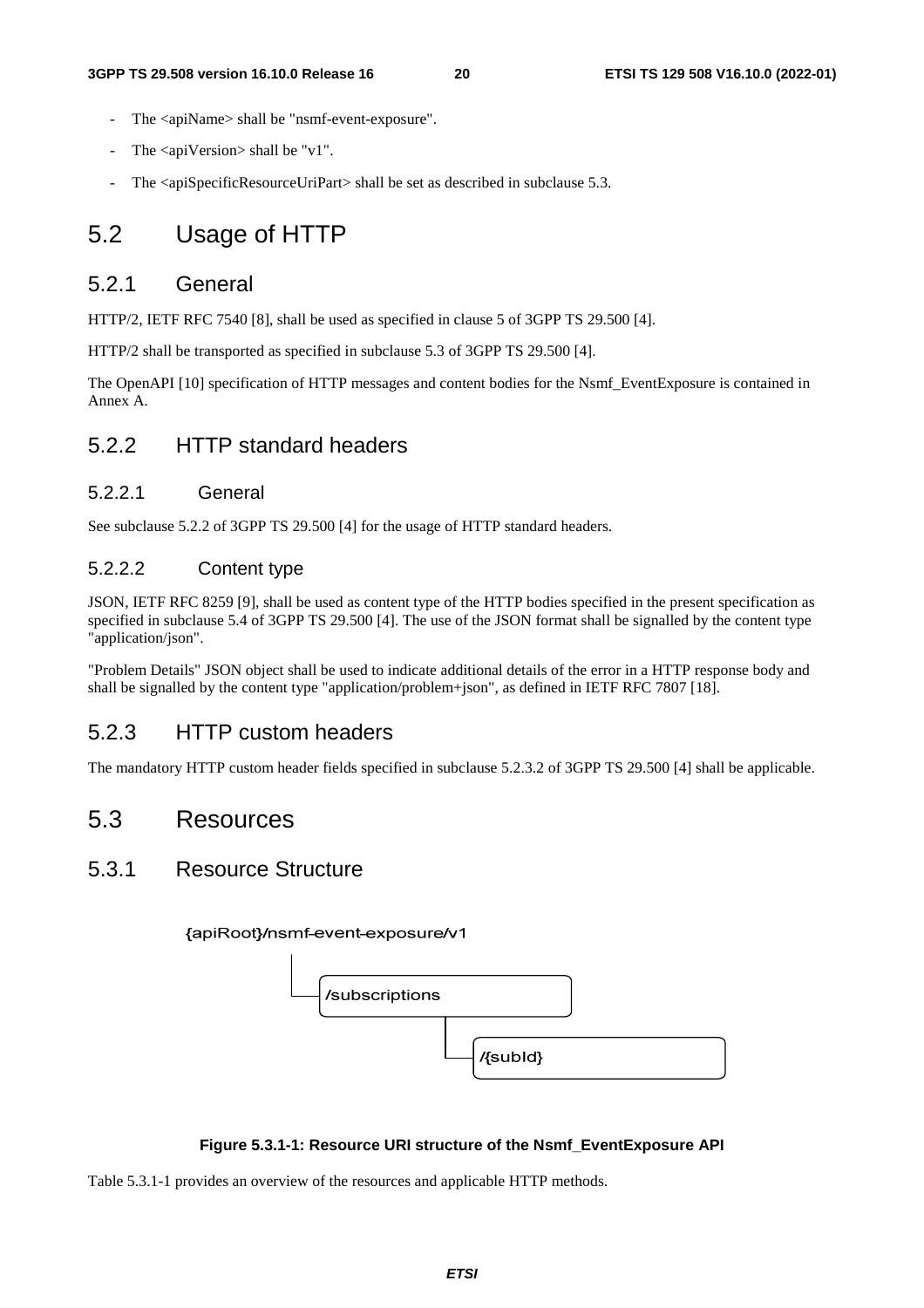| <b>Resource</b><br>name | <b>Resource URI</b>    | <b>HTTP</b> method or<br>custom operation | <b>Description</b>                                 |
|-------------------------|------------------------|-------------------------------------------|----------------------------------------------------|
| <b>SMF</b>              | /subscriptions         | IPOST                                     | Create a new Individual SMF Notification           |
| Notification            |                        |                                           | Subscription resource.                             |
| <b>Subscriptions</b>    |                        |                                           |                                                    |
| Individual SMF          | /subscriptions/{subId} | <b>GET</b>                                | Read an Individual SMF Notification Subscription   |
| Notification            |                        |                                           | resource.                                          |
| Subscription            |                        | <b>PUT</b>                                | Modify an existing Individual SMF Notification     |
|                         |                        |                                           | Subscription resource.                             |
|                         |                        | <b>DELETE</b>                             | Delete an Individual SMF Notification Subscription |
|                         |                        |                                           | resource and cancel the related subscription.      |

**Table 5.3.1-1: Resources and methods overview** 

### 5.3.2 Resource: SMF Notification Subscriptions

#### 5.3.2.1 Description

The SMF Notification Subscriptions resource the collection of all subscriptions to the SMF event exposure service at a given SMF.

#### 5.3.2.2 Resource definition

Resource URI: {apiRoot}/nsmf-event-exposure/v1/subscriptions

This resource shall support the resource URI variables defined in table 5.3.2.2-1.

#### **Table 5.3.2.2-1: Resource URI variables for this resource**

| Name                                      | type<br>vala | <b>Pefinition</b>    |  |  |
|-------------------------------------------|--------------|----------------------|--|--|
| $\overline{\phantom{a}}$<br>lapik<br>≺oot | string       | See<br>subclause 5.1 |  |  |

#### 5.3.2.3 Resource Standard Methods

#### 5.3.2.3.1 POST

This method shall support the URI query parameters specified in table 5.3.2.3.1-1.

#### **Table 5.3.2.3.1-1: URI query parameters supported by the POST method on this resource**

| Name | Data type | dinality<br><b>TOPAL</b><br>ual ul | cription |
|------|-----------|------------------------------------|----------|
| n/a  |           |                                    |          |

This method shall support the request data structures specified in table 5.3.2.3.1-2 and the response data structures and response codes specified in table 5.3.2.3.1-3.

#### **Table 5.3.2.3.1-2: Data structures supported by the POST Request Body on this resource**

| Data type                      |  | Description                                                          |
|--------------------------------|--|----------------------------------------------------------------------|
| <b>INsmfEventExposure</b><br>M |  | ICreate a new Individual SMF Notification<br>∟Subscription resource. |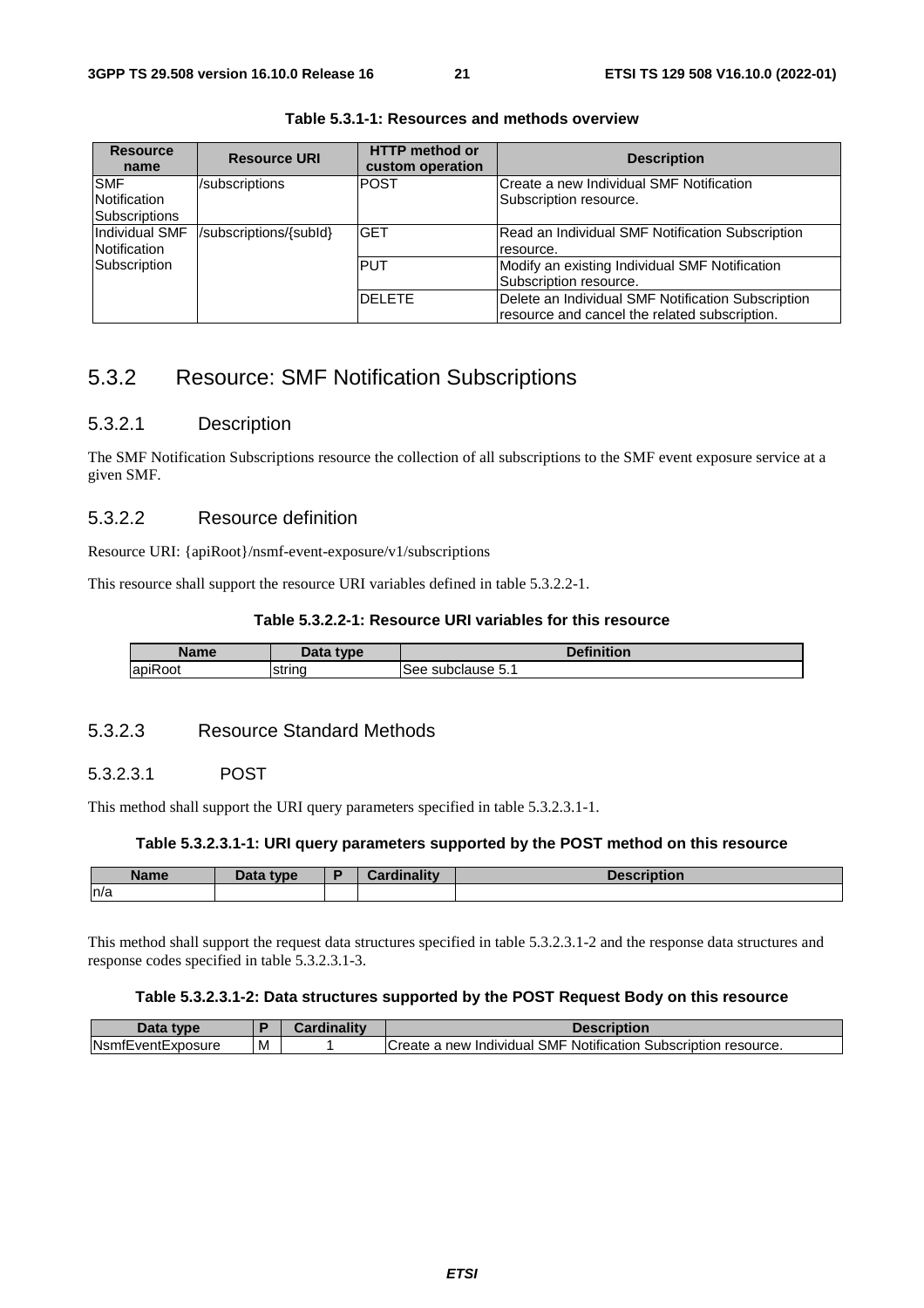| Data type                 | Р | <b>Cardinality</b> | <b>Response</b><br>codes                                                                              | <b>Description</b>                                                                                                                          |
|---------------------------|---|--------------------|-------------------------------------------------------------------------------------------------------|---------------------------------------------------------------------------------------------------------------------------------------------|
| NsmfEventExposure         |   |                    | 201 Created                                                                                           | The creation of an Individual SMF Notification Subscription<br>resource is confirmed and a representation of that resource<br>lis returned. |
| INOTE:<br>[4] also apply. |   |                    | The mandatory HTTP error status codes for the POST method listed in Table 5.2.7.1-1 of 3GPP TS 29.500 |                                                                                                                                             |

#### **Table 5.3.2.3.1-3: Data structures supported by the POST Response Body on this resource**

#### **Table 5.3.2.3.1-4: Headers supported by the 201 Response Code on this resource**

| <b>Name</b> | Data type |   | Cardinality | <b>Description</b>                                                                                                                        |
|-------------|-----------|---|-------------|-------------------------------------------------------------------------------------------------------------------------------------------|
| Location    | string    | M |             | Contains the URI of the newly created resource, according to<br>the structure: {apiRoot}/nsmf-event-<br>exposure/v1/subscriptions/{subld} |

#### 5.3.2.4 Resource Custom Operations

None.

### 5.3.3 Resource: Individual SMF Notification Subscription

#### 5.3.3.1 Description

The SMF Notification Subscriptions resource represents a single subscription to the SMF event exposure service.

#### 5.3.3.2 Resource definition

Resource URI: {apiRoot}/nsmf-event-exposure/v1/subscriptions/{subId}

This resource shall support the resource URI variables defined in table 5.3.3.2-1.

#### **Table 5.3.3.2-1: Resource URI variables for this resource**

| <b>Name</b> | Data type | <b>Definition</b>                                                                    |
|-------------|-----------|--------------------------------------------------------------------------------------|
| apiRoot     | String    | ISee subclause 5.1                                                                   |
| subld       | string    | Identifies a subscription to the SMF event exposure service formatted as defined for |
|             |           | the Subld type in table 5.6.3.2-1.                                                   |

#### 5.3.3.3 Resource Standard Methods

#### 5.3.3.3.1 GET

This method shall support the URI query parameters specified in table 5.3.3.3.1-1.

#### **Table 5.3.3.3.1-1: URI query parameters supported by the GET method on this resource**

| <b>Name</b> | <b>ata type</b> | Cardinality | <b>escription</b> |
|-------------|-----------------|-------------|-------------------|
| n/a         |                 |             |                   |

This method shall support the request data structures specified in table 5.3.3.3.1-2 and the response data structures and response codes specified in table 5.3.3.3.1-3.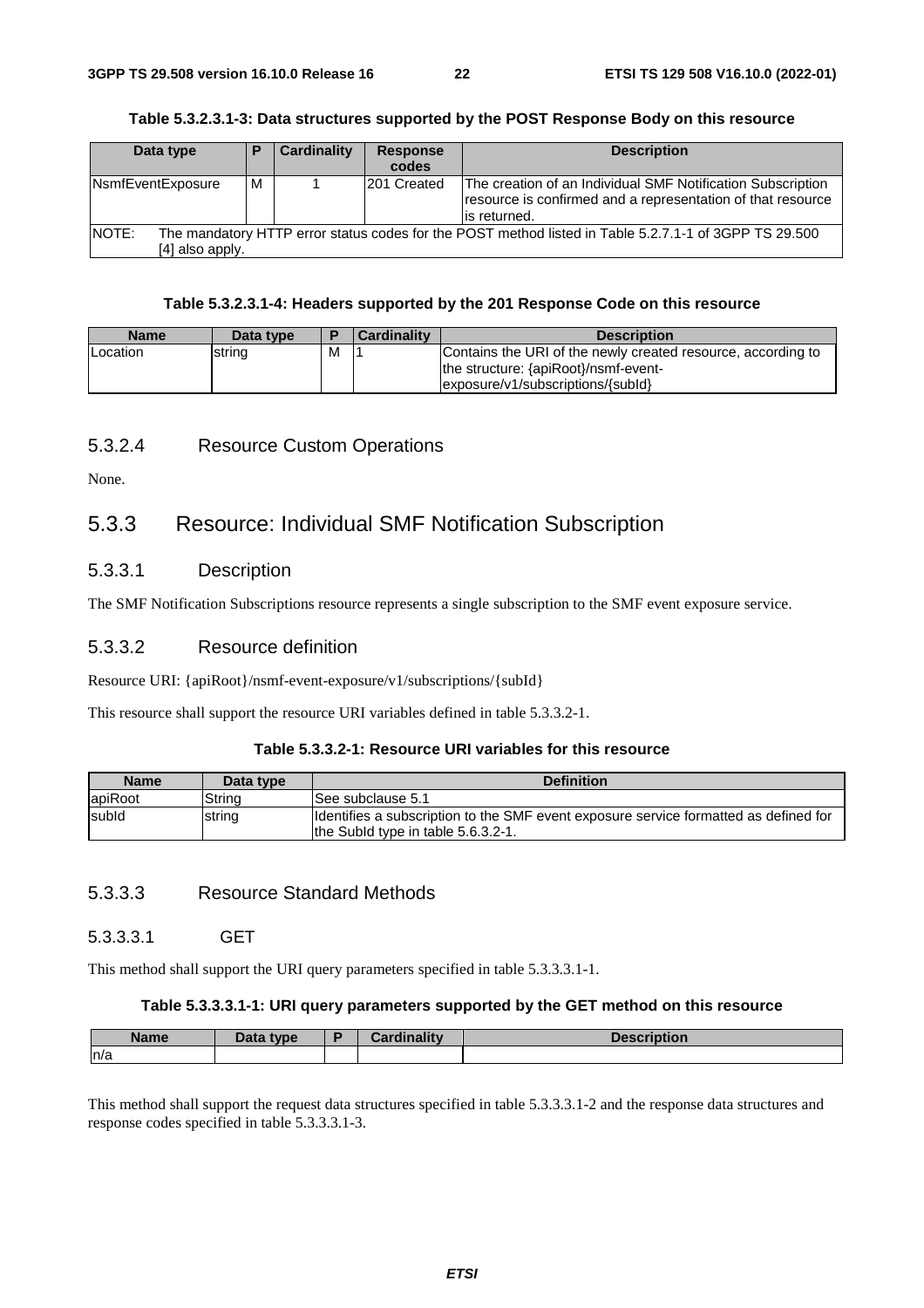**Table 5.3.3.3.1-2: Data structures supported by the GET Request Body on this resource** 

| Data t<br><b>type</b> | Cardinality | <b>Docorintion</b> |
|-----------------------|-------------|--------------------|
| ln/a                  |             |                    |

#### **Table 5.3.3.3.1-3: Data structures supported by the GET Response Body on this resource**

| Data type            | P | <b>Cardinality</b> | <b>Response</b>           | <b>Description</b>                                                                                                                                                                                                                                                                                   |
|----------------------|---|--------------------|---------------------------|------------------------------------------------------------------------------------------------------------------------------------------------------------------------------------------------------------------------------------------------------------------------------------------------------|
|                      |   |                    | codes                     |                                                                                                                                                                                                                                                                                                      |
| NsmfEventExposure    | M |                    | 200 OK                    | A representation of the SMF Notification Subscription<br>matching the subld is returned.                                                                                                                                                                                                             |
| RedirectResponse     | O | 0.1                | 307 Temporary<br>Redirect | Temporary redirection, during Individual SMF Notification<br>Subscription retrieval. The response shall include a<br>Location header field containing an alternative URI of the<br>resource located in an alternative SMF (service)<br>linstance.<br>Applicable if the feature "ES3XX" is supported. |
| RedirectResponse     | O | 0.1                | 308 Permanent<br>Redirect | Permanent redirection, during Individual SMF Notification<br>Subscription retrieval. The response shall include a<br>Location header field containing an alternative URI of the<br>resource located in an alternative SMF (service)<br>linstance.<br>Applicable if the feature "ES3XX" is supported. |
| NOTE:<br>also apply. |   |                    |                           | The mandatory HTTP error status codes for the GET method listed in Table 5.2.7.1-1 of 3GPP TS 29.500 [4]                                                                                                                                                                                             |

#### **Table 5.3.3.3.1-4: Headers supported by the 307 Response Code on this resource**

| <b>Name</b>               | Data type | E | Cardinality | <b>Description</b>                                                                              |
|---------------------------|-----------|---|-------------|-------------------------------------------------------------------------------------------------|
| Location                  | string    | м |             | IAn alternative URI of the resource located in an alternative<br><b>SMF</b> (service) instance. |
| 3gpp-Sbi-Target-<br>Nf-Id | string    |   | 101         | Identifier of the target NF (service) instance towards which the<br>request is redirected       |

#### **Table 5.3.3.3.1-5: Headers supported by the 308 Response Code on this resource**

| <b>Name</b>                      | Data type | E | Cardinality | <b>Description</b>                                                                              |
|----------------------------------|-----------|---|-------------|-------------------------------------------------------------------------------------------------|
| <b>ILocation</b>                 | string    | M |             | An alternative URI of the resource located in an alternative<br><b>ISMF</b> (service) instance. |
| 3gpp-Sbi-Target-<br><b>Nf-Id</b> | string    |   | 101         | Identifier of the target NF (service) instance towards which the<br>request is redirected       |

#### 5.3.3.3.2 PUT

This method shall support the URI query parameters specified in table 5.3.3.3.2-1.

#### **Table 5.3.3.3.2-1: URI query parameters supported by the PUT method on this resource**

| <b>Name</b> | Data type<br>Dala | والمقال والمسائلة | scription |
|-------------|-------------------|-------------------|-----------|
| ln/a        |                   |                   |           |

This method shall support the request data structures specified in table 5.3.3.3.2-2 and the response data structures and response codes specified in table 5.3.3.3.2-3.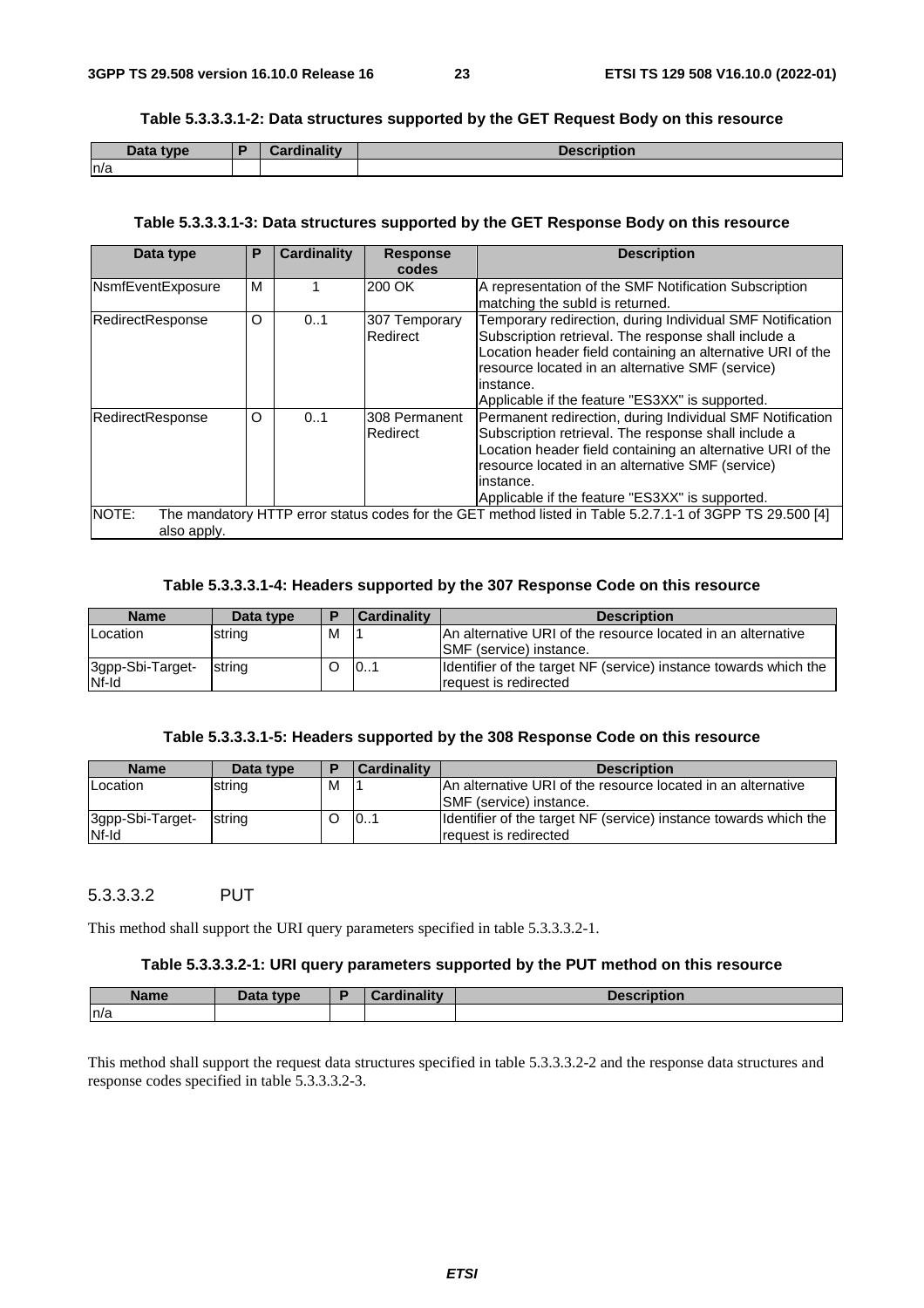#### **Table 5.3.3.3.2-2: Data structures supported by the PUT Request Body on this resource**

| Data type                 |   | <b>Cardinality</b> | <b>Description</b>                                                                                                                 |
|---------------------------|---|--------------------|------------------------------------------------------------------------------------------------------------------------------------|
| <b>N</b> smfEventExposure | м |                    | Modify the existing Individual SMF Notification Subscription resource<br>matching the subid according to the representation in the |
|                           |   |                    | <b>INsmfEventExposure</b>                                                                                                          |

#### **Table 5.3.3.3.2-3: Data structures supported by the PUT Response Body on this resource**

| Data type            | P | <b>Cardinality</b> | <b>Response</b><br>codes  | <b>Description</b>                                                                                                                                                                                                                                                                                     |
|----------------------|---|--------------------|---------------------------|--------------------------------------------------------------------------------------------------------------------------------------------------------------------------------------------------------------------------------------------------------------------------------------------------------|
| NsmfEventExposure    | м |                    | 200 OK                    | Successful case: The Individual SMF Notification<br>Subscription resource matching the subld was modified<br>and a representation is returned.                                                                                                                                                         |
| ln/a                 |   |                    | 204 No Content            | Successful case: The Individual SMF Notification<br>Subscription resource matching the subid was modified.                                                                                                                                                                                             |
| RedirectResponse     | O | 01                 | 307 Temporary<br>Redirect | Temporary redirection, during Individual SMF<br>Notification Subscription modification. The response<br>shall include a Location header field containing an<br>alternative URI of the resource located in an alternative<br>SMF (service) instance.<br>Applicable if the feature "ES3XX" is supported. |
| RedirectResponse     | O | 0.1                | 308 Permanent<br>Redirect | Permanent redirection, during Individual SMF<br>Notification Subscription modification. The response<br>shall include a Location header field containing an<br>alternative URI of the resource located in an alternative<br>SMF (service) instance.<br>Applicable if the feature "ES3XX" is supported  |
| NOTE:<br>also apply. |   |                    |                           | The mandatory HTTP error status codes for the PUT method listed in Table 5.2.7.1-1 of 3GPP TS 29.500 [4]                                                                                                                                                                                               |

#### **Table 5.3.3.3.2-4: Headers supported by the 307 Response Code on this resource**

| <b>Name</b>               | Data type | Е | <b>Cardinality</b> | <b>Description</b>                                                                               |
|---------------------------|-----------|---|--------------------|--------------------------------------------------------------------------------------------------|
| <b>Location</b>           | string    | м |                    | IAn alternative URI of the resource located in an alternative<br><b>ISMF</b> (service) instance. |
| 3gpp-Sbi-Target-<br>Nf-Id | string    |   | 101                | Identifier of the target NF (service) instance towards which the<br>request is redirected        |

#### **Table 5.3.3.3.2-5: Headers supported by the 308 Response Code on this resource**

| <b>Name</b>               | Data type | E | <b>Cardinality</b> | <b>Description</b>                                                                              |
|---------------------------|-----------|---|--------------------|-------------------------------------------------------------------------------------------------|
| <b>Location</b>           | string    | M |                    | An alternative URI of the resource located in an alternative<br><b>ISMF</b> (service) instance. |
| 3gpp-Sbi-Target-<br>Nf-Id | string    |   | 101                | Identifier of the target NF (service) instance towards which the<br>request is redirected       |

#### 5.3.3.3.3 DELETE

This method shall support the URI query parameters specified in table 5.3.3.3.3-1.

#### **Table 5.3.3.3.3-1: URI query parameters supported by the DELETE method on this resource**

| <b>Name</b> | Data type | <b>Cardinality</b><br>rumantv | <b>Description</b> |
|-------------|-----------|-------------------------------|--------------------|
| n/a         |           |                               |                    |

This method shall support the request data structures specified in table 5.3.3.3.3-2 and the response data structures and response codes specified in table 5.3.3.3.3-3.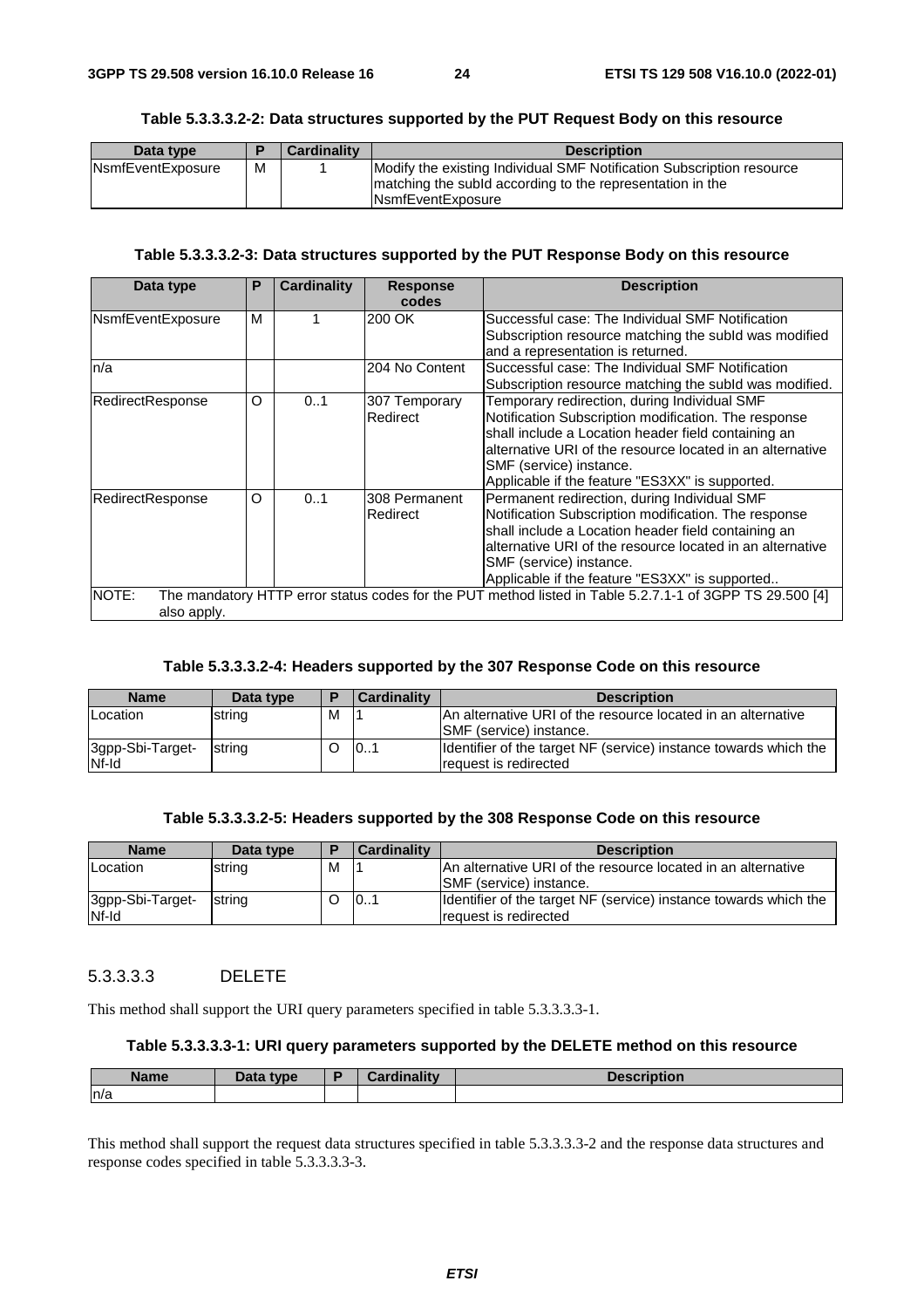#### **Table 5.3.3.3.3-2: Data structures supported by the DELETE Request Body on this resource**

| Data type | <b>Cardinality</b> | <b>Description</b> |
|-----------|--------------------|--------------------|
| ln/a      |                    |                    |

#### **Table 5.3.3.3.3-3: Data structures supported by the DELETE Response Body on this resource**

| Data type                       | Р       | <b>Cardinality</b> | <b>Response</b><br>codes   | <b>Description</b>                                                                                                                                                                                                                                                                              |
|---------------------------------|---------|--------------------|----------------------------|-------------------------------------------------------------------------------------------------------------------------------------------------------------------------------------------------------------------------------------------------------------------------------------------------|
| ln/a                            |         |                    | 204 No Content             | Successful case: The Individual SMF Notification<br>Subscription resource matching the subld was deleted.                                                                                                                                                                                       |
| <b>RedirectRespons</b><br>le    | $\circ$ | 0.1                | 307 Temporary<br>Redirect  | Temporary redirection, during Individual SMF Notification<br>Subscription deletion. The response shall include a<br>Location header field containing an alternative URI of the<br>resource located in an alternative SMF (service) instance.<br>Applicable if the feature "ES3XX" is supported. |
| <b>RedirectRespons</b><br>le    | $\circ$ | 0.1                | l308 Permanent<br>Redirect | Permanent redirection, during Individual SMF Notification<br>Subscription deletion. The response shall include a<br>Location header field containing an alternative URI of the<br>resource located in an alternative SMF (service) instance.<br>Applicable if the feature "ES3XX" is supported  |
| NOTE:<br>29.500 [4] also apply. |         |                    |                            | The manadatory HTTP error status code for the DELETE method listed in Table 5.2.7.1-1 of 3GPP TS                                                                                                                                                                                                |

#### **Table 5.3.3.3.3-4: Headers supported by the 307 Response Code on this resource**

| <b>Name</b>      | Data type | E | <b>Cardinality</b> | <b>Description</b>                                               |
|------------------|-----------|---|--------------------|------------------------------------------------------------------|
| Location         | string    | м |                    | IAn alternative URI of the resource located in an alternative    |
|                  |           |   |                    | ISMF (service) instance.                                         |
| 3gpp-Sbi-Target- | string    |   | 101                | Identifier of the target NF (service) instance towards which the |
| Nf-Id            |           |   |                    | request is redirected                                            |

#### **Table 5.3.3.3.3-5: Headers supported by the 308 Response Code on this resource**

| <b>Name</b>               | Data type |   | <b>Cardinality</b> | <b>Description</b>                                                                              |
|---------------------------|-----------|---|--------------------|-------------------------------------------------------------------------------------------------|
| Location                  | string    | M |                    | An alternative URI of the resource located in an alternative<br><b>ISMF</b> (service) instance. |
| 3gpp-Sbi-Target-<br>Nf-Id | string    |   | 101                | Identifier of the target NF (service) instance towards which the<br>request is redirected       |

#### 5.3.3.4 Resource Custom Operations

None.

### 5.4 Custom Operations without associated resources

None.

### 5.5 Notifications

#### 5.5.1 General

Notifications shall comply to subclause 6.2 of 3GPP TS 29.500 [4] and subclause 4.6.2.3 of 3GPP TS 29.501 [5].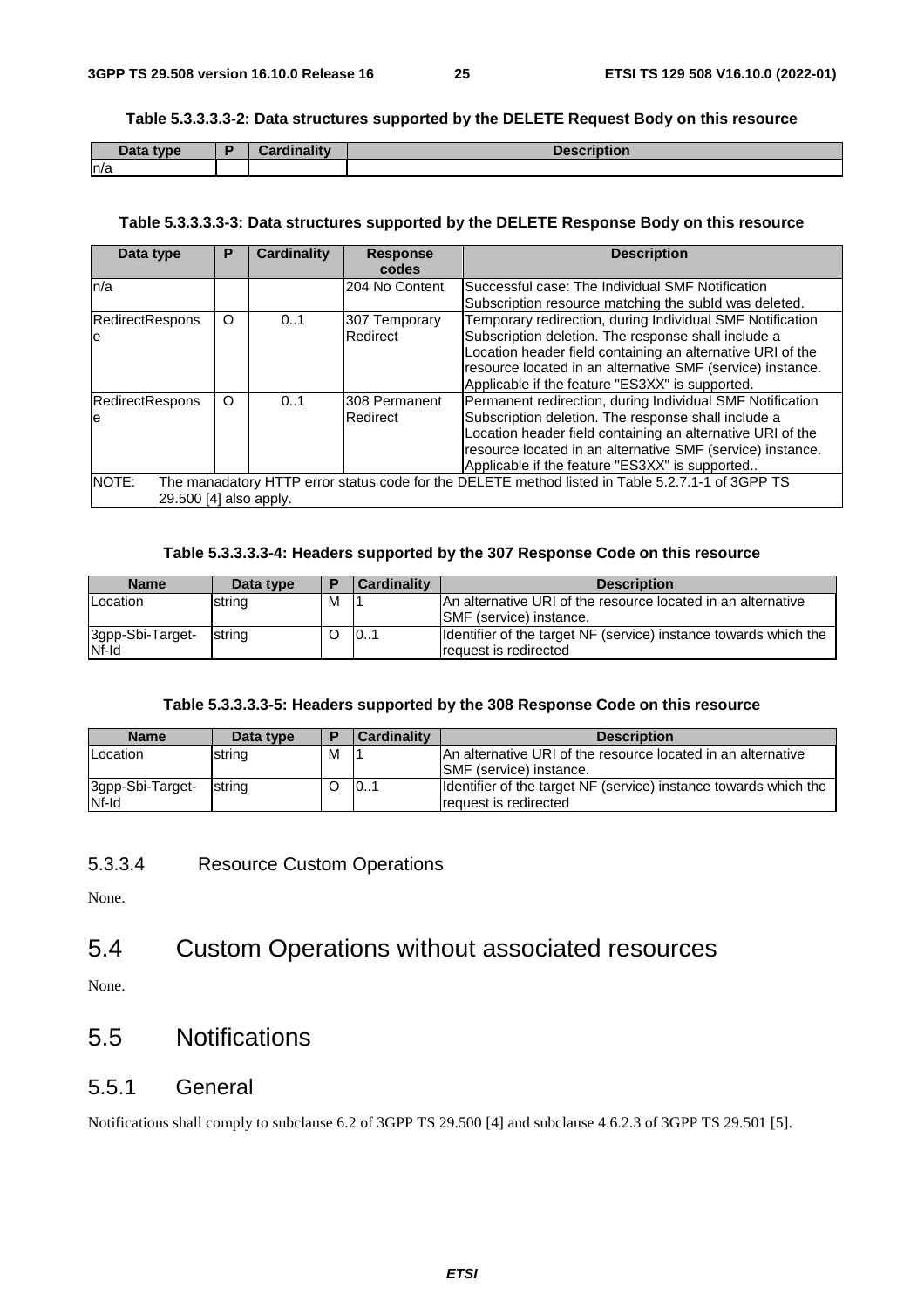| <b>Notification</b>                      | <b>Callback URI</b> | <b>HTTP method or</b><br>custom operation | Description (service operation)                        |
|------------------------------------------|---------------------|-------------------------------------------|--------------------------------------------------------|
| <b>Event Notification</b>                | {notifUri}          | IPOST                                     | <b>Provides information about observed</b><br>levents. |
| Acknowledgement of<br>event notification | {ackUri}            | <b>IPOST</b>                              | Provides acknowledgement of event<br>Inotification     |

#### **Table 5.5.1-1: Notifications overview**

### 5.5.2 Event Notification

#### 5.5.2.1 Description

The Event Notification is used by the SMF to report one or several observed Events to a NF service consumer that has subscribed to such Notifications via the Individual SMF Notification Subscription Resource.

#### 5.5.2.2 Target URI

The Callback URI **"{notifUri}"** shall be used with the callback URI variables defined in table 5.5.2.2-1.

#### **Table 5.5.2.2-1: Callback URI variables**

| <b>Name</b>      | Data type | <b>Definition</b>                                                                                                                                                            |
|------------------|-----------|------------------------------------------------------------------------------------------------------------------------------------------------------------------------------|
| <b>InotifUri</b> | Jri       | The Notification Uri as assigned within the Individual SMF Notification<br>Subscription Resource and described within the NsmfEventExposure type<br>$(see table 5.6.2.2-1).$ |

#### 5.5.2.3 Standard Methods

#### 5.5.2.3.1 POST

This method shall support the URI query parameters specified in table 5.5.2.3.1-1.

#### **Table 5.5.2.3.1-1: URI query parameters supported by the POST method on this resource**

| Name | Data tvpe<br><i><u>sala</u></i> | $\boldsymbol{\mathsf{unality}}$ | ription: |
|------|---------------------------------|---------------------------------|----------|
| ln/a |                                 |                                 |          |

This method shall support the request data structures specified in table 5.5.2.3.1-2 and the response data structures and response codes specified in table 5.5.2.3.1-3.

#### **Table 5.5.2.3.1-2: Data structures supported by the POST Request Body on this resource**

| Data<br>tvne                          |   | $\mathcal{L}$ ardinalit $\mathcal{V}$ | Description                                                     |
|---------------------------------------|---|---------------------------------------|-----------------------------------------------------------------|
| <b>N</b> smfEventExposureNotification | M |                                       | <b>Provides</b><br>⊧events<br>observed<br>، Information about ∈ |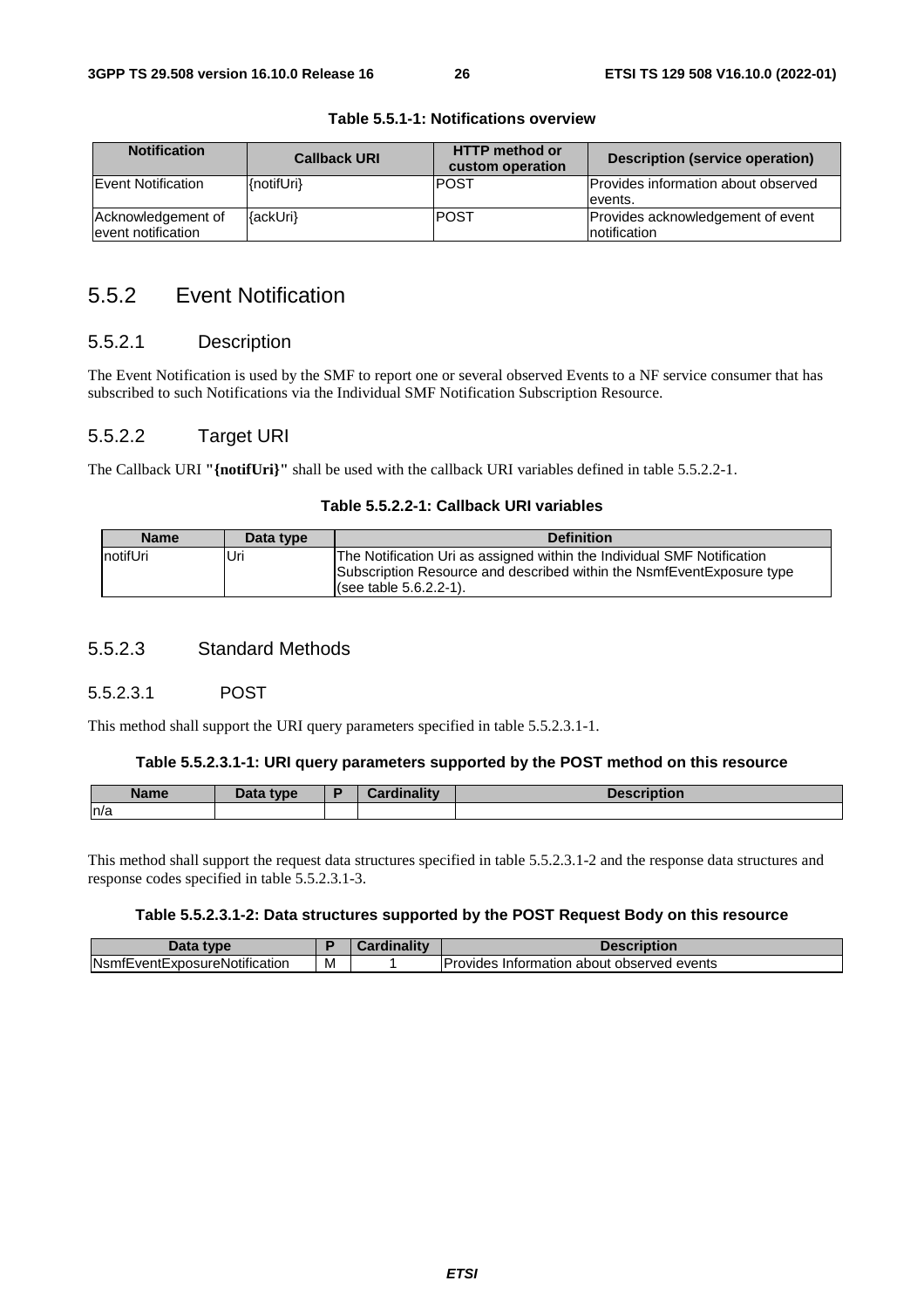| Table 5.5.2.3.1-3: Data structures supported by the POST Response Body on this resource |  |
|-----------------------------------------------------------------------------------------|--|
|-----------------------------------------------------------------------------------------|--|

| Data type                | Р | <b>Cardinality</b> | <b>Response</b>           | <b>Description</b>                                                                                                                                                                                                                                                                                                                  |
|--------------------------|---|--------------------|---------------------------|-------------------------------------------------------------------------------------------------------------------------------------------------------------------------------------------------------------------------------------------------------------------------------------------------------------------------------------|
|                          |   |                    | codes                     |                                                                                                                                                                                                                                                                                                                                     |
| n/a                      |   |                    | 204 No Content            | The receipt of the Notification is acknowledged.                                                                                                                                                                                                                                                                                    |
| RedirectResponse         | O | 0.1                | 307 Temporary<br>Redirect | Temporary redirection, during the event notification. The<br>response shall include a Location header field<br>containing an alternative URI representing the end point<br>of an alternative NF consumer (service) instance where<br>the acknowledgement request should be sent.<br>Applicable if the feature "ES3XX" is supported. |
| RedirectResponse         | O | 0.1                | 308 Permanent<br>Redirect | Permanent redirection, during the event notification. The<br>response shall include a Location header field<br>containing an alternative URI representing the end point<br>of an alternative NF consumer (service) instance where<br>the notification should be sent.<br>Applicable if the feature "ES3XX" is supported.            |
| lProblemDetails          | O | 0.1                | 404 Not Found             | The NF service consumer can use this response when<br>lthe notification can be sent to another host.                                                                                                                                                                                                                                |
| NOTE:<br>[4] also apply. |   |                    |                           | The mandatory HTTP error status codes for the POST method listed in Table 5.2.7.1-1 of 3GPP TS 29.500                                                                                                                                                                                                                               |

#### **Table 5.5.2.3.1-4: Headers supported by the 307 Response Code on this resource**

| <b>Name</b>      | Data type | D | <b>Cardinality</b> | <b>Description</b>                                               |
|------------------|-----------|---|--------------------|------------------------------------------------------------------|
| Location         | string    | м |                    | An alternative URI representing the end point of an alternative  |
|                  |           |   |                    | NF consumer (service) instance towards which the notification    |
|                  |           |   |                    | should be redirected.                                            |
| 3gpp-Sbi-Target- | string    |   | 101                | Identifier of the target NF (service) instance towards which the |
| Nf-Id            |           |   |                    | Inotification request is redirected. May be included if the      |
|                  |           |   |                    | feature "ES3XX" is supported.                                    |

#### **Table 5.5.2.3.1-5: Headers supported by the 308 Response Code on this resource**

| <b>Name</b>               | Data type | E | <b>Cardinality</b>                                              | <b>Description</b>                                                                                      |
|---------------------------|-----------|---|-----------------------------------------------------------------|---------------------------------------------------------------------------------------------------------|
| Location                  | string    | м | An alternative URI representing the end point of an alternative |                                                                                                         |
|                           |           |   |                                                                 | NF consumer (service) instance towards which the notification<br>should be redirected.                  |
| 3gpp-Sbi-Target-<br>Nf-Id | string    |   | 101                                                             | Identifier of the target NF (service) instance towards which the<br>Inotification request is redirected |

### 5.5.3 Acknowledgement of event notification

#### 5.5.3.1 Description

The Acknowledgement of Event Notification is used by the NF service consumer to acknowledge the SMF about handling result of the event notification (e.g. UP path change).

#### 5.5.3.2 Target URI

The Callback URI **"{ackUri}"** shall be used with the callback URI variables defined in table 5.5.3.2-1.

|  |  |  |  |  | Table 5.5.3.2-1: Callback URI variables |
|--|--|--|--|--|-----------------------------------------|
|--|--|--|--|--|-----------------------------------------|

| <b>Name</b> | Data type | <b>Definition</b>                                                                                                                                                              |
|-------------|-----------|--------------------------------------------------------------------------------------------------------------------------------------------------------------------------------|
| lackUri     | Uri       | Acknowledgement Uri as assigned during the procedure of notification about subscribed<br>events and described within the NsmfEventExposureNotificationtype (see table 5.6.2.3- |
|             |           |                                                                                                                                                                                |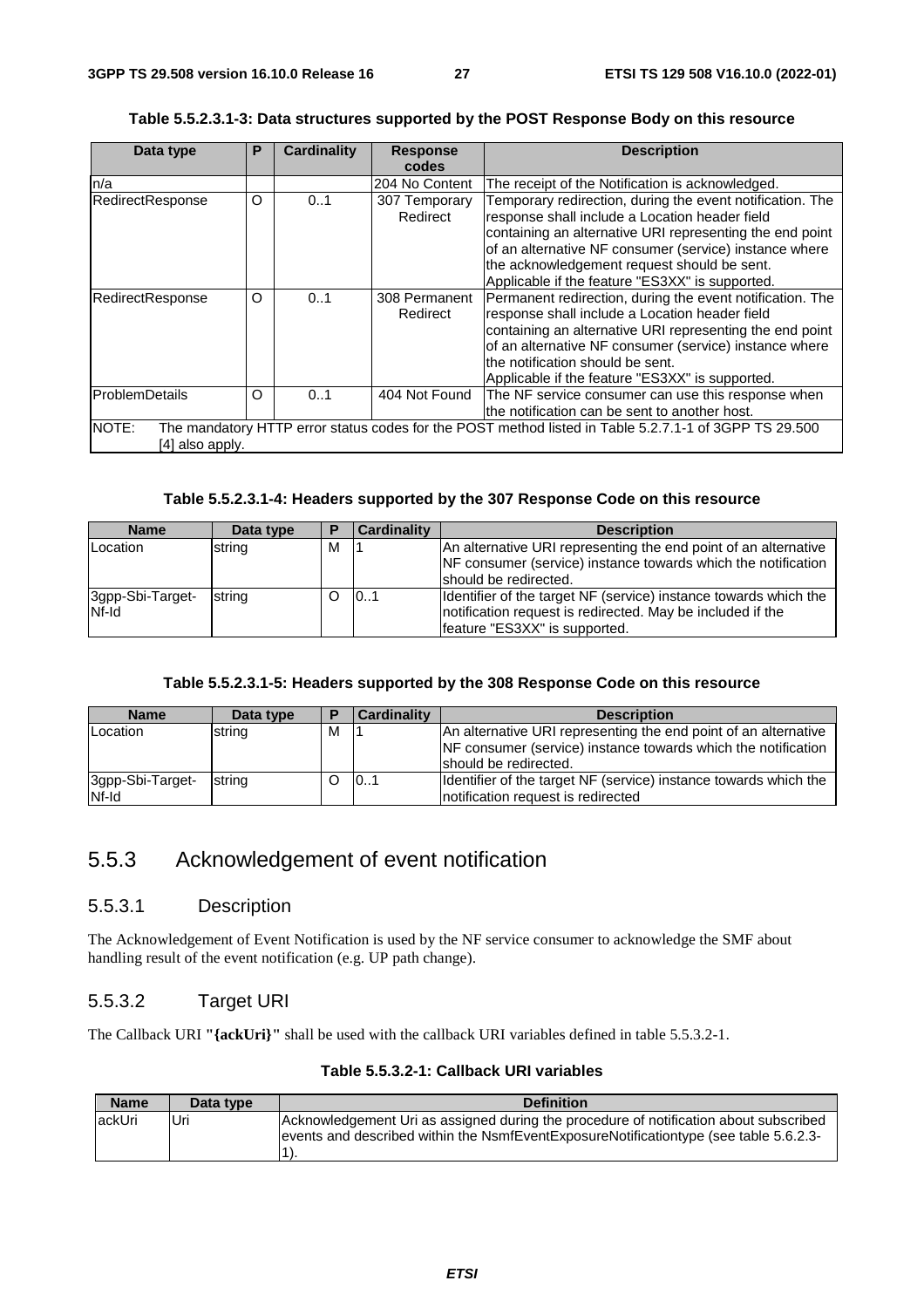#### 5.5.3.3 Standard Methods

#### 5.5.3.3.1 POST

This method shall support the URI query parameters specified in table 5.5.3.3.1-1.

#### **Table 5.5.3.3.1-1: URI query parameters supported by the POST method on this resource**

| --<br>Name | <b>Data type</b> | D<br><b>Timelity</b><br><b>PARAL</b><br>ан | <b>MIDUOL</b> |  |
|------------|------------------|--------------------------------------------|---------------|--|
| n/a        |                  |                                            |               |  |

This method shall support the request data structures specified in table 5.5.3.3.1-2 and the response data structures and response codes specified in table 5.5.3.3.1-3.

#### **Table 5.5.3.3.1-2: Data structures supported by the POST Request Body on this resource**

| tvne                            |   | <br>---- | .<br>IDUOI.                                                                              |
|---------------------------------|---|----------|------------------------------------------------------------------------------------------|
| .<br>IAck <sup>(</sup><br>ΝΟΊΙΤ | M |          | .<br><b>IAcknowlec</b><br>notification<br>$     -$<br>t information of event.<br>aaement |

#### **Table 5.5.3.3.1-3: Data structures supported by the POST Response Body on this resource**

| Data type        | Р | <b>Cardinality</b> | <b>Response</b> | <b>Description</b>                                                                                    |
|------------------|---|--------------------|-----------------|-------------------------------------------------------------------------------------------------------|
|                  |   |                    | codes           |                                                                                                       |
| n/a              |   |                    | 204 No Content  | The receipt of the acknowledgement is successful.                                                     |
| RedirectResponse | O | 0.1                | 307 Temporary   | Temporary redirection, during acknowledgement of                                                      |
|                  |   |                    | Redirect        | notification. The response shall include a Location                                                   |
|                  |   |                    |                 | header field containing an alternative URI representing                                               |
|                  |   |                    |                 | the end point of an alternative SMF (service) instance                                                |
|                  |   |                    |                 | where the acknowledgement request should be sent.                                                     |
|                  |   |                    |                 | Applicable if the feature "ES3XX" is supported.                                                       |
| RedirectResponse | O | 0.1                | 308 Permanent   | Permanent redirection, during acknowledgement of                                                      |
|                  |   |                    | Redirect        | notification. The response shall include a Location                                                   |
|                  |   |                    |                 | header field containing an alternative URI representing                                               |
|                  |   |                    |                 | the end point of an alternative SMF (service) instance                                                |
|                  |   |                    |                 | where the acknowledgement request should be sent.                                                     |
|                  |   |                    |                 | Applicable if the feature "ES3XX" is supported.                                                       |
| NOTE:            |   |                    |                 | The mandatory HTTP error status codes for the POST method listed in Table 5.2.7.1-1 of 3GPP TS 29.500 |
| [4] also apply.  |   |                    |                 |                                                                                                       |

#### **Table 5.5.3.3.1-4: Headers supported by the 307 Response Code on this resource**

| <b>Name</b>               | Data type |   | <b>Cardinality</b> | <b>Description</b>                                                                                                                                   |
|---------------------------|-----------|---|--------------------|------------------------------------------------------------------------------------------------------------------------------------------------------|
| Location                  | string    | М |                    | An alternative URI representing the end point of an alternative<br>SMF (service) instance towards which the acknowledgement<br>should be redirected. |
| 3gpp-Sbi-Target-<br>Nf-Id | string    |   | 101                | Identifier of the target NF (service) instance towards which the<br>acknowledgement request is redirected                                            |

#### **Table 5.5.3.3.1-5: Headers supported by the 308 Response Code on this resource**

| <b>Name</b>      | Data type | D | <b>Cardinality</b> | <b>Description</b>                                               |
|------------------|-----------|---|--------------------|------------------------------------------------------------------|
| Location         | string    | M |                    | An alternative URI representing the end point of an alternative  |
|                  |           |   |                    | SMF (service) instance towards which the acknowledgement         |
|                  |           |   |                    | Ishould be redirected.                                           |
| 3gpp-Sbi-Target- | string    |   | 101                | Identifier of the target NF (service) instance towards which the |
| Nf-Id            |           |   |                    | acknowledgement request is redirected                            |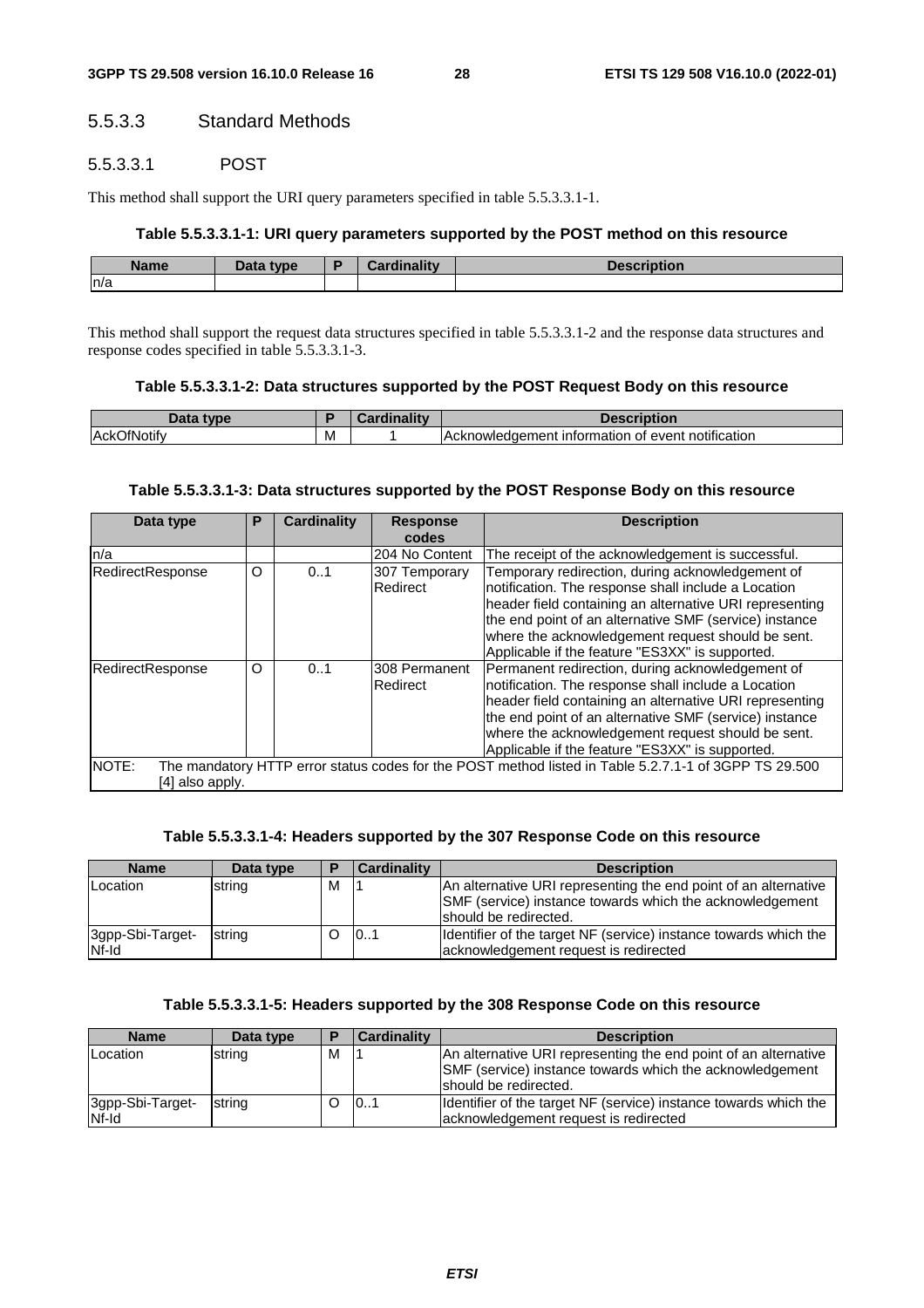### 5.6 Data Model

### 5.6.1 General

This subclause specifies the application data model supported by the API.

Table 5.6.1-1 specifies the data types defined for the Nsmf\_EventExposure service based interface protocol.

| Table 5.6.1-1: Nsmf_EventExposure specific Data Types |  |  |  |
|-------------------------------------------------------|--|--|--|
|-------------------------------------------------------|--|--|--|

| Data type                     | <b>Section defined</b> | <b>Description</b>                                                 | <b>Applicability</b> |
|-------------------------------|------------------------|--------------------------------------------------------------------|----------------------|
| EventNotification             | 5.6.2.5                | Describes notifications about a single<br>event that occurred.     |                      |
| EventSubscription             | 5.6.2.4                | Represents the subscription to a single<br>event                   |                      |
| NotificationMethod            | 5.6.3.4                | Represents the notification methods that<br>can be subscribed      |                      |
| NsmfEventExposure             | 5.6.2.2                | Represents an Individual SMF Notification<br>Subscription resource |                      |
| NsmfEventExposureNotification | 5.6.2.3                | Describes Notifications about events that<br>loccurred.            |                      |
| <b>SmfEvent</b>               | 5.6.3.3                | Represents the types of events that can<br>be subscribed           |                      |
| Subld                         | 5.6.3.2                | <b>Identifies an Individual SMF Notification</b><br>Subscription.  |                      |
| <b>AckOfNotify</b>            | 5.6.2.7                | Acknowledgement information of event<br>notification               |                      |

Table 5.6.1-2 specifies data types re-used by the Nsmf\_EventExposure service based interface protocol from other specifications, including a reference to their respective specifications and when needed, a short description of their use within the Nsmf\_EventExposure service based interface.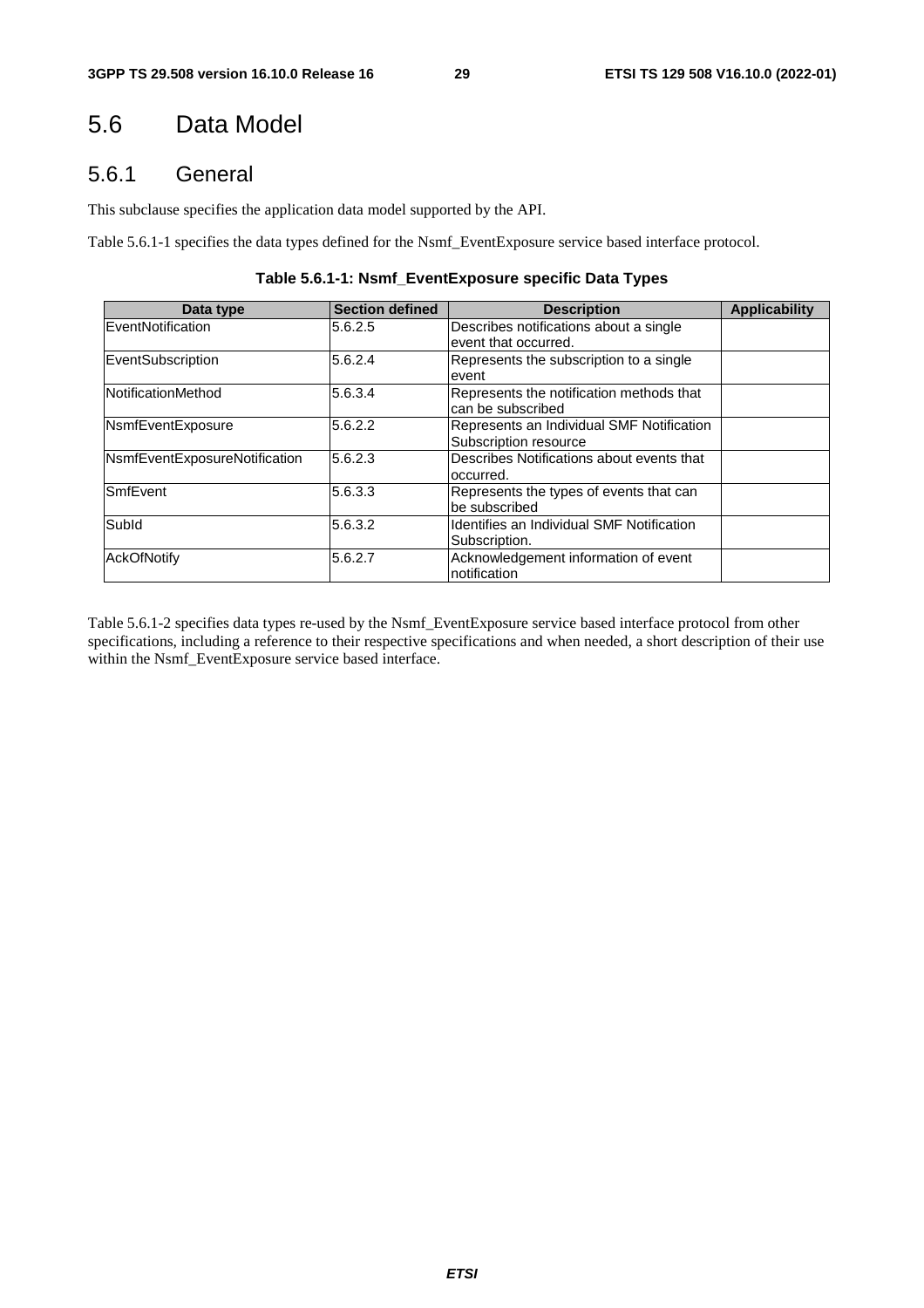| Data type                   | <b>Reference</b>    | <b>Comments</b>                               | <b>Applicability</b> |
|-----------------------------|---------------------|-----------------------------------------------|----------------------|
| AccessType                  | 3GPP TS 29.571 [11] |                                               |                      |
| AfResultInfo                | 3GPP TS 29.522 [20] | Represents application handling information.  |                      |
| ApplicationId               | 3GPP TS 29.571 [11] | The application identifier.                   | <b>QfiAllocation</b> |
| CommunicationFailure        | 3GPP TS 29.518 [13] | Represents the communication failure          | Communication        |
|                             |                     | information.                                  | Failure              |
| <b>DateTime</b>             | 3GPP TS 29.571 [11] |                                               |                      |
| <b>DIDataDeliveryStatus</b> | 3GPP TS 29.571 [11] | Status of downlink data delivery              | DownlinkDataDe       |
|                             |                     |                                               | liveryStatus         |
| DddTrafficDescriptor        | 3GPP TS 29.571 [11] | Traffic descriptor of source of downlink data | DownlinkDataDe       |
|                             |                     |                                               | liveryStatus         |
| Dnai                        | 3GPP TS 29.571 [11] |                                               |                      |
| <b>DnaiChangeType</b>       | 3GPP TS 29.571 [11] | Describes the types of DNAI change.           |                      |
| <b>D</b> nn                 | 3GPP TS 29.571 [11] |                                               | QfiAllocation,       |
|                             |                     |                                               | PduSessionStat       |
|                             |                     |                                               | us                   |
| <b>DurationSec</b>          | 3GPP TS 29.571 [11] |                                               |                      |
| EthFlowDescription          | 3GPP TS 29.514 [22] | Ethernet flow description                     | <b>QfiAllocation</b> |
| FlowDescription             | 3GPP TS 29.514 [22] | IP flow description                           | <b>QfiAllocation</b> |
| Fqdn                        | 3GPP TS 29.510 [12] | <b>FQDN</b>                                   |                      |
| Gpsi                        | 3GPP TS 29.571 [11] |                                               |                      |
| GroupId                     | 3GPP TS 29.571 [11] |                                               |                      |
| Guami                       | 3GPP TS 29.571 [11] | Globally Unique AMF Identifier                |                      |
| Ipv4Addr                    | 3GPP TS 29.571 [11] |                                               |                      |
| Ipv6Addr                    | 3GPP TS 29.571 [11] |                                               |                      |
| Ipv6Prefix                  | 3GPP TS 29.571 [11] |                                               |                      |
| MacAddr48                   | 3GPP TS 29.571 [11] | <b>MAC Address.</b>                           |                      |
| PduSessionId                | 3GPP TS 29.571 [11] |                                               |                      |
| PduSessionType              | 3GPP TS 29.571 [11] | PDU session type.                             | PduSessionStat       |
|                             |                     |                                               | us                   |
| Plmnld                      | 3GPP TS 29.571 [11] |                                               |                      |
| ProblemDetails              | 3GPP TS 29.571 [11] |                                               |                      |
| Qfi                         | 3GPP TS 29.571 [11] | QoS flow identifier.                          | QfiAllocation        |
| RedirectResponse            | 3GPP TS 29.571 [11] | Contains redirection related information.     | ES3XX                |
| RouteToLocation             | 3GPP TS 29.571 [11] | A traffic route to/from an DNAI               |                      |
| SamplingRatio               | 3GPP TS 29.571 [11] | Sampling Ratio.                               |                      |
| <b>ServiceName</b>          | 3GPP TS 29.510 [12] | Name of the service instance.                 |                      |
| Snssai                      | 3GPP TS 29.571 [11] | S-NSSAI                                       | QfiAllocation        |
| Supi                        | 3GPP TS 29.571 [11] |                                               |                      |
| <b>SupportedFeatures</b>    | 3GPP TS 29.571 [11] | Used to negotiate the applicability of the    |                      |
|                             |                     | optional features defined in table 5.8-1.     |                      |
| Uinteger                    | 3GPP TS 29.571 [11] |                                               |                      |
| Uri                         | 3GPP TS 29.571 [11] |                                               |                      |

**Table 5.6.1-2: Nsmf\_EventExposure re-used Data Types** 

## 5.6.2 Structured data types

### 5.6.2.1 Introduction

This subclause defines the structures to be used in resource representations.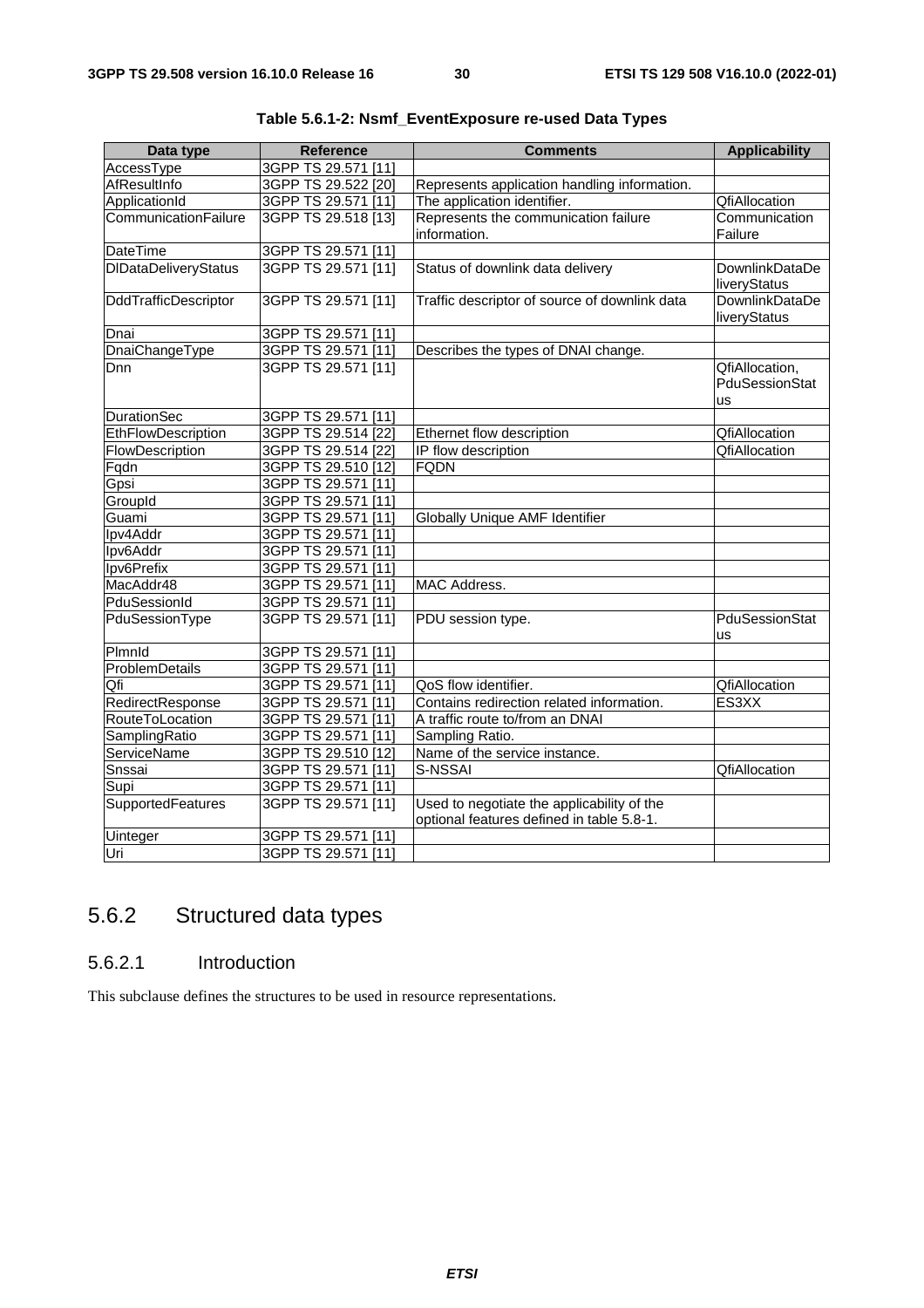5.6.2.2 Type NsmfEventExposure

**Table 5.6.2.2-1: Definition of type NsmfEventExposure**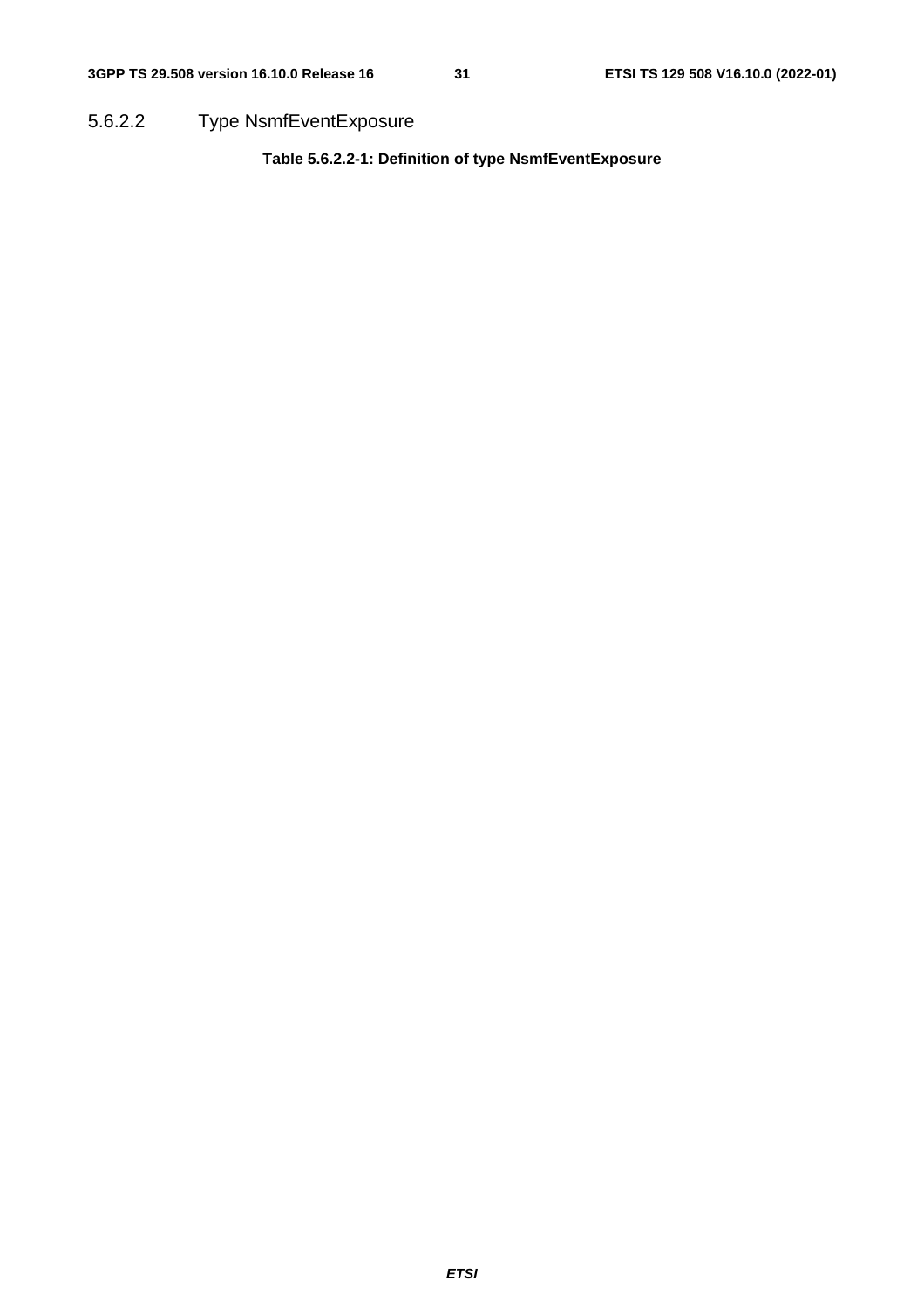| <b>Attribute name</b> | Data type                    | P                     | <b>Cardinality</b> | <b>Description</b>                                                                                                                                                                                                                                                                                                                                                                                                                                                                                                                                                                                                                 | <b>Applicability</b> |
|-----------------------|------------------------------|-----------------------|--------------------|------------------------------------------------------------------------------------------------------------------------------------------------------------------------------------------------------------------------------------------------------------------------------------------------------------------------------------------------------------------------------------------------------------------------------------------------------------------------------------------------------------------------------------------------------------------------------------------------------------------------------------|----------------------|
| supi                  | Supi                         | C                     | 0.1                | Subscription Permanent Identifier<br>(NOTE 1)                                                                                                                                                                                                                                                                                                                                                                                                                                                                                                                                                                                      |                      |
| gpsi                  | Gpsi                         | $\overline{\text{c}}$ | 0.1                | <b>Generic Public Subscription</b><br>Identifier (NOTE 1)                                                                                                                                                                                                                                                                                                                                                                                                                                                                                                                                                                          |                      |
| anyUeInd              | boolean                      | С                     | 0.1                | This IE shall be present if the event<br>subscription is applicable to any UE.<br>Default value "false" is used, if not<br>present (NOTE 1)                                                                                                                                                                                                                                                                                                                                                                                                                                                                                        |                      |
| groupId               | GroupId                      | C                     | 0.1                | Identifies a group of UEs. (NOTE 1)                                                                                                                                                                                                                                                                                                                                                                                                                                                                                                                                                                                                |                      |
| pduSeld               | PduSessionId                 | $\overline{\text{c}}$ | 0.1                | PDU session ID (NOTE 1)                                                                                                                                                                                                                                                                                                                                                                                                                                                                                                                                                                                                            |                      |
| dnn                   | Dnn                          | $\overline{\circ}$    | 0.1                | Data Network Name.                                                                                                                                                                                                                                                                                                                                                                                                                                                                                                                                                                                                                 |                      |
| snssai                | Snssai                       | O                     | 0.1                | A single Network Slice Selection<br>Assistance Information.                                                                                                                                                                                                                                                                                                                                                                                                                                                                                                                                                                        |                      |
| subld                 | Subld                        | С                     | 0.1                | Subscription ID.<br>This parameter shall be supplied by<br>the SMF in HTTP responses that<br>include an object of<br>NsmfEventExposure type.                                                                                                                                                                                                                                                                                                                                                                                                                                                                                       |                      |
| notifld               | string                       | M                     | 1                  | Notification Correlation ID provided<br>by the NF service consumer. (NOTE<br>2)                                                                                                                                                                                                                                                                                                                                                                                                                                                                                                                                                    |                      |
| notifUri              | Uri                          | M                     | 1                  | Identifies the recipient of<br>Notifications sent by the SMF.                                                                                                                                                                                                                                                                                                                                                                                                                                                                                                                                                                      |                      |
| altNotiflpv4Addrs     | array(Ipv4Addr)              | O                     | 1.N                | Alternate or backup IPv4<br>Address(es) where to send<br>Notifications.                                                                                                                                                                                                                                                                                                                                                                                                                                                                                                                                                            |                      |
| altNotiflpv6Addrs     | array(Ipv6Addr)              | O                     | 1.N                | Alternate or backup IPv6<br>Address(es) where to send<br>Notifications.                                                                                                                                                                                                                                                                                                                                                                                                                                                                                                                                                            |                      |
| altNotifFqdns         | array(Fqdn)                  | O                     | 1N                 | Alternate or backup FQDN(s) where<br>to send Notifications.                                                                                                                                                                                                                                                                                                                                                                                                                                                                                                                                                                        |                      |
| eventSubs             | array(EventSubscri<br>ption) | M                     | 1N                 | Subscribed events                                                                                                                                                                                                                                                                                                                                                                                                                                                                                                                                                                                                                  |                      |
| ImmeRep               | boolean                      | O                     | 0.1                | It is included and set to true if the<br>immediate reporting of the current<br>status of the subscribed event, if<br>available is required.                                                                                                                                                                                                                                                                                                                                                                                                                                                                                        |                      |
| notifMethod           | NotificationMethod           | O                     | 0.1                | If "notifMethod" is not supplied, the<br>default value<br>"ON_EVENT_DETECTION" applies.                                                                                                                                                                                                                                                                                                                                                                                                                                                                                                                                            |                      |
| maxReportNbr          | Uinteger                     | O                     | 0.1                | If omitted, there is no limit.                                                                                                                                                                                                                                                                                                                                                                                                                                                                                                                                                                                                     |                      |
| expiry                | DateTime                     | C                     | 01                 | This attribute indicates the expiry<br>time of the subscription, after which<br>the SMF shall not send any event<br>notifications and the subscription<br>becomes invalid. It may be included<br>in an event subscription request and<br>may be included in an event<br>subscription response based on<br>operator policies. If an expiry time<br>was included in the request, then<br>the expiry time returned in the<br>response should be less than or<br>equal to that value. If the expiry time<br>is not included in the response, the<br>NF Service Consumer shall not<br>associate an expiry time for the<br>subscription. |                      |
| repPeriod             | <b>DurationSec</b>           | C                     | 0.1                | Is supplied for notification Method<br>"periodic".                                                                                                                                                                                                                                                                                                                                                                                                                                                                                                                                                                                 |                      |
| guami                 | Guami                        | С                     | 0.1                | The Globally Unique AMF Identifier<br>(GUAMI) shall be provided by an<br>AMF as service consumer.                                                                                                                                                                                                                                                                                                                                                                                                                                                                                                                                  |                      |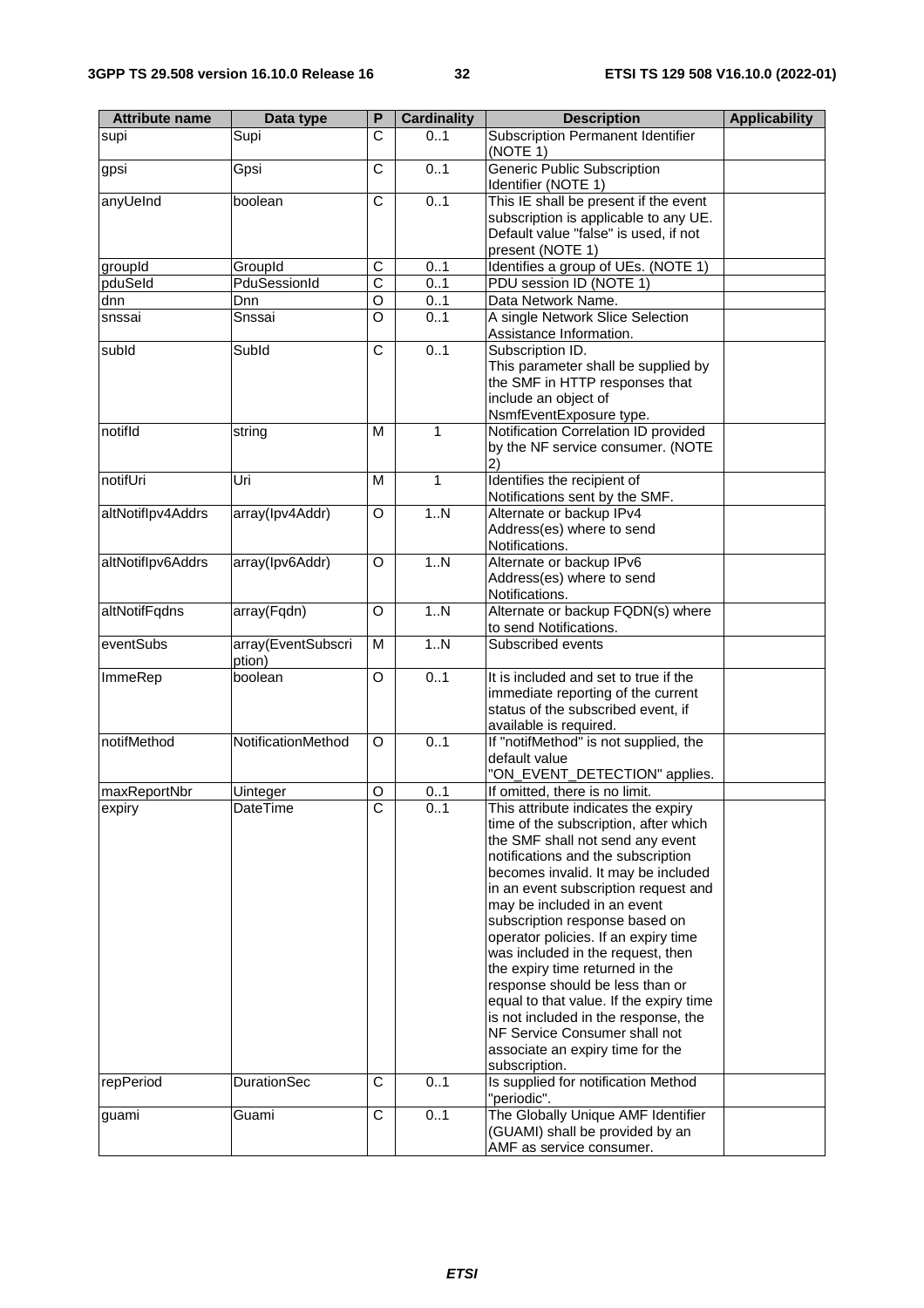| serviceName                                                                                      | <b>ServiceName</b>                                    | Ω | 01 | If the NF service consumer is an<br>AMF, it should provide the name of<br>a service produced by the AMF that<br>makes use of the notification about<br>subscribed events.                                                                                                            |  |  |  |
|--------------------------------------------------------------------------------------------------|-------------------------------------------------------|---|----|--------------------------------------------------------------------------------------------------------------------------------------------------------------------------------------------------------------------------------------------------------------------------------------|--|--|--|
| supportedFeatures                                                                                | <b>SupportedFeatures</b>                              | C | 01 | List of Supported features used as<br>described in subclause 5.8.<br>This parameter shall be supplied by<br>NF service consumer and SMF in<br>the POST request that request the<br>creation of an SMF Notification<br>Subscriptions resource and the<br>related reply, respectively. |  |  |  |
| sampRatio                                                                                        | SamplingRatio                                         | O | 01 | Indicates the ratio of the random<br>subset to target UEs, event reports<br>only relates to the subset.                                                                                                                                                                              |  |  |  |
| grpRepTime                                                                                       | <b>DurationSec</b>                                    | O | 01 | Indicates the time for which the SMF<br>aggregates the event reports<br>detected by the UEs in a group and<br>report them together to the NF<br>service consumer.                                                                                                                    |  |  |  |
|                                                                                                  |                                                       |   |    | NOTE 1: If the event subscription applies for a specific PDU session, the PDU session of a single UE (pduSeld,                                                                                                                                                                       |  |  |  |
|                                                                                                  |                                                       |   |    | and gpsi/supi) shall be included; otherwise one and only one of a single UE (gpsi/supi), a group of UEs                                                                                                                                                                              |  |  |  |
|                                                                                                  | (groupld), or anyUeInd set to true shall be included. |   |    |                                                                                                                                                                                                                                                                                      |  |  |  |
|                                                                                                  |                                                       |   |    | NOTE 2: If the UDM as NF service consumer subscribes to event (e.g. downlink data delivery status, PDU                                                                                                                                                                               |  |  |  |
|                                                                                                  |                                                       |   |    | Session Establishment, PDU Session Release) on behalf of AF/NEF, "notifld" shall be set the same as                                                                                                                                                                                  |  |  |  |
| "referenceId" received from the AF/NEF as defined in subclause 6.4.6.2.4 of 3GPP TS 29.503 [14]. |                                                       |   |    |                                                                                                                                                                                                                                                                                      |  |  |  |

### 5.6.2.3 Type NsmfEventExposureNotification

#### **Table 5.6.2.3-1: Definition of type NsmfEventExposureNotification**

| <b>Attribute name</b> | Data type                    | P | <b>Cardinality</b> | <b>Description</b>                                                                                                                                                                                                                                                                                                                                                                                                                             | <b>Applicability</b> |
|-----------------------|------------------------------|---|--------------------|------------------------------------------------------------------------------------------------------------------------------------------------------------------------------------------------------------------------------------------------------------------------------------------------------------------------------------------------------------------------------------------------------------------------------------------------|----------------------|
| Inotifid              | string                       | M |                    | Notification correlation ID used to<br>identify the subscription which the<br>notification is corresponding to. It<br>shall be set to the same value as the<br>"notifid" attribute of<br>NsmfEventExposure data type or<br>the value of "notifCorreld" within the<br>UpPathChgEvent data type defined<br>in 3GPP TS 29.512 [14] or the value<br>of "notifCorreld" within the<br>QosMonitoringData data type<br>defined in 3GPP TS 29.512 [14]. |                      |
| leventNotifs          | array(EventNotificatio<br>n) | м | 1N                 | Notifications about Individual Events                                                                                                                                                                                                                                                                                                                                                                                                          |                      |
| lackUri               | Uri                          | O | 0.1                | The URI provided by the SMF for<br>the AF acknowledgement.<br>If present, it only applies to the<br>"UP PATH CH" event indicated in<br>lthe "eventNotifs" attribute.                                                                                                                                                                                                                                                                           |                      |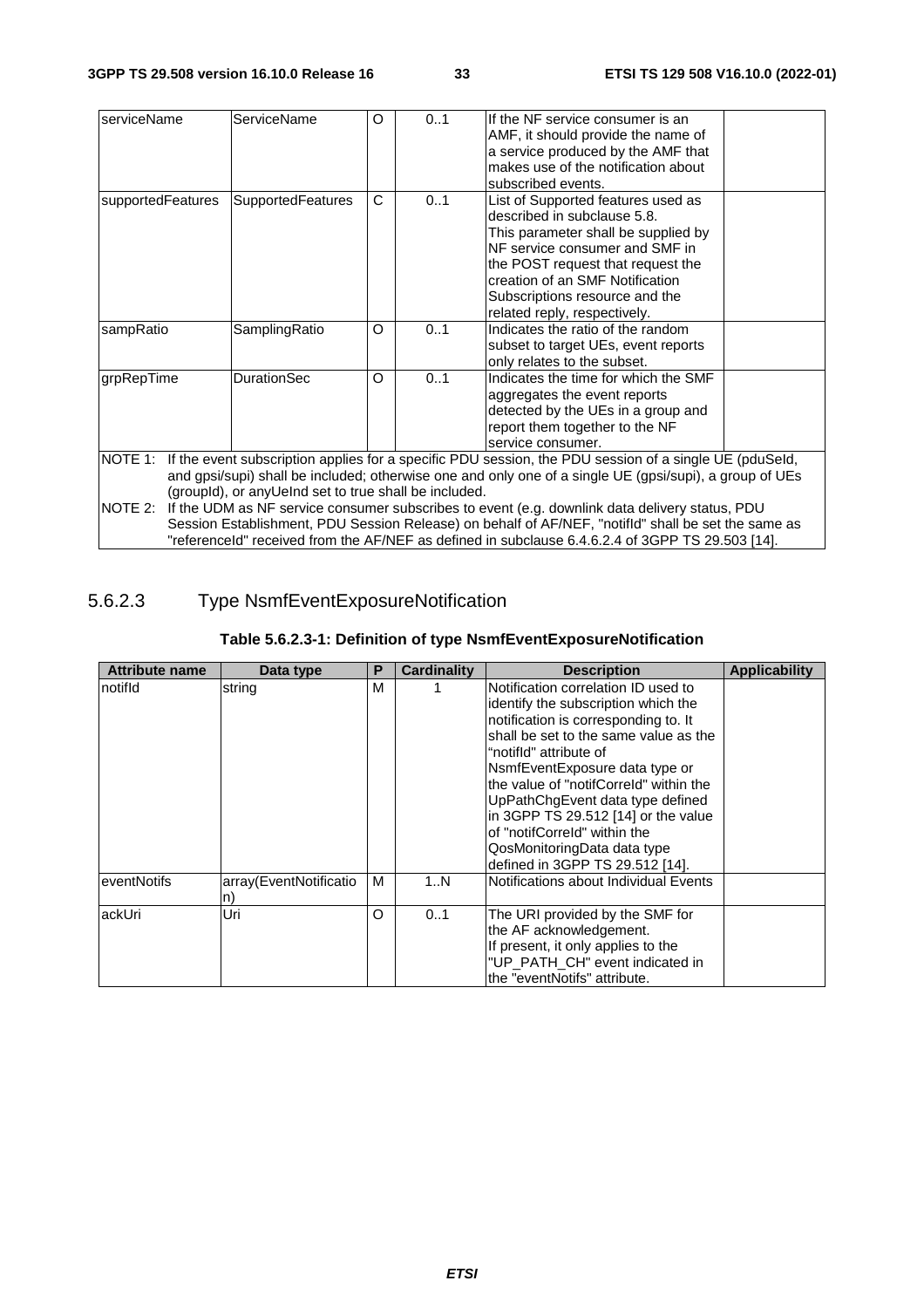### 5.6.2.4 Type EventSubscription

| <b>Attribute name</b>  | Data type                       | P | Cardinality | <b>Description</b>                                                                                                                                                                           | Applicability                  |
|------------------------|---------------------------------|---|-------------|----------------------------------------------------------------------------------------------------------------------------------------------------------------------------------------------|--------------------------------|
| event                  | SmfEvent                        | M |             | Subscribed events                                                                                                                                                                            |                                |
| dnaiChgType            | <b>DnaiChangeType</b>           | C | 0.1         | For event UP path change, this<br>attribute indicates whether the<br>subscription is for early, late, or<br>early and late DNAI change<br>notification shall be supplied.                    |                                |
| dddTraDescriptor<br>ls | array(DddTrafficDesc<br>riptor) | C | 1N          | The traffic descriptor(s) of the<br>downlink data source. Shall be<br>included for event "downlink data<br>delivery status".                                                                 | DownlinkData<br>DeliveryStatus |
| dddStati               | array(DIDataDelivery<br>Status) | O | 1N          | May be included for event "downlink"<br>data delivery status". The<br>subscribed statuses (discarded,<br>transmitted, buffered) for the event.<br>If omitted all statuses are<br>subscribed. | DownlinkData<br>DeliveryStatus |
| appids                 | array(ApplicationId)            | O | 1N          | May be included for event "QFI<br>allocation".                                                                                                                                               | <b>QfiAllocation</b>           |

### **Table 5.6.2.4-1: Definition of type EventSubscription**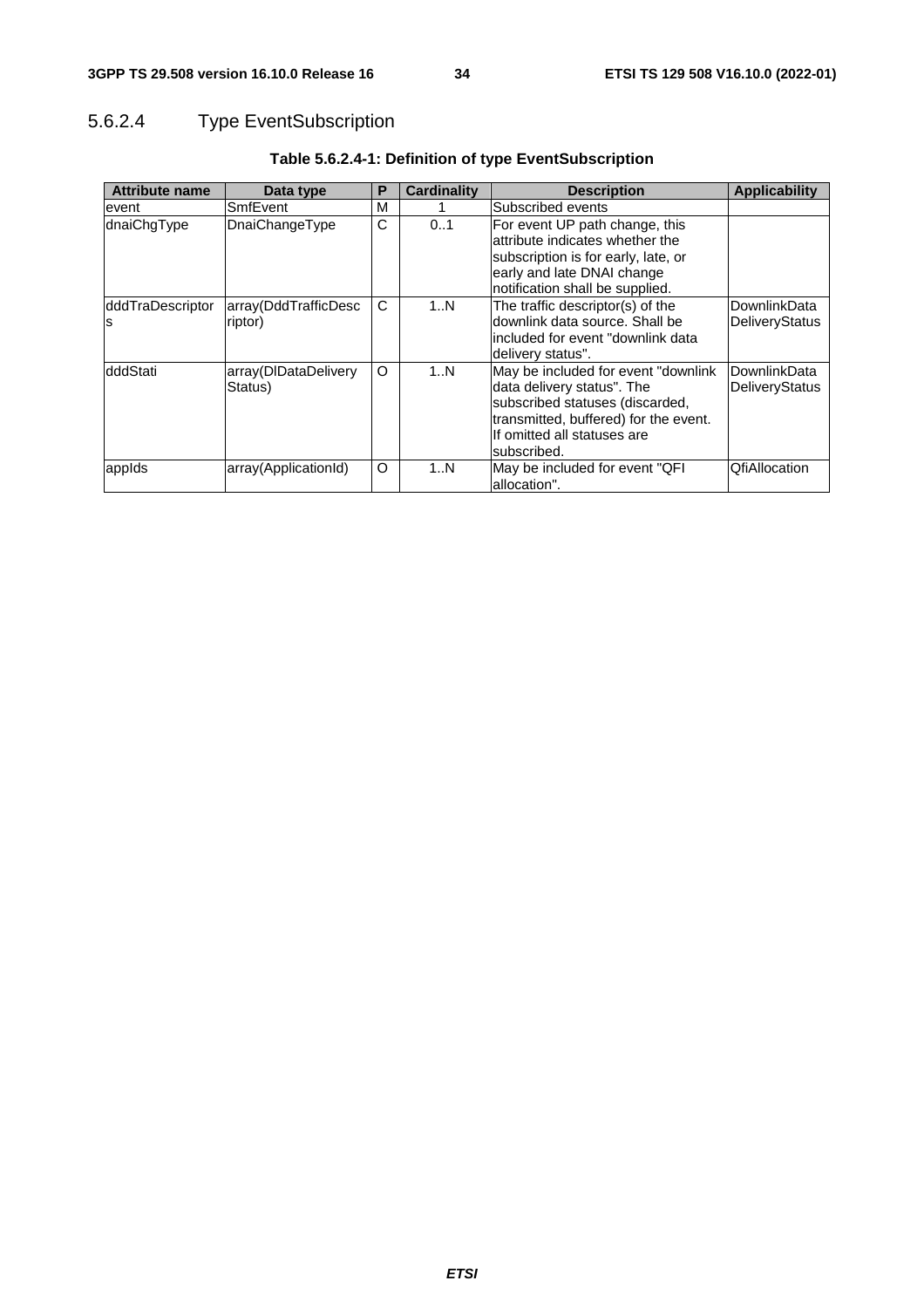5.6.2.5 Type EventNotification

**Table 5.6.2.5-1: Definition of type EventNotification**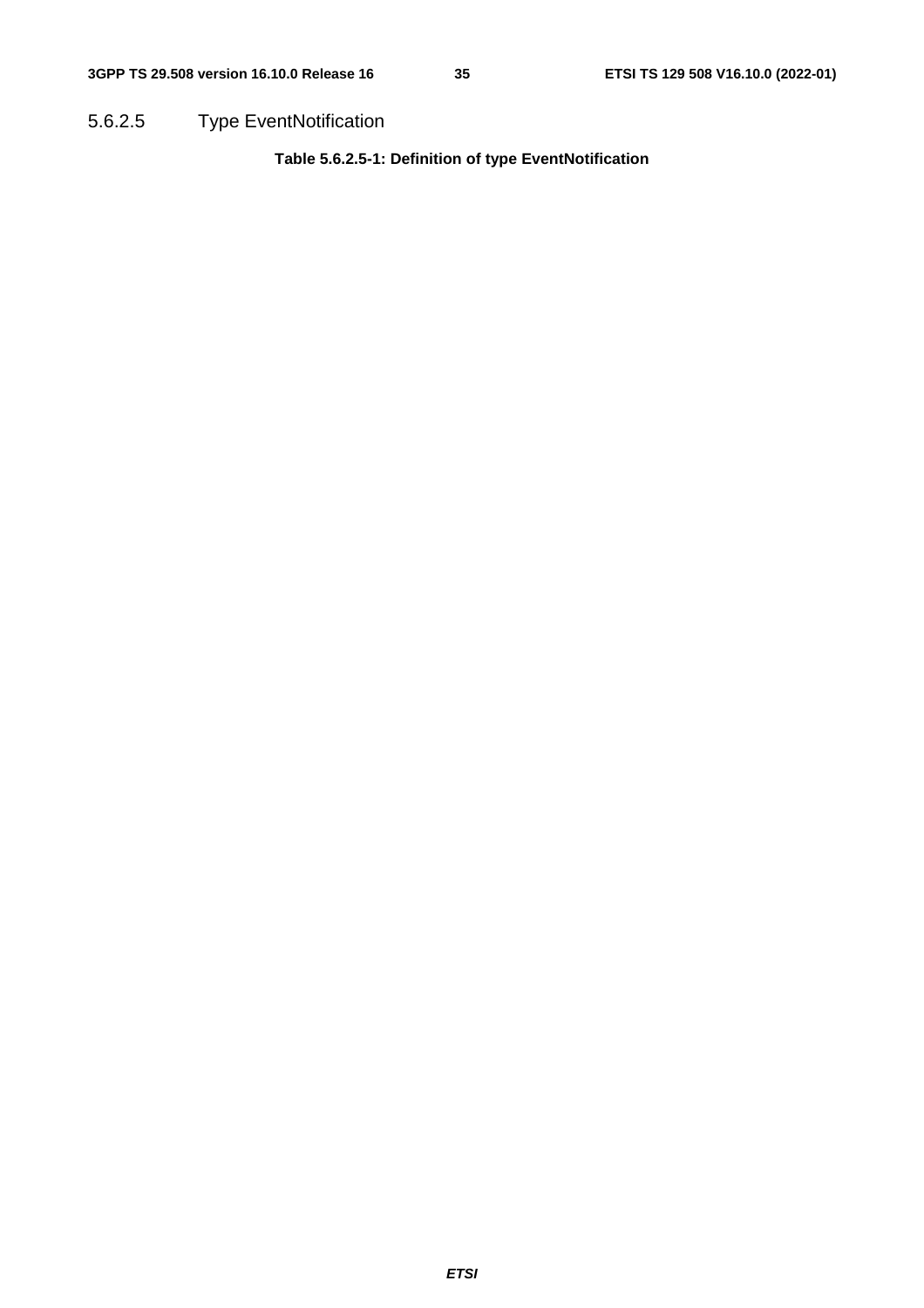| <b>Attribute name</b>  | Data type       | P                     | <b>Cardinality</b> | <b>Description</b>                                                                                                                                                                                                                              | <b>Applicability</b> |
|------------------------|-----------------|-----------------------|--------------------|-------------------------------------------------------------------------------------------------------------------------------------------------------------------------------------------------------------------------------------------------|----------------------|
| event                  | SmfEvent        | M                     | 1                  | Event that is notified.                                                                                                                                                                                                                         |                      |
| timeStamp              | DateTime        | M                     | 1                  | Time at which the event is observed.                                                                                                                                                                                                            |                      |
| supi                   | Supi            | $\overline{\text{c}}$ | 0.1                | Subscription Permanent Identifier. It<br>is included when the subscription<br>applies to a group of UE(s) or any                                                                                                                                |                      |
| gpsi                   | Gpsi            | $\overline{C}$        | 0.1                | UE.<br>Identifies a GPSI. It shall contain an                                                                                                                                                                                                   |                      |
|                        |                 |                       |                    | MSISDN. It is included when it is<br>available and the subscription<br>applies to a group of UE(s) or any<br>UE.                                                                                                                                |                      |
| sourceDnai             | Dnai            | C                     | 0.1                | Source DN Access Identifier. Shall<br>be included for event<br>"UP_PATH_CH" if the DNAI<br>changed (NOTE 1, NOTE 2).                                                                                                                            |                      |
| targetDnai             | Dnai            | C                     | 0.1                | Target DN Access Identifier. Shall<br>be included for event<br>"UP_PATH_CH" if the DNAI<br>changed (NOTE 1, NOTE 2).                                                                                                                            |                      |
| dnaiChgType            | DnaiChangeType  | C                     | 0.1                | DNAI Change Type. Shall be<br>included for event "UP_PATH_CH".                                                                                                                                                                                  |                      |
| sourceUelpv4Ad<br>dr   | Ipv4Addr        | O                     | 0.1                | The IPv4 Address of the served UE<br>for the source DNAI. May be<br>included for event "UP_PATH_CH".                                                                                                                                            |                      |
| sourceUelpv6Pre<br>fix | Ipv6Prefix      | O                     | 0.1                | The Ipv6 Address Prefix of the<br>served UE for the source DNAI. May<br>be included for event<br>"UP_PATH_CH".                                                                                                                                  |                      |
| targetUelpv4Add<br>r   | Ipv4Addr        | O                     | 0.1                | The IPv4 Address of the served UE<br>for the target DNAI. May be included<br>for event "UP_PATH_CH".                                                                                                                                            |                      |
| targetUelpv6Pref<br>ix | Ipv6Prefix      | O                     | 0.1                | The Ipv6 Address Prefix of the<br>served UE for the target DNAI. May<br>be included for event<br>"UP_PATH_CH".                                                                                                                                  |                      |
| sourceTraRoutin<br>g   | RouteToLocation | C                     | 0.1                | N6 traffic routing information for the<br>source DNAI. Shall be included for<br>event "UP_PATH_CH" if available<br>(NOTE 2).                                                                                                                    |                      |
| targetTraRouting       | RouteToLocation | C                     | 0.1                | N6 traffic routing information for the<br>target DNAI. Shall be included for<br>event "UP_PATH_CH" if available<br>(NOTE 2).                                                                                                                    |                      |
| ueMac                  | MacAddr48       | O                     | 0.1                | UE MAC address. May be included<br>for event "UP_PATH_CH".                                                                                                                                                                                      |                      |
| adlpv4Addr             | Ipv4Addr        | O                     | 0.1                | Added IPv4 Address(es). May be<br>included for event "UE_IP_CH".                                                                                                                                                                                |                      |
| adlpv6Prefix           | Ipv6Prefix      | O                     | 0.1                | Added Ipv6 Address Prefix(es). May<br>be included for event "UE_IP_CH".                                                                                                                                                                         |                      |
| relpv4Addr             | Ipv4Addr        | O                     | 0.1                | Removed IPv4 Address(es). May be<br>included for event "UE_IP_CH".                                                                                                                                                                              |                      |
| relpv6Prefix           | Ipv6Prefix      | O                     | 0.1                | Removed Ipv6 Address Prefix(es).<br>May be included for event<br>"UE_IP_CH".                                                                                                                                                                    |                      |
| plmnld                 | Plmnld          | $\overline{C}$        | 0.1                | New PLMN ID. Shall be included for<br>event "PLMN_CH".                                                                                                                                                                                          |                      |
| accType                | AccessType      | $\overline{C}$        | 0.1                | New Access Type. Shall be included<br>for event "AC_TY_CH".                                                                                                                                                                                     |                      |
| pduSeld                | PduSessionId    | $\overline{C}$        | 0.1                | PDU session ID. Shall be included<br>for event "PDU_SES_REL" and<br>"PDU_SES_EST". It shall also be<br>included for event "QFI_ALLOC" if<br>the subscription was for a UE, a<br>group of UEs, or any UE, and not for<br>a specific PDU Session. |                      |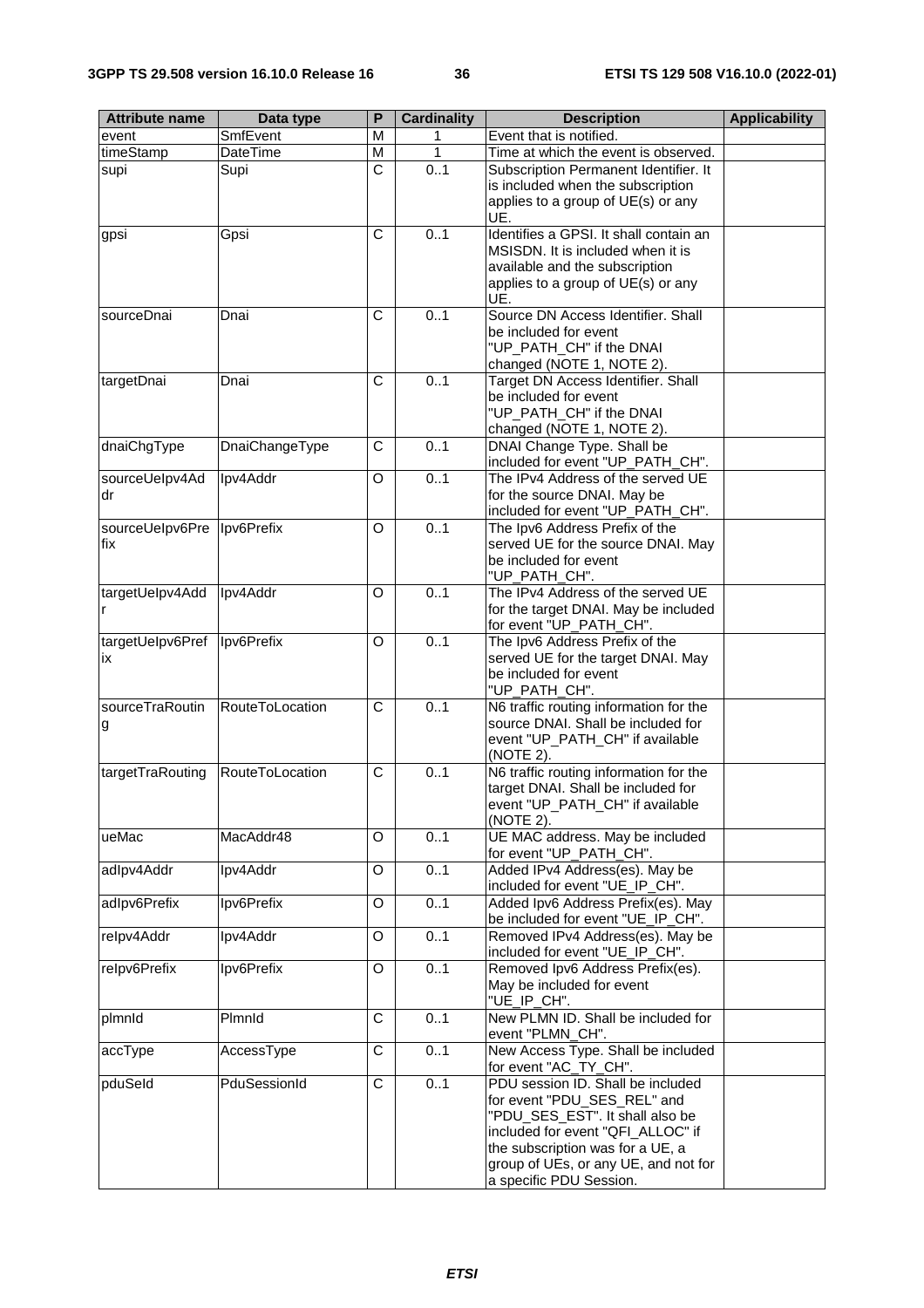| dddStatus                                                                                                                                                                                                                                                                     | <b>DIDataDeliveryStatus</b>   | C                     | 0.1 | Downlink data delivery status<br>(discarded, transmitted, buffered).<br>Shall be included for event<br>"downlink data delivery status",                        | DownlinkData<br>DeliveryStatus         |
|-------------------------------------------------------------------------------------------------------------------------------------------------------------------------------------------------------------------------------------------------------------------------------|-------------------------------|-----------------------|-----|----------------------------------------------------------------------------------------------------------------------------------------------------------------|----------------------------------------|
| maxWaitTime                                                                                                                                                                                                                                                                   | <b>DateTime</b>               | $\overline{\text{c}}$ | 0.1 | The estimated maximum waiting<br>time for downlink data delivery, Shall<br>be included for event "downlink data<br>delivery status" with status<br>"BUFFERED". | DownlinkData<br>DeliveryStatus         |
| dddTraDescriptor                                                                                                                                                                                                                                                              | DddTrafficDescriptor          | $\overline{C}$        | 0.1 | The downlink data descriptor<br>impacted by downlink data delivery<br>status change. Shall be included for<br>event "downlink data delivery status"            | <b>DownlinkData</b><br>DeliveryStatus  |
| commFailure                                                                                                                                                                                                                                                                   | CommunicationFailur<br>е      | $\overline{C}$        | 0.1 | Describes the communication failure<br>cause for the UE. Shall be included<br>for event "COMM_FAIL".                                                           | Communicatio<br>nFailure               |
| ipv4Addr                                                                                                                                                                                                                                                                      | Ipv4Addr                      | $\Omega$              | 0.1 | IPv4 address. May be included for<br>event "PDU_SES_REL" or<br>"PDU_SES_EST".                                                                                  | PduSessionSt<br>atus                   |
| ipv6Prefixes                                                                                                                                                                                                                                                                  | array(Ipv6Prefix)             | $\mathsf O$           | 1N  | IPv6 prefixes. May be included for<br>event "PDU_SES_REL" or<br>"PDU_SES_EST". (NOTE 3)                                                                        | PduSessionSt<br>atus                   |
| ipv6Addrs                                                                                                                                                                                                                                                                     | array(Ipv6Addr)               | $\circ$               | 1.N | IPv6 addresses. May be included for<br>event "PDU_SES_REL" or<br>"PDU_SES_EST". (NOTE 3)                                                                       | PduSessionSt<br>atus                   |
| pduSessType                                                                                                                                                                                                                                                                   | PduSessionType                | $\overline{\text{c}}$ | 0.1 | PDU session type. Shall be included<br>if the PduSessionStatus feature is<br>supported.                                                                        | <b>PduSessionSt</b><br>atus            |
| qfi                                                                                                                                                                                                                                                                           | Qfi                           | $\overline{\text{c}}$ | 0.1 | QoS flow identifier. Shall be<br>included for event "QFI_ALLOC".                                                                                               | QfiAllocation                          |
| appld                                                                                                                                                                                                                                                                         | ApplicationId                 | O                     | 0.1 | Contains the application identifier.<br>May be included for event<br>"QFI_ALLOC". (NOTE 4)                                                                     | QfiAllocation                          |
| ethfDescs                                                                                                                                                                                                                                                                     | array(EthFlowDescript<br>ion) | O                     | 1.2 | Contains the flow description for the<br>Uplink and/or Downlink Ethernet<br>flows. May be included for event<br>"QFI_ALLOC". (NOTE 4)                          | <b>QfiAllocation</b>                   |
| fDescs                                                                                                                                                                                                                                                                        | array(FlowDescription         | O                     | 1.2 | Contains the flow description for the<br>Uplink and/or Downlink IP flows.<br>May be included for event<br>"QFI_ALLOC". (NOTE 4)                                | <b>QfiAllocation</b>                   |
| dnn                                                                                                                                                                                                                                                                           | Dnn                           | $\overline{C}$        | 0.1 | Data network name, Shall be<br>included for event "QFI_ALLOC".<br>May be included for event<br>"PDU_SES_REL" or<br>"PDU_SES_EST".                              | QfiAllocation,<br>PduSessionSt<br>atus |
| snssai                                                                                                                                                                                                                                                                        | Snssai                        | C                     | 0.1 | Identifies the slice information. Shall<br>be included for event "QFI_ALLOC".                                                                                  | QfiAllocation                          |
| ulDelays                                                                                                                                                                                                                                                                      | array(Uinteger)               | O                     | 1N  | Uplink packet delay in units of<br>milliseconds. (NOTE 5)                                                                                                      | QoSMonitorin                           |
| dlDelays                                                                                                                                                                                                                                                                      | array(Uinteger)               | O                     | 1N  | Downlink packet delay in units of<br>milliseconds. (NOTE 5)                                                                                                    | QoSMonitorin                           |
| rtDelays                                                                                                                                                                                                                                                                      | array(Uinteger)               | O                     | 1N  | Round trip delay in units of<br>milliseconds. (NOTE 5)                                                                                                         | QoSMonitorin                           |
| If the DNAI is not changed while the N6 traffic routing information is changed, the "sourceDnai" attribute<br>NOTE 1:<br>and "targetDnai" attribute shall not be provided.<br>o obongo from the LID path atotus where no DNAL applies to a ototus where a DNAL applies indice |                               |                       |     |                                                                                                                                                                |                                        |

NOTE 2: The change from the UP path status where no DNAI applies to a status where a DNAI applies indicates the activation of the related AF request and therefore only the target DNAI and N6 traffic routing information is provided in the event notification; the change from the UP path status where a DNAI applies to a status where no DNAI applies indicates the de-activation of the related AF request and therefore only the source DNAI and N6 traffic routing information is provided in the event notification. NOTE 3: If provided, either ipv6Prefixes or ipv6Addrs shall be present.

NOTE 4: Only one of the appId, ethfDescs or fDescs shall be provided.

NOTE 5: In this release of the specification the maximum number of elements in the array is 2. If more than one value is received at one given point of time for UL packet delay, DL packet delay or round trip packet delay respectively, the SMF reports the minimum and maximum packet delays to the NEF/AF.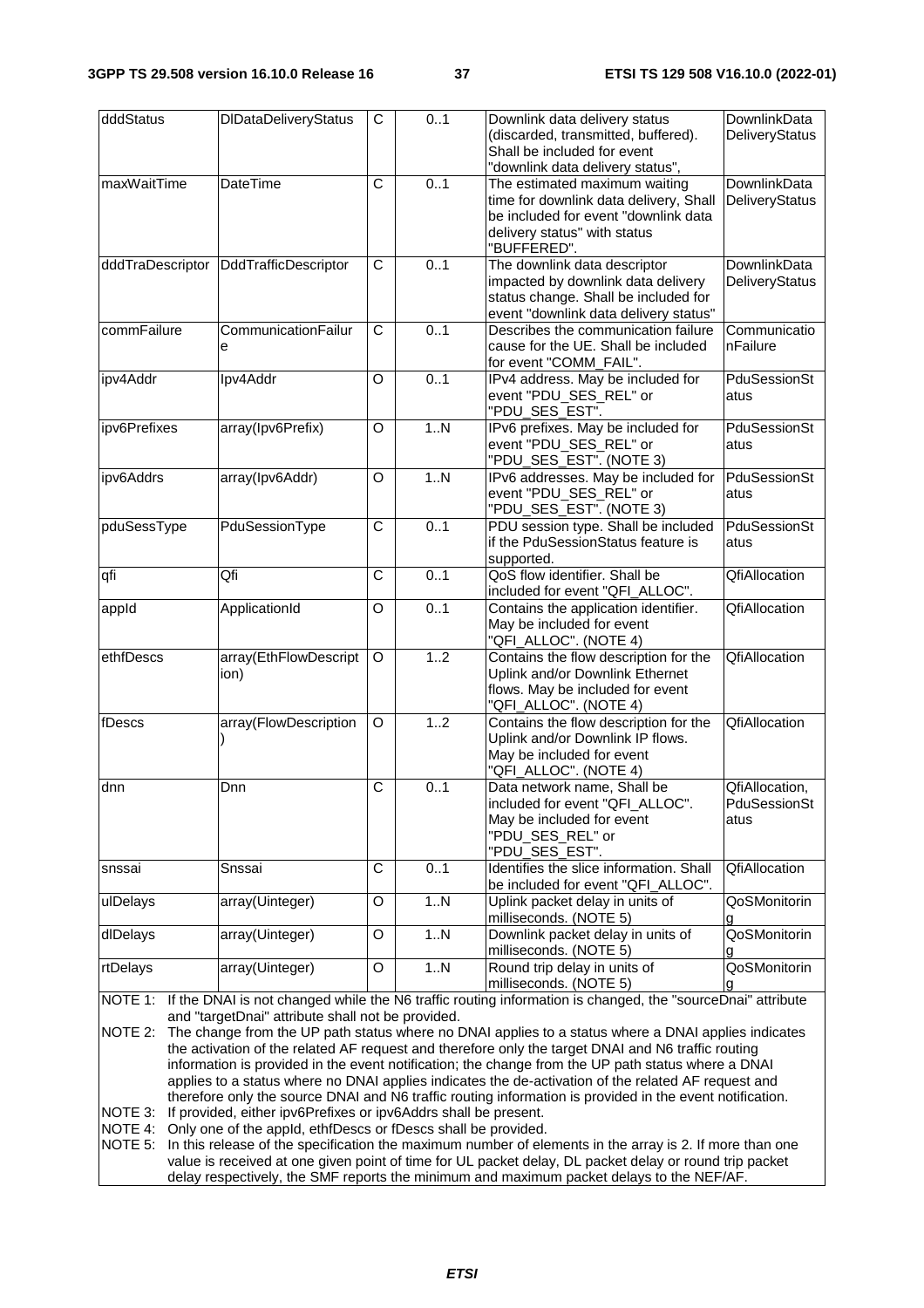5.6.2.6 void.

### 5.6.2.7 Type AckOfNotify

#### **Table 5.6.2.x-1: Definition of type AckOfNotify**

| <b>Attribute name</b> | Data type    | Ð | <b>Cardinality</b> | <b>Description</b>                   | Applicability |
|-----------------------|--------------|---|--------------------|--------------------------------------|---------------|
| notifid               | string       | м |                    | Notification correlation ID used to  |               |
|                       |              |   |                    | lidentify the subscription which the |               |
|                       |              |   |                    | notification is corresponding to.    |               |
| lackResult            | AfResultInfo | м |                    | Identifies the result of application |               |
|                       |              |   |                    | layer handling.                      |               |
| supi                  | Supi         | O | 01                 | Subscription Permanent Identifier.   |               |
| gpsi                  | Gpsi         | O | 0.1                | Ildentifies a GPSI.                  |               |

### 5.6.3 Simple data types and enumerations

#### 5.6.3.1 Introduction

This subclause defines simple data types and enumerations that can be referenced from data structures defined in the previous subclauses.

#### 5.6.3.2 Simple data types

The simple data types defined in table 5.6.3.2-1 shall be supported.

#### **Table 5.6.3.2-1: Simple data types**

| <b>Type Name</b> | <b>Type Definition</b> | <b>Description</b>                                | <b>Applicability</b> |
|------------------|------------------------|---------------------------------------------------|----------------------|
| Subld            | string                 | Identifies an Individual SMF Notification         |                      |
|                  |                        | Subscription. To enable that the value is used as |                      |
|                  |                        | part of a URI, the string shall only contain      |                      |
|                  |                        | characters allowed according to the "lower-with-  |                      |
|                  |                        | hyphen" naming convention defined in 3GPP TS      |                      |
|                  |                        | 29.501 [5]. In an OpenAPI [10] schema, the format |                      |
|                  |                        | shall be designated as "Subld".                   |                      |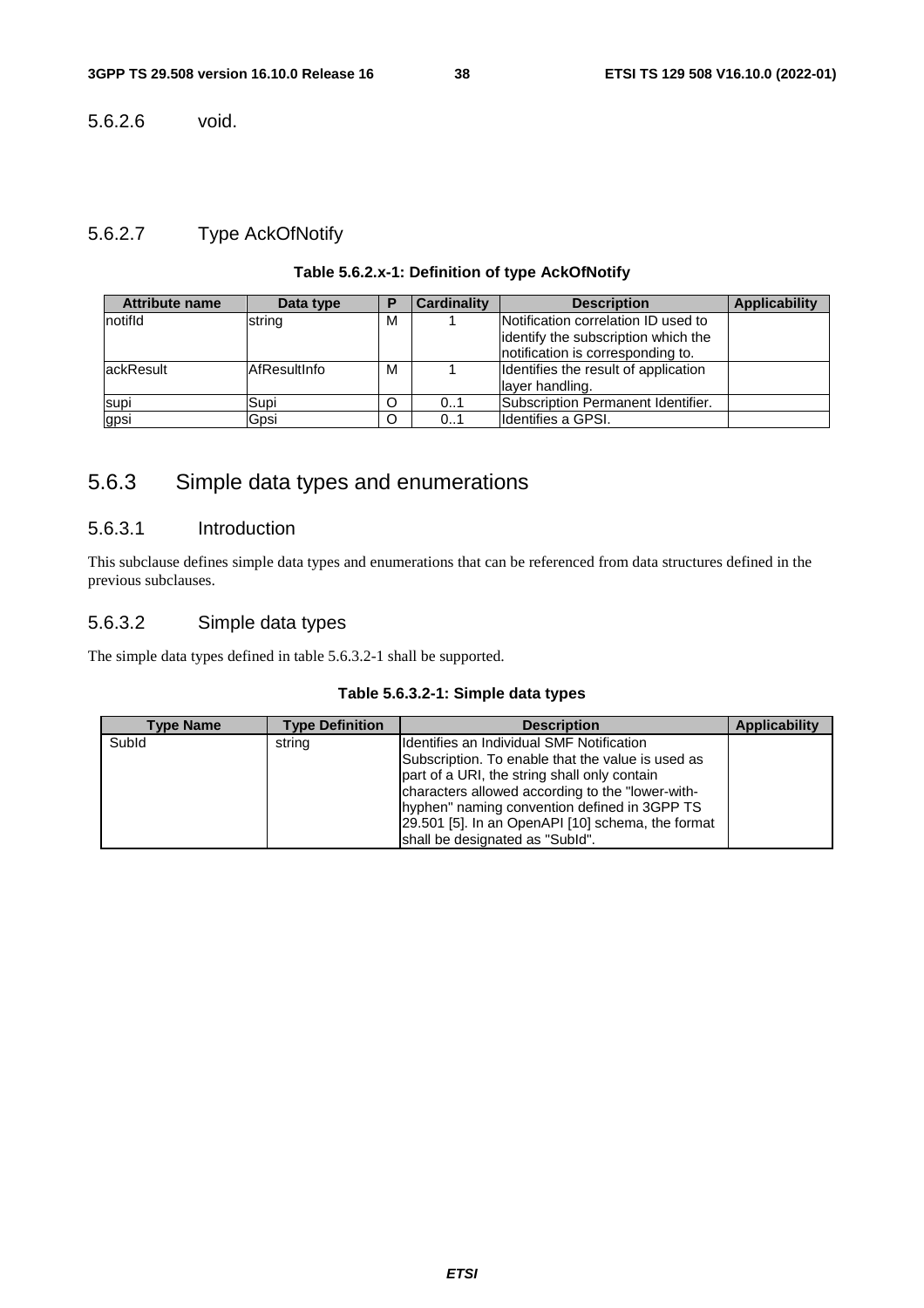#### 5.6.3.3 Enumeration: SmfEvent

| Table 5.6.3.3-1: Enumeration SmfEvent |  |  |
|---------------------------------------|--|--|
|---------------------------------------|--|--|

| <b>Enumeration value</b> | <b>Description</b>            | <b>Applicability</b>           |
|--------------------------|-------------------------------|--------------------------------|
| AC_TY_CH                 | Access Type Change            |                                |
| UP_PATH_CH               | UP Path Change                |                                |
| PDU_SES_REL              | <b>PDU Session Release</b>    |                                |
| PLMN_CH                  | <b>PLMN Change</b>            |                                |
| UE_IP_CH                 | UE IP address change          |                                |
| <b>DDDS</b>              | Downlink data delivery status | DownlinkDataDe<br>liveryStatus |
| <b>COMM_FAIL</b>         | Communication failure         | Communication<br>Failure       |
| PDU_SES_EST              | PDU Session Establishment     | PduSessionStat                 |
|                          |                               | <b>us</b>                      |
| QFI_ALLOC                | <b>QFI</b> allocation         | <b>QfiAllocation</b>           |
| QOS_MON                  | QoS Monitoring                | QoSMonitoring                  |

#### 5.6.3.4 Enumeration: NotificationMethod

The enumeration NotificationMethod represents the notification methods that can be subscribed. It shall comply with the provisions defined in table 5.6.3.4-1.

| Table 5.6.3.4-1: Enumeration NotificationMethod |  |
|-------------------------------------------------|--|
|-------------------------------------------------|--|

| <b>Enumeration value</b> | <b>Description</b>                                           | Applicability |
|--------------------------|--------------------------------------------------------------|---------------|
| <b>PERIODIC</b>          | The notification is periodically sent.                       |               |
| ONE TIME                 | The notification is only sent one time.                      |               |
| ON EVENT DETECTION       | The notification is sent each time the event is<br>detected. |               |

5.6.3.5 void.

### 5.7 Error handling

#### 5.7.1 General

For the Nsmf\_EventExposure API, HTTP error responses shall be supported as specified in subclause 4.8 of 3GPP TS 29.501 [5].

Protocol errors and application errors specified in table 5.2.7.2-1 of 3GPP TS 29.500 [4] shall be supported for an HTTP method if the corresponding HTTP status codes are specified as mandatory for that HTTP method in table 5.2.7.1-1 of 3GPP TS 29.500 [4].

In addition, the requirements in the following subclauses are applicable for the Nsmf\_EventExposure API.

### 5.7.2 Protocol Errors

No specific procedures for the Nsmf\_EventExposure service are specified.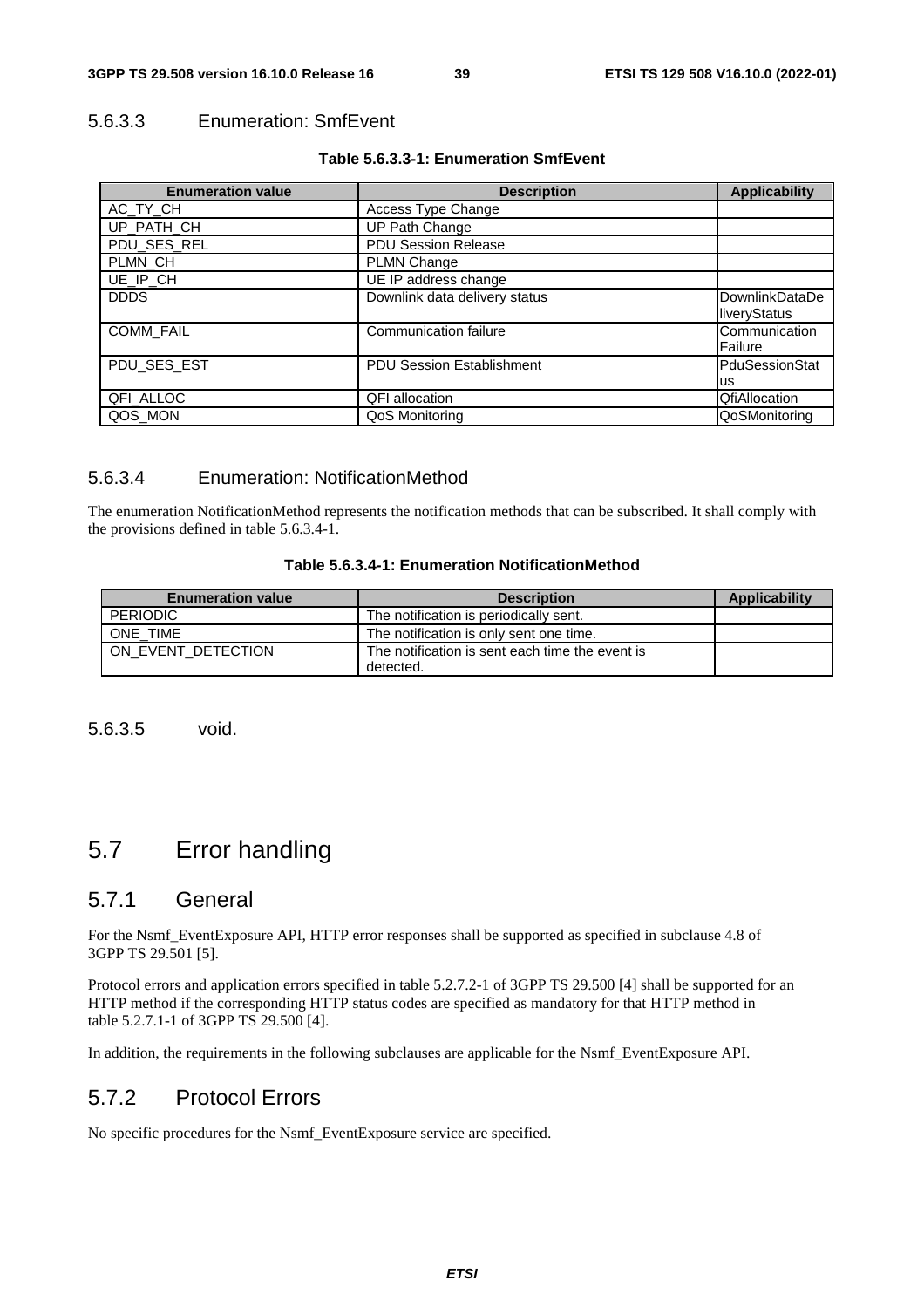### 5.7.3 Application Errors

The application errors defined for the Nsmf\_EventExposure service are listed in Table 5.7.3-1.

|  |  | Table 5.7.3-1: Application errors |  |
|--|--|-----------------------------------|--|
|--|--|-----------------------------------|--|

| <b>Application Error</b> | <b>HTTP status code</b> | <b>Description</b> |
|--------------------------|-------------------------|--------------------|
|                          |                         |                    |

### 5.8 Feature negotiation

The optional features in table 5.8-1 are defined for the Nsmf\_EventExposure API. They shall be negotiated using the extensibility mechanism defined in subclause 6.6 of 3GPP TS 29.500 [4].

| <b>Feature number</b> | <b>Feature Name</b>        | <b>Description</b>                                                |
|-----------------------|----------------------------|-------------------------------------------------------------------|
|                       | DownlinkDataDeliveryStatus | This feature indicates support for the "Downlink data delivery    |
|                       |                            | status" event.                                                    |
| $\mathcal{P}$         | ICommunicationFailure      | This feature indicates support for the "communication failure"    |
|                       |                            | levent.                                                           |
| 3                     | lPduSessionStatus          | This feature indicates support for the PDU session establishment  |
|                       |                            | event and enhancement (PDU session type, IP address) for the      |
|                       |                            | IPDU session release event.                                       |
| $\overline{4}$        | <b>QfiAllocation</b>       | This feature indicates support for the "QFI allocation" event.    |
| $\overline{5}$        | lQosMonitorina             | This feature indicates support for the "QoS Monitoring" event.    |
| 6                     | ES3XX                      | Extended Support for 3xx redirections. This feature indicates the |
|                       |                            | support of redirection for any service operation, according to    |
|                       |                            | Stateless NF procedures as specified in subclauses 6.5.3.2 and    |
|                       |                            | 6.5.3.3 of 3GPP TS 29.500 [4] and according to HTTP redirection   |
|                       |                            | principles for indirect communication, as specified in subclause  |
|                       |                            | 6.10.9 of 3GPP TS 29.500 [4].                                     |

**Table 5.8-1: Supported Features** 

### 5.9 Security

As indicated in 3GPP TS 33.501 [15] and 3GPP TS 29.500 [4], the access to the Nsmf\_EventExposure API may be authorized by means of the OAuth2 protocol (see IETF RFC 6749 [16]), based on local configuration, using the "Client Credentials" authorization grant, where the NRF (see 3GPP TS 29.510 [12]) plays the role of the authorization server.

If OAuth2 is used, an NF Service Consumer, prior to consuming services offered by the Nsmf\_EventExposure API, shall obtain a "token" from the authorization server, by invoking the Access Token Request service, as described in 3GPP TS 29.510 [12], subclause 5.4.2.2.

NOTE: When multiple NRFs are deployed in a network, the NRF used as authorization server is the same NRF that the NF Service Consumer used for discovering the Nsmf\_EventExposure service.

The Nsmf\_EventExposure API defines a single scope "nsmf-event-exposure" for the entire service, and it does not define any additional scopes at resource or operation level.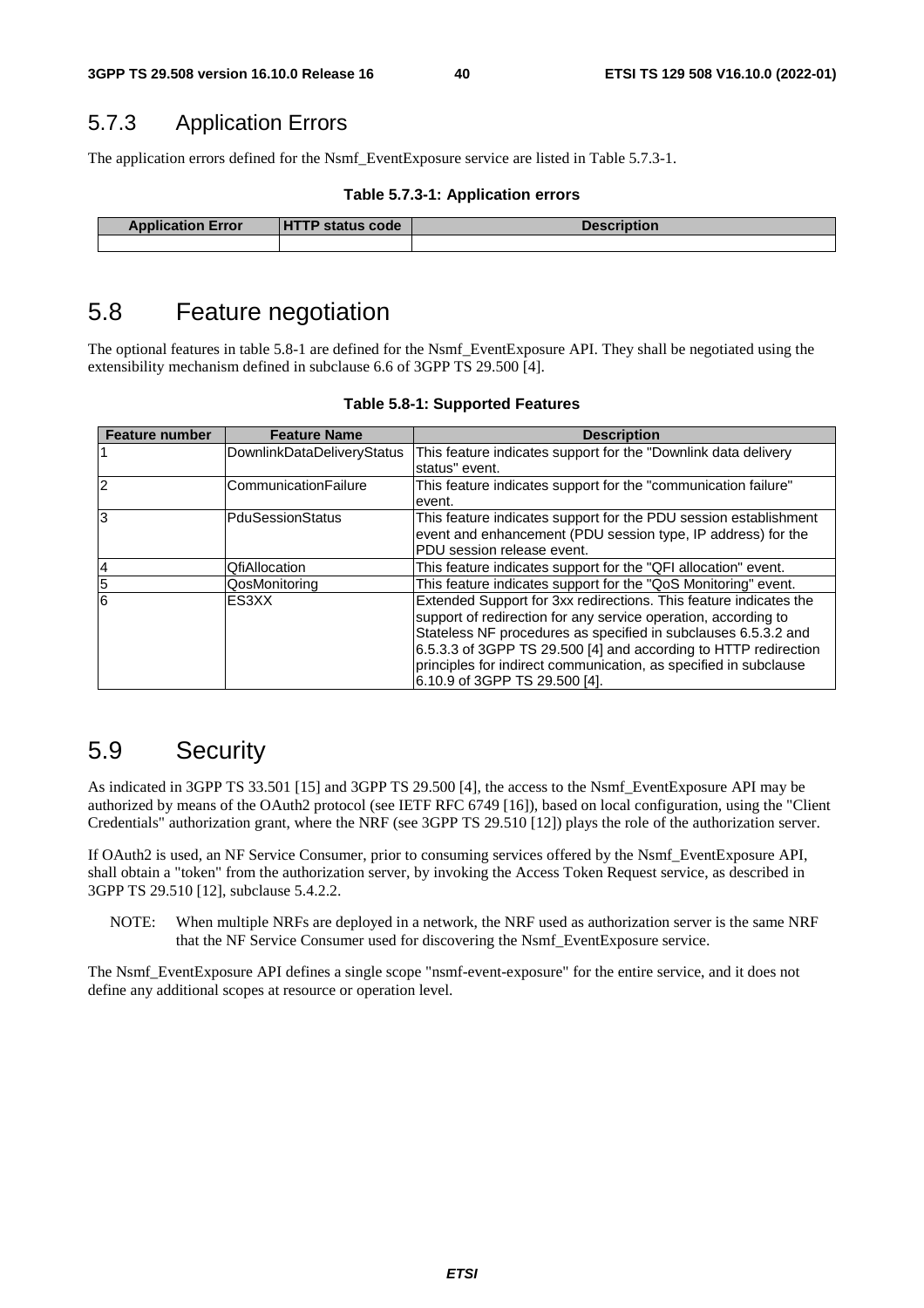## Annex A (normative): OpenAPI specification

### A.1 General

The present Annex contains an OpenAPI [10] specification of HTTP messages and content bodies used by the Nsmf\_EventExposure API.

This Annex shall take precedence when being discrepant to other parts of the specification with respect to the encoding of information elements and methods within the API.

NOTE: The semantics and procedures, as well as conditions, e.g. for the applicability and allowed combinations of attributes or values, not expressed in the OpenAPI definitions but defined in other parts of the specification also apply.

Informative copies of the OpenAPI specification file contained in this 3GPP Technical Specification are available on a Git-based repository that uses the GitLab software version control system (see clause 5B of the 3GPP TR 21.900 [19] and subclause 5.3.1 of the 3GPP TS 29.501 [5] for further information).

## A.2 Nsmf\_EventExposure API

```
openapi: 3.0.0 
info: 
   version: 1.1.3 
   title: Nsmf_EventExposure 
  description:
     Session Management Event Exposure Service. 
     © 2021, 3GPP Organizational Partners (ARIB, ATIS, CCSA, ETSI, TSDSI, TTA, TTC). 
     All rights reserved. 
externalDocs: 
   description: 3GPP TS 29.508 V16.10.0; 5G System; Session Management Event Exposure Service. 
   url: http://www.3gpp.org/ftp/Specs/archive/29_series/29.508/ 
servers: 
   - url: '{apiRoot}/nsmf-event-exposure/v1' 
     variables: 
       apiRoot: 
         default: https://example.com 
         description: apiRoot as defined in subclause 4.4 of 3GPP TS 29.501 
security: 
   - {} 
   - oAuth2ClientCredentials: 
     - nsmf-event-exposure 
paths: 
   /subscriptions: 
     post: 
       operationId: CreateIndividualSubcription 
       summary: Create an individual subscription for event notifications from the SMF 
       tags: 
          - Subscriptions (Collection) 
       requestBody: 
         required: true 
         content: 
           application/json: 
              schema: 
                $ref: '#/components/schemas/NsmfEventExposure' 
       responses: 
          '201': 
           description: Created. 
           headers: 
              Location: 
                description: 'Contains the URI of the newly created resource, according to the 
structure: {apiRoot}/nsmf-event-exposure/v1/subscriptions/{subId}' 
                required: true 
                schema: 
                  type: string 
           content: 
              application/json:
```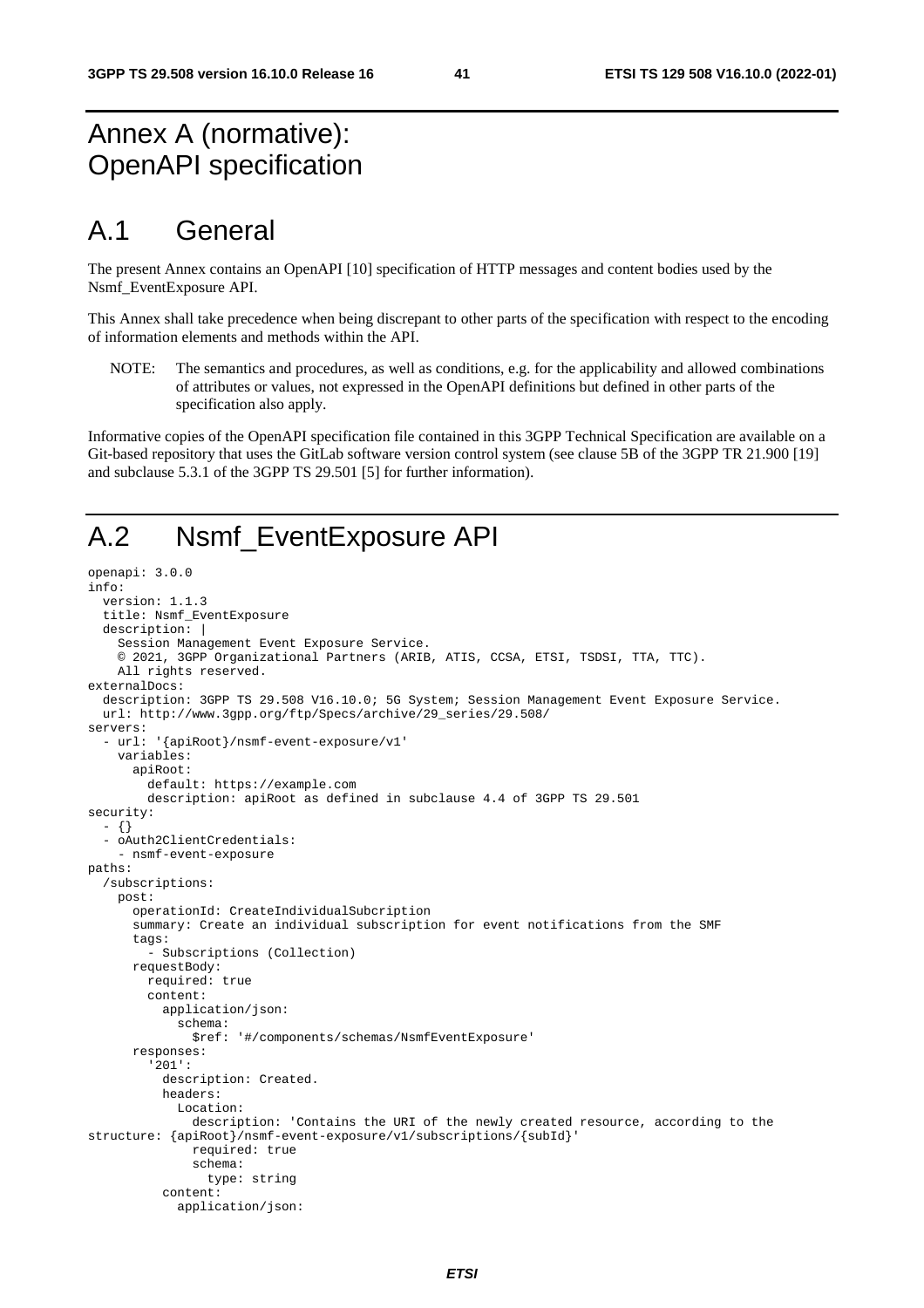```
 schema: 
           $ref: '#/components/schemas/NsmfEventExposure' 
   '400': 
     $ref: 'TS29571_CommonData.yaml#/components/responses/400' 
   '401': 
     $ref: 'TS29571_CommonData.yaml#/components/responses/401' 
   '403': 
     $ref: 'TS29571_CommonData.yaml#/components/responses/403' 
   '404': 
     $ref: 'TS29571_CommonData.yaml#/components/responses/404' 
   '411': 
     $ref: 'TS29571_CommonData.yaml#/components/responses/411' 
   '413': 
     $ref: 'TS29571_CommonData.yaml#/components/responses/413' 
   '415': 
     $ref: 'TS29571_CommonData.yaml#/components/responses/415' 
   '429': 
     $ref: 'TS29571_CommonData.yaml#/components/responses/429' 
   '500': 
     $ref: 'TS29571_CommonData.yaml#/components/responses/500' 
   '503': 
     $ref: 'TS29571_CommonData.yaml#/components/responses/503' 
   default: 
     $ref: 'TS29571_CommonData.yaml#/components/responses/default' 
 callbacks: 
   myNotification: 
     '{$request.body#/notifUri}': 
       post: 
         requestBody: 
           required: true 
           content: 
             application/json: 
                schema: 
                  $ref: '#/components/schemas/NsmfEventExposureNotification' 
         responses: 
            '204': 
             description: No Content, Notification was successful. 
            '307': 
             $ref: 'TS29571_CommonData.yaml#/components/responses/307' 
            '308': 
              $ref: 'TS29571_CommonData.yaml#/components/responses/308' 
            '400': 
             $ref: 'TS29571_CommonData.yaml#/components/responses/400' 
            '401': 
              $ref: 'TS29571_CommonData.yaml#/components/responses/401' 
            '403': 
             $ref: 'TS29571_CommonData.yaml#/components/responses/403' 
            '404': 
              $ref: 'TS29571_CommonData.yaml#/components/responses/404' 
            '411': 
             $ref: 'TS29571_CommonData.yaml#/components/responses/411' 
            '413': 
              $ref: 'TS29571_CommonData.yaml#/components/responses/413' 
            '415': 
             $ref: 'TS29571_CommonData.yaml#/components/responses/415' 
            '429': 
             $ref: 'TS29571_CommonData.yaml#/components/responses/429' 
            '500': 
              $ref: 'TS29571_CommonData.yaml#/components/responses/500' 
            '503': 
              $ref: 'TS29571_CommonData.yaml#/components/responses/503' 
           default: 
              $ref: 'TS29571_CommonData.yaml#/components/responses/default' 
         callbacks: 
           afAcknowledgement: 
              '{request.body#/ackUri}': 
                post: 
                  requestBody: # contents of the callback message 
                    required: true 
                    content: 
                      application/json: 
                        schema: 
                          $ref: '#/components/schemas/AckOfNotify' 
                  responses: 
                     '204': 
                      description: No Content (successful acknowledgement) 
                     '307': 
                      $ref: 'TS29571_CommonData.yaml#/components/responses/307'
```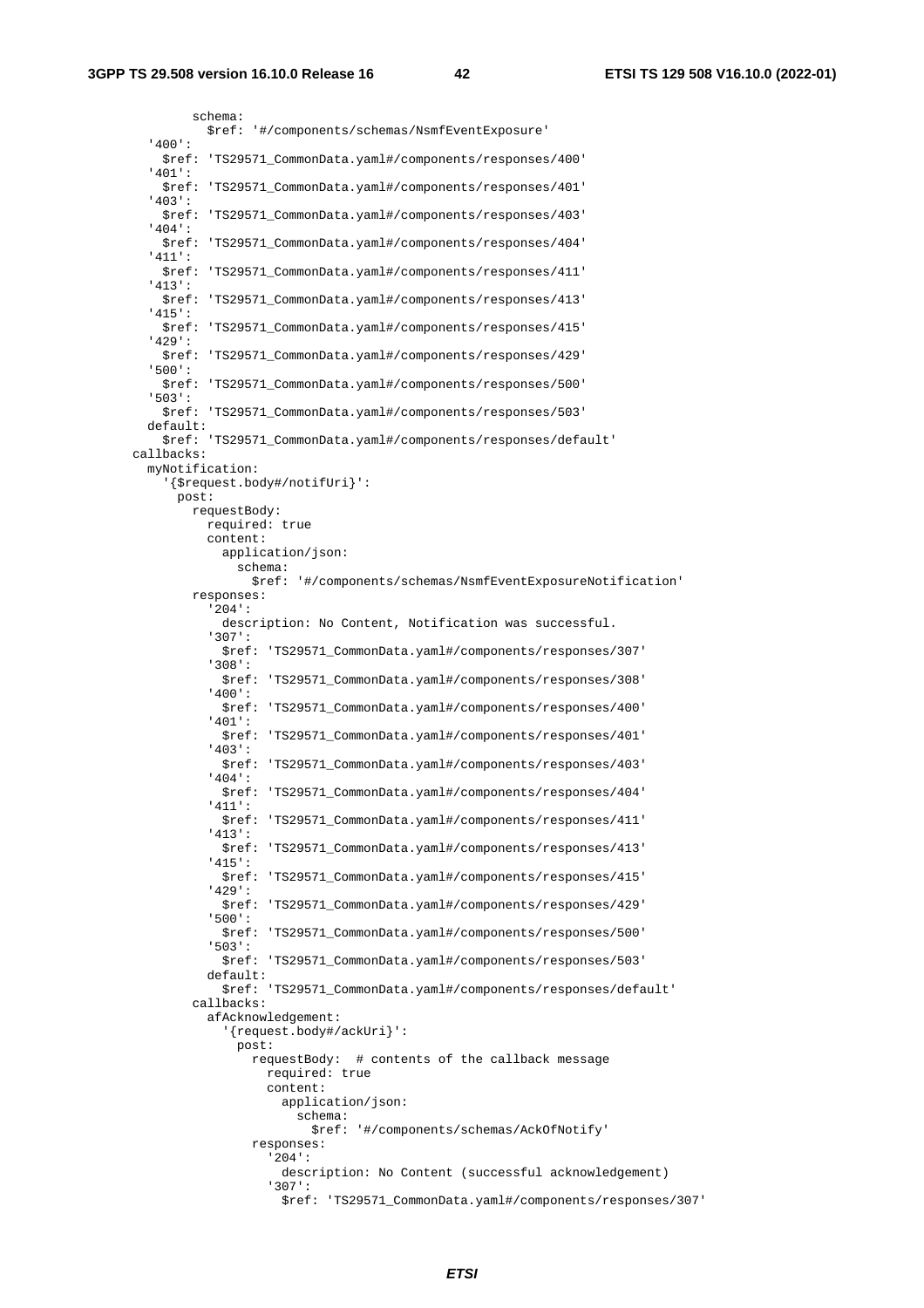'308': \$ref: 'TS29571\_CommonData.yaml#/components/responses/308' '400': \$ref: 'TS29571\_CommonData.yaml#/components/responses/400' '401': \$ref: 'TS29571\_CommonData.yaml#/components/responses/401' '403': \$ref: 'TS29571\_CommonData.yaml#/components/responses/403' '404': \$ref: 'TS29571\_CommonData.yaml#/components/responses/404' '411': \$ref: 'TS29571\_CommonData.yaml#/components/responses/411' '413': \$ref: 'TS29571\_CommonData.yaml#/components/responses/413' '415': \$ref: 'TS29571\_CommonData.yaml#/components/responses/415' '429': \$ref: 'TS29571\_CommonData.yaml#/components/responses/429' '500': \$ref: 'TS29571\_CommonData.yaml#/components/responses/500' '503': \$ref: 'TS29571\_CommonData.yaml#/components/responses/503' default: \$ref: 'TS29571\_CommonData.yaml#/components/responses/default' /subscriptions/{subId}: get: operationId: GetIndividualSubcription summary: Read an individual subscription for event notifications from the SMF tags: - IndividualSubscription (Document) parameters: - name: subId in: path description: Event Subscription ID required: true schema: type: string responses: '200': description: OK. Resource representation is returned content: application/json: schema: \$ref: '#/components/schemas/NsmfEventExposure' '307': \$ref: 'TS29571\_CommonData.yaml#/components/responses/307' '308': \$ref: 'TS29571\_CommonData.yaml#/components/responses/308' '400': \$ref: 'TS29571\_CommonData.yaml#/components/responses/400' '401': \$ref: 'TS29571\_CommonData.yaml#/components/responses/401' '403': \$ref: 'TS29571\_CommonData.yaml#/components/responses/403' '404': \$ref: 'TS29571\_CommonData.yaml#/components/responses/404' '406': \$ref: 'TS29571\_CommonData.yaml#/components/responses/406' '429': \$ref: 'TS29571\_CommonData.yaml#/components/responses/429' '500': \$ref: 'TS29571\_CommonData.yaml#/components/responses/500' '503': \$ref: 'TS29571\_CommonData.yaml#/components/responses/503' default: \$ref: 'TS29571\_CommonData.yaml#/components/responses/default' put: operationId: ReplaceIndividualSubcription summary: Replace an individual subscription for event notifications from the SMF tags: - IndividualSubscription (Document) requestBody: required: true content: application/json: schema: \$ref: '#/components/schemas/NsmfEventExposure' parameters: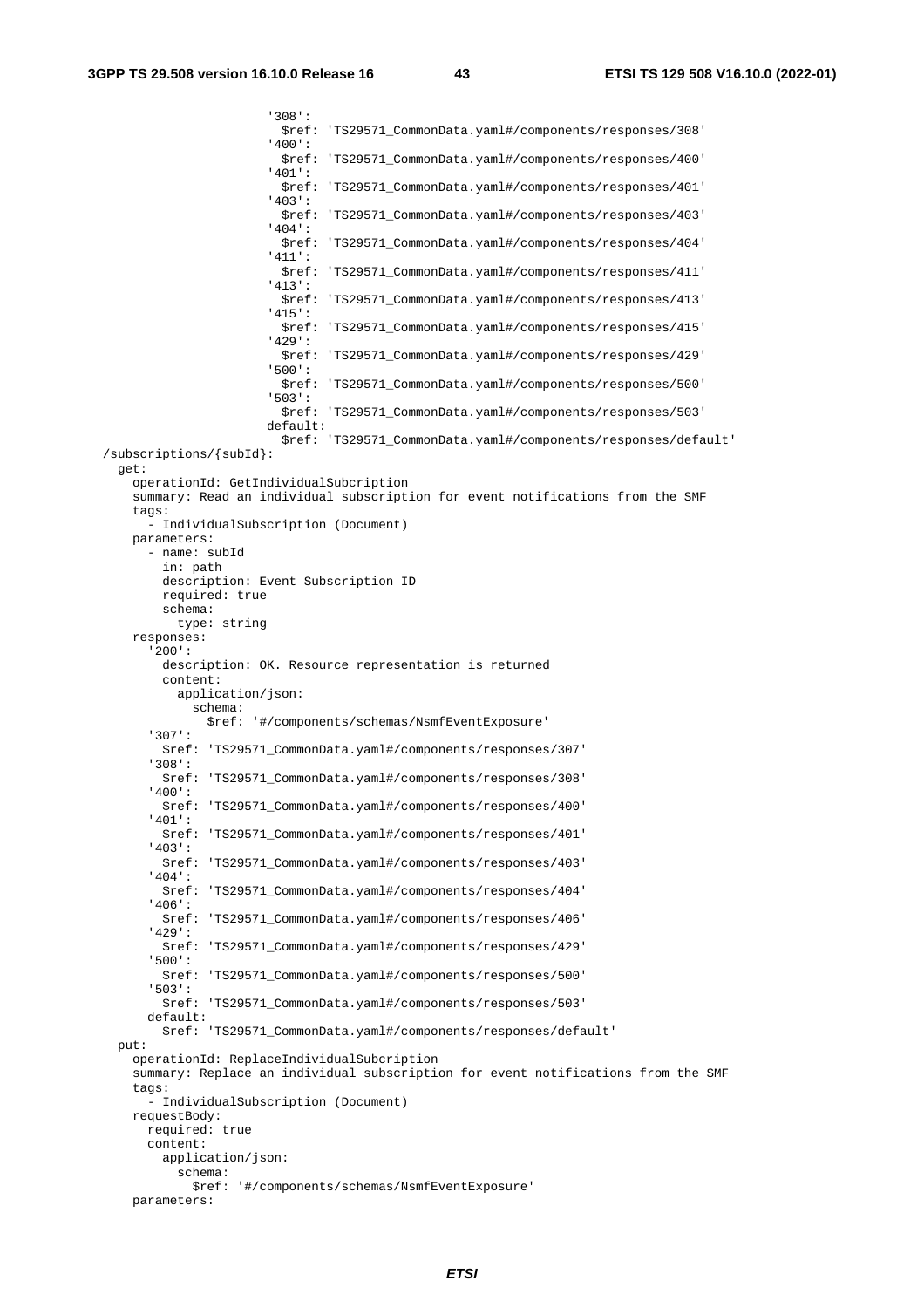- name: subId in: path description: Event Subscription ID required: true schema: type: string responses: '200': description: OK. Resource was successfully modified and representation is returned content: application/json: schema: \$ref: '#/components/schemas/NsmfEventExposure' '204': description: No Content. Resource was successfully modified '307': \$ref: 'TS29571\_CommonData.yaml#/components/responses/307' '308': \$ref: 'TS29571\_CommonData.yaml#/components/responses/308' '400': \$ref: 'TS29571\_CommonData.yaml#/components/responses/400' '401': \$ref: 'TS29571\_CommonData.yaml#/components/responses/401' '403': \$ref: 'TS29571\_CommonData.yaml#/components/responses/403' '404': \$ref: 'TS29571\_CommonData.yaml#/components/responses/404' '411': \$ref: 'TS29571\_CommonData.yaml#/components/responses/411' '413': \$ref: 'TS29571\_CommonData.yaml#/components/responses/413' '415': \$ref: 'TS29571\_CommonData.yaml#/components/responses/415' '429': \$ref: 'TS29571\_CommonData.yaml#/components/responses/429' '500': \$ref: 'TS29571\_CommonData.yaml#/components/responses/500' '503': \$ref: 'TS29571\_CommonData.yaml#/components/responses/503' default: \$ref: 'TS29571\_CommonData.yaml#/components/responses/default' delete: operationId: DeleteIndividualSubcription summary: Delete an individual subscription for event notifications from the SMF tags: - IndividualSubscription (Document) parameters: - name: subId in: path description: Event Subscription ID required: true schema: type: string responses: '204': description: No Content. Resource was successfully deleted '307': \$ref: 'TS29571\_CommonData.yaml#/components/responses/307' '308': \$ref: 'TS29571\_CommonData.yaml#/components/responses/308' '400': \$ref: 'TS29571\_CommonData.yaml#/components/responses/400' '401': \$ref: 'TS29571\_CommonData.yaml#/components/responses/401' '403': \$ref: 'TS29571\_CommonData.yaml#/components/responses/403' '404': \$ref: 'TS29571\_CommonData.yaml#/components/responses/404' '429': \$ref: 'TS29571\_CommonData.yaml#/components/responses/429' '500': \$ref: 'TS29571\_CommonData.yaml#/components/responses/500' '503': \$ref: 'TS29571\_CommonData.yaml#/components/responses/503' default: \$ref: 'TS29571\_CommonData.yaml#/components/responses/default' components:

securitySchemes: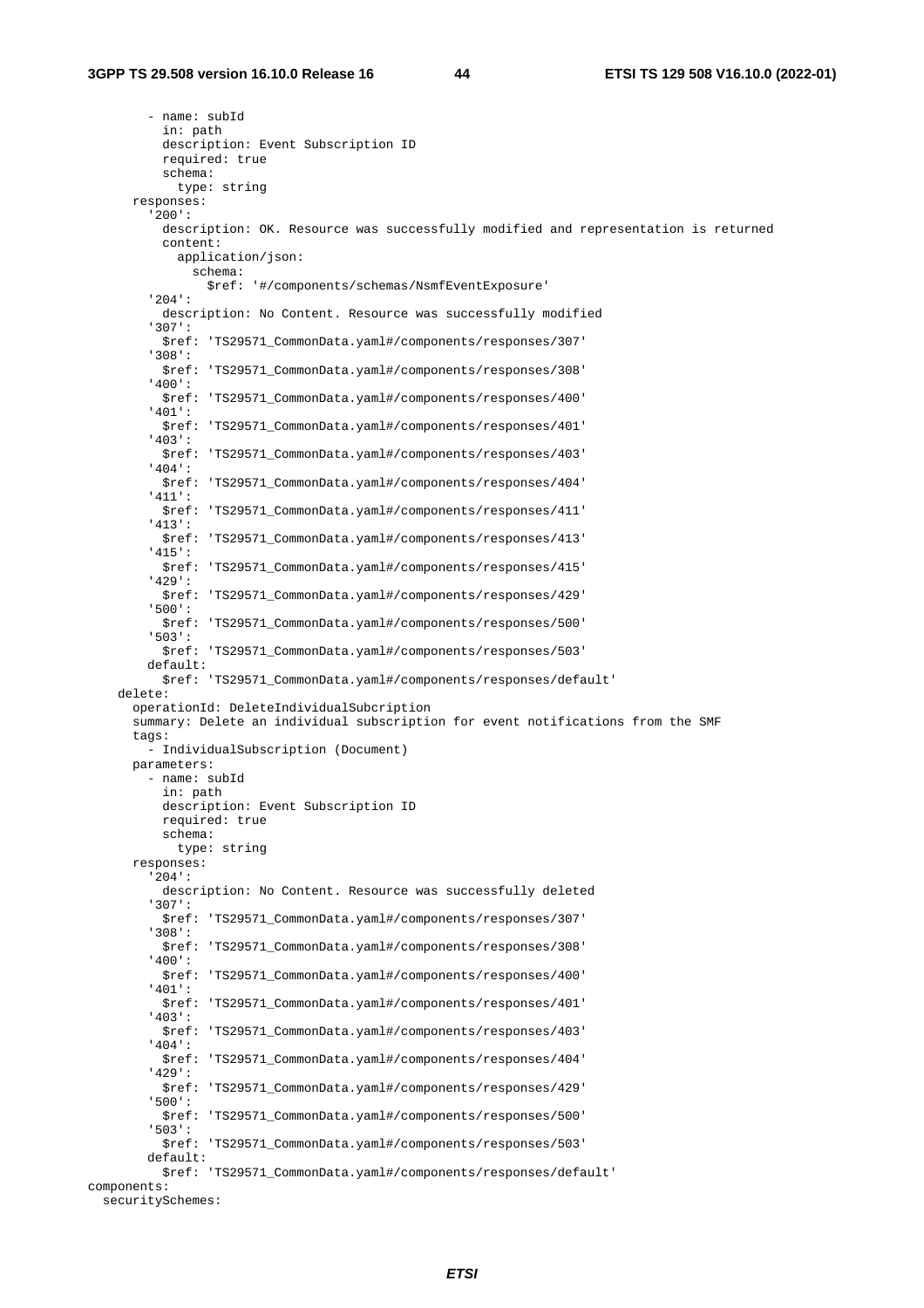oAuth2ClientCredentials: type: oauth2 flows: clientCredentials: tokenUrl: '{nrfApiRoot}/oauth2/token' scopes: nsmf-event-exposure: Access to the Nsmf\_EventExposure API schemas: NsmfEventExposure: description: Represents an Individual SMF Notification Subscription resource. The serviveName property corresponds to the serviceName in the main body of the specification. type: object properties: supi: \$ref: 'TS29571\_CommonData.yaml#/components/schemas/Supi' gpsi: \$ref: 'TS29571\_CommonData.yaml#/components/schemas/Gpsi' anyUeInd: type: boolean description: Any UE indication. This IE shall be present if the event subscription is applicable to any UE. Default value "false" is used, if not present. groupId: \$ref: 'TS29571\_CommonData.yaml#/components/schemas/GroupId' pduSeId: \$ref: 'TS29571\_CommonData.yaml#/components/schemas/PduSessionId' dnn: \$ref: 'TS29571\_CommonData.yaml#/components/schemas/Dnn' snssai: \$ref: 'TS29571\_CommonData.yaml#/components/schemas/Snssai' subId: \$ref: '#/components/schemas/SubId' notifId: type: string description: Notification Correlation ID assigned by the NF service consumer. notifUri: \$ref: 'TS29571\_CommonData.yaml#/components/schemas/Uri' altNotifIpv4Addrs: type: array items: \$ref: 'TS29571\_CommonData.yaml#/components/schemas/Ipv4Addr' description: Alternate or backup IPv4 address(es) where to send Notifications. minItems: 1 altNotifIpv6Addrs: type: array items: \$ref: 'TS29571\_CommonData.yaml#/components/schemas/Ipv6Addr' description: Alternate or backup IPv6 address(es) where to send Notifications. minItems: 1 altNotifFqdns: type: array items: \$ref: 'TS29510\_Nnrf\_NFManagement.yaml#/components/schemas/Fqdn' minItems: 1 description: Alternate or backup FQDN(s) where to send Notifications. eventSubs: type: array items: \$ref: '#/components/schemas/EventSubscription' minItems: 1 description: Subscribed events ImmeRep: type: boolean notifMethod: \$ref: '#/components/schemas/NotificationMethod' maxReportNbr: \$ref: 'TS29571\_CommonData.yaml#/components/schemas/Uinteger' expiry: \$ref: 'TS29571\_CommonData.yaml#/components/schemas/DateTime' repPeriod: \$ref: 'TS29571\_CommonData.yaml#/components/schemas/DurationSec' guami: \$ref: 'TS29571\_CommonData.yaml#/components/schemas/Guami' serviveName: \$ref: 'TS29510\_Nnrf\_NFManagement.yaml#/components/schemas/ServiceName' supportedFeatures: \$ref: 'TS29571\_CommonData.yaml#/components/schemas/SupportedFeatures' sampRatio: \$ref: 'TS29571\_CommonData.yaml#/components/schemas/SamplingRatio'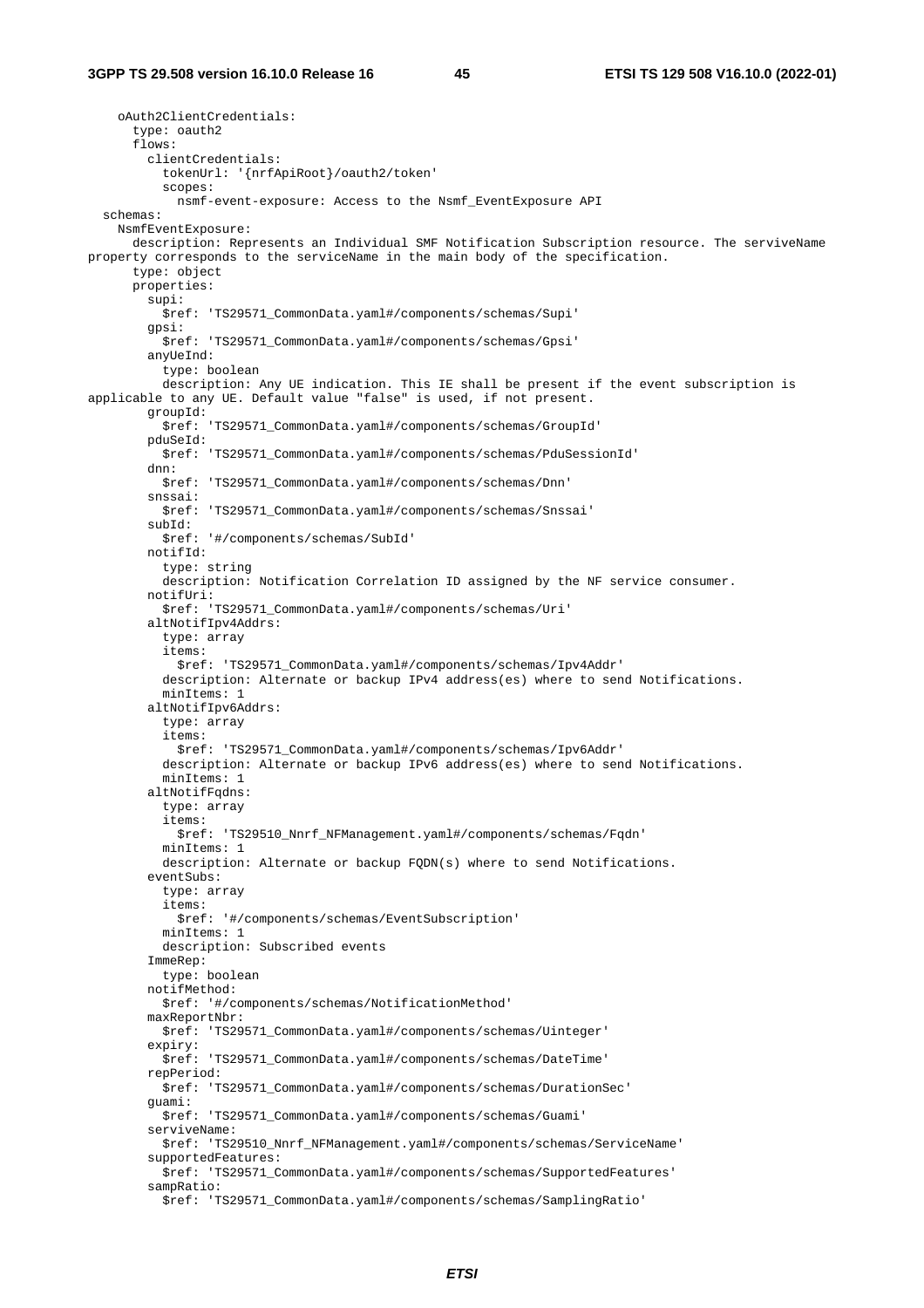grpRepTime: \$ref: 'TS29571\_CommonData.yaml#/components/schemas/DurationSec' required: - notifId - notifUri - eventSubs NsmfEventExposureNotification: type: object properties: notifId: type: string description: Notification correlation ID eventNotifs: type: array items: \$ref: '#/components/schemas/EventNotification' minItems: 1 description: Notifications about Individual Events ackUri: \$ref: 'TS29571\_CommonData.yaml#/components/schemas/Uri' required: - notifId - eventNotifs EventSubscription: type: object properties: event: \$ref: '#/components/schemas/SmfEvent' dnaiChgType: \$ref: 'TS29571\_CommonData.yaml#/components/schemas/DnaiChangeType' dddTraDescriptors: type: array items: \$ref: 'TS29571\_CommonData.yaml#/components/schemas/DddTrafficDescriptor' minItems: 1 dddStati: type: array items: \$ref: 'TS29571\_CommonData.yaml#/components/schemas/DlDataDeliveryStatus' minItems: 1 appIds: type: array items: \$ref: 'TS29571\_CommonData.yaml#/components/schemas/ApplicationId' minItems: 1 required: - event EventNotification: type: object properties: event: \$ref: '#/components/schemas/SmfEvent' timeStamp: \$ref: 'TS29571\_CommonData.yaml#/components/schemas/DateTime' supi: \$ref: 'TS29571\_CommonData.yaml#/components/schemas/Supi' gpsi: \$ref: 'TS29571\_CommonData.yaml#/components/schemas/Gpsi' sourceDnai: \$ref: 'TS29571\_CommonData.yaml#/components/schemas/Dnai' targetDnai: \$ref: 'TS29571\_CommonData.yaml#/components/schemas/Dnai' dnaiChgType: \$ref: 'TS29571\_CommonData.yaml#/components/schemas/DnaiChangeType' sourceUeIpv4Addr: \$ref: 'TS29571\_CommonData.yaml#/components/schemas/Ipv4Addr' sourceUeIpv6Prefix: \$ref: 'TS29571\_CommonData.yaml#/components/schemas/Ipv6Prefix' targetUeIpv4Addr: \$ref: 'TS29571\_CommonData.yaml#/components/schemas/Ipv4Addr' targetUeIpv6Prefix: \$ref: 'TS29571\_CommonData.yaml#/components/schemas/Ipv6Prefix' sourceTraRouting: \$ref: 'TS29571\_CommonData.yaml#/components/schemas/RouteToLocation' targetTraRouting: \$ref: 'TS29571\_CommonData.yaml#/components/schemas/RouteToLocation' ueMac: \$ref: 'TS29571\_CommonData.yaml#/components/schemas/MacAddr48'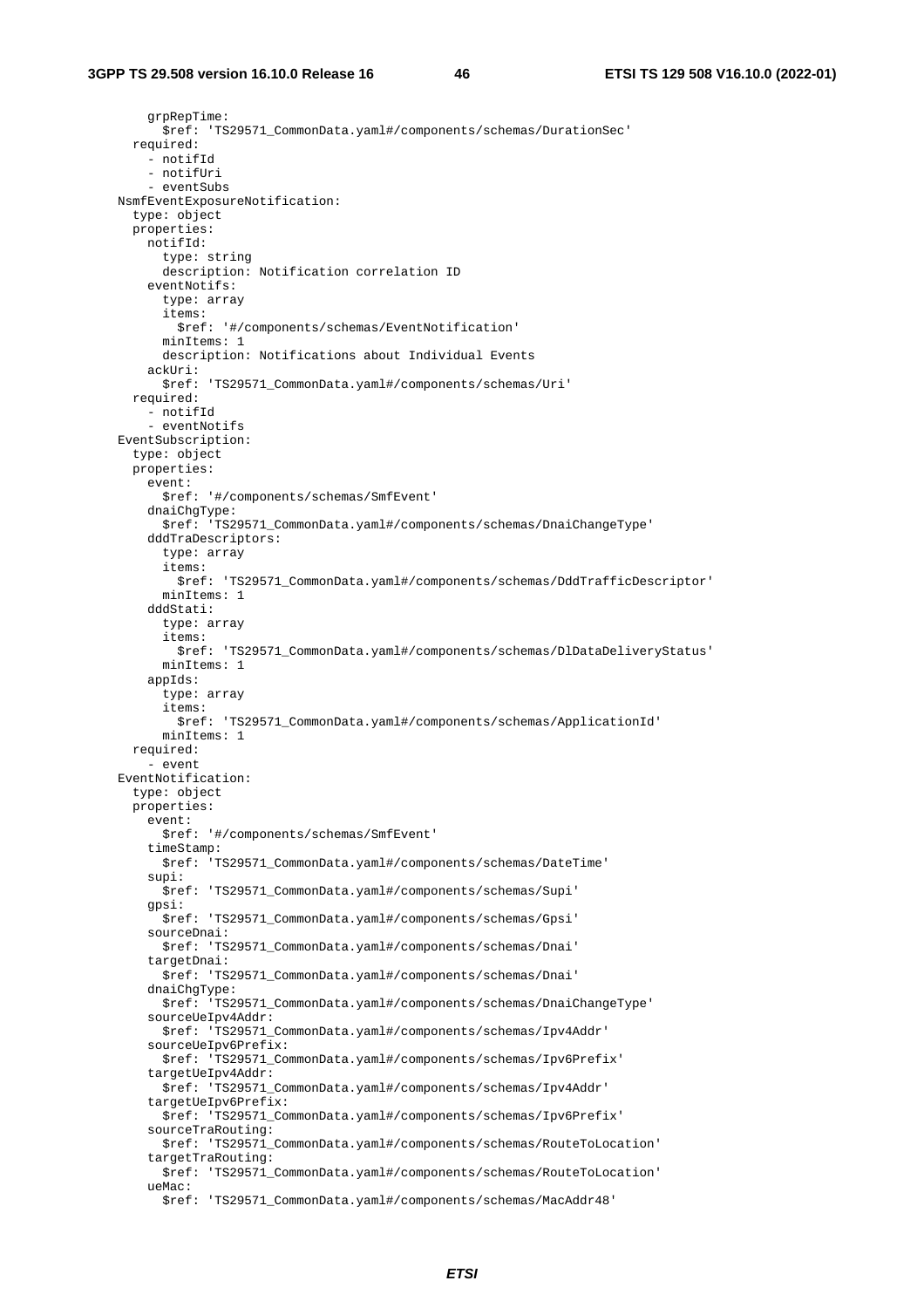adIpv4Addr: \$ref: 'TS29571\_CommonData.yaml#/components/schemas/Ipv4Addr' adIpv6Prefix: \$ref: 'TS29571\_CommonData.yaml#/components/schemas/Ipv6Prefix' reIpv4Addr: \$ref: 'TS29571\_CommonData.yaml#/components/schemas/Ipv4Addr' reIpv6Prefix: \$ref: 'TS29571\_CommonData.yaml#/components/schemas/Ipv6Prefix' plmnId: \$ref: 'TS29571\_CommonData.yaml#/components/schemas/PlmnId' accType: \$ref: 'TS29571\_CommonData.yaml#/components/schemas/AccessType' pduSeId: \$ref: 'TS29571\_CommonData.yaml#/components/schemas/PduSessionId' dddStatus: \$ref: 'TS29571\_CommonData.yaml#/components/schemas/DlDataDeliveryStatus' dddTraDescriptor: \$ref: 'TS29571\_CommonData.yaml#/components/schemas/DddTrafficDescriptor' maxWaitTime: \$ref: 'TS29571\_CommonData.yaml#/components/schemas/DateTime' commFailure: \$ref: 'TS29518\_Namf\_EventExposure.yaml#/components/schemas/CommunicationFailure' ipv4Addr: \$ref: 'TS29571\_CommonData.yaml#/components/schemas/Ipv4Addr' ipv6Prefixes: type: array items: \$ref: 'TS29571\_CommonData.yaml#/components/schemas/Ipv6Prefix' minItems: 1 ipv6Addrs: type: array items: \$ref: 'TS29571\_CommonData.yaml#/components/schemas/Ipv6Addr' minItems: 1 pduSessType: \$ref: 'TS29571\_CommonData.yaml#/components/schemas/PduSessionType' qfi: \$ref: 'TS29571\_CommonData.yaml#/components/schemas/Qfi' appId: \$ref: 'TS29571\_CommonData.yaml#/components/schemas/ApplicationId' ethfDescs: type: array items: \$ref: 'TS29514\_Npcf\_PolicyAuthorization.yaml#/components/schemas/EthFlowDescription' minItems: 1 maxItems: 2 fDescs: type: array items: \$ref: 'TS29514\_Npcf\_PolicyAuthorization.yaml#/components/schemas/FlowDescription' minItems: 1 maxItems: 2 dnn: \$ref: 'TS29571\_CommonData.yaml#/components/schemas/Dnn' snssai: \$ref: 'TS29571\_CommonData.yaml#/components/schemas/Snssai' ulDelays: type: array items: \$ref: 'TS29571\_CommonData.yaml#/components/schemas/Uinteger' minItems: 1 dlDelays: type: array items: \$ref: 'TS29571\_CommonData.yaml#/components/schemas/Uinteger' minItems: 1 rtDelays: type: array items: \$ref: 'TS29571\_CommonData.yaml#/components/schemas/Uinteger' minItems: 1 required: - event - timeStamp SubId: type: string format: SubId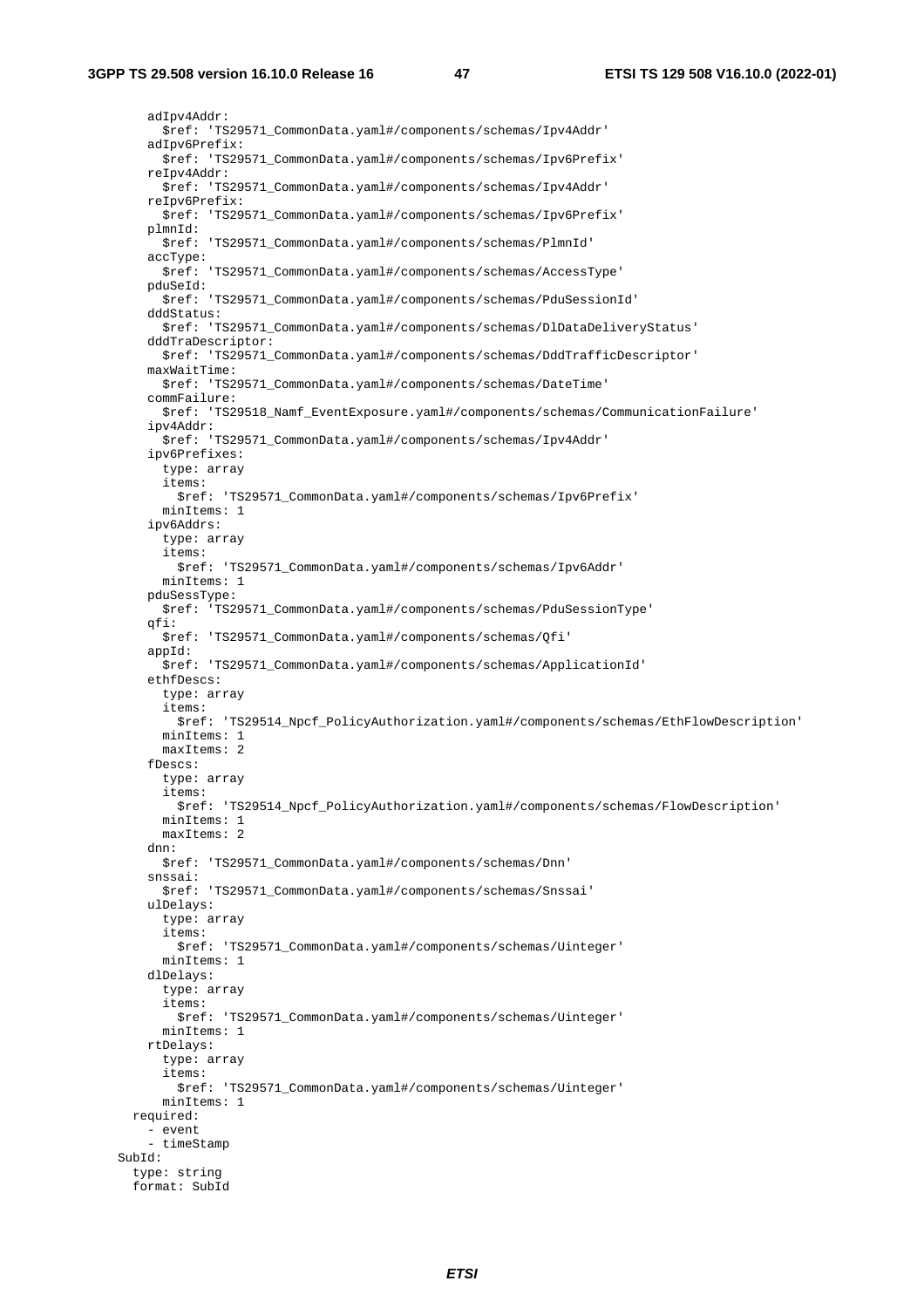description: Identifies an Individual SMF Notification Subscription. To enable that the value is used as part of a URI, the string shall only contain characters allowed according to the "lowerwith-hyphen" naming convention defined in 3GPP TS 29.501. In an OpenAPI schema, the format shall be designated as "SubId". AckOfNotify: type: object properties: notifId: type: string ackResult: \$ref: 'TS29522\_TrafficInfluence.yaml#/components/schemas/AfResultInfo' supi: \$ref: 'TS29571\_CommonData.yaml#/components/schemas/Supi' gpsi: \$ref: 'TS29571\_CommonData.yaml#/components/schemas/Gpsi' required: - notifId - ackResult SmfEvent: anyOf: - type: string enum: - AC\_TY\_CH - UP\_PATH\_CH - PDU\_SES\_REL - PLMN\_CH - UE\_IP\_CH - DDDS - COMM\_FAIL - PDU\_SES\_EST  $-$  OFT ALLOC - QOS\_MON - type: string description: > This string provides forward-compatibility with future extensions to the enumeration but is not used to encode content defined in the present version of this API. description: > Possible values are - AC\_TY\_CH: Access Type Change - UP\_PATH\_CH: UP Path Change - PDU SES REL: PDU Session Release - PLMN CH: PLMN Change - UE\_IP\_CH: UE IP address change - DDDS: Downlink data delivery status - COMM\_FAIL: Communication Failure - PDU\_SES\_EST: PDU Session Establishment - QFI\_ALLOC: QFI allocation - QOS\_MON: QoS Monitoring NotificationMethod: anyOf: - type: string enum: - PERIODIC - ONE\_TIME - ON EVENT DETECTION - type: string description: > This string provides forward-compatibility with future extensions to the enumeration but is not used to encode content defined in the present version of this API. description: > Possible values are - PERIODIC  $-$  ONE TIME

- ON EVENT DETECTION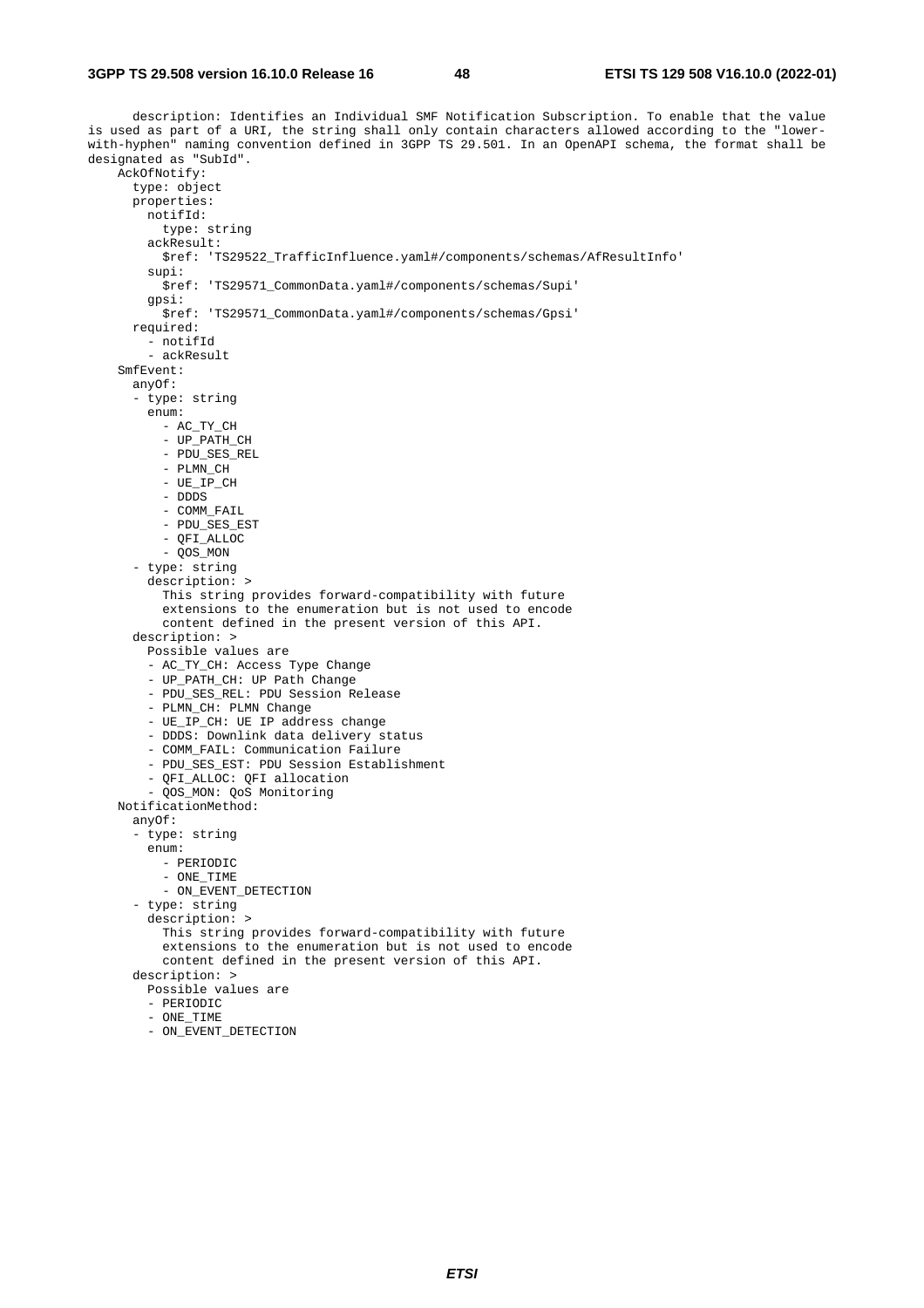Annex B (informative): Change history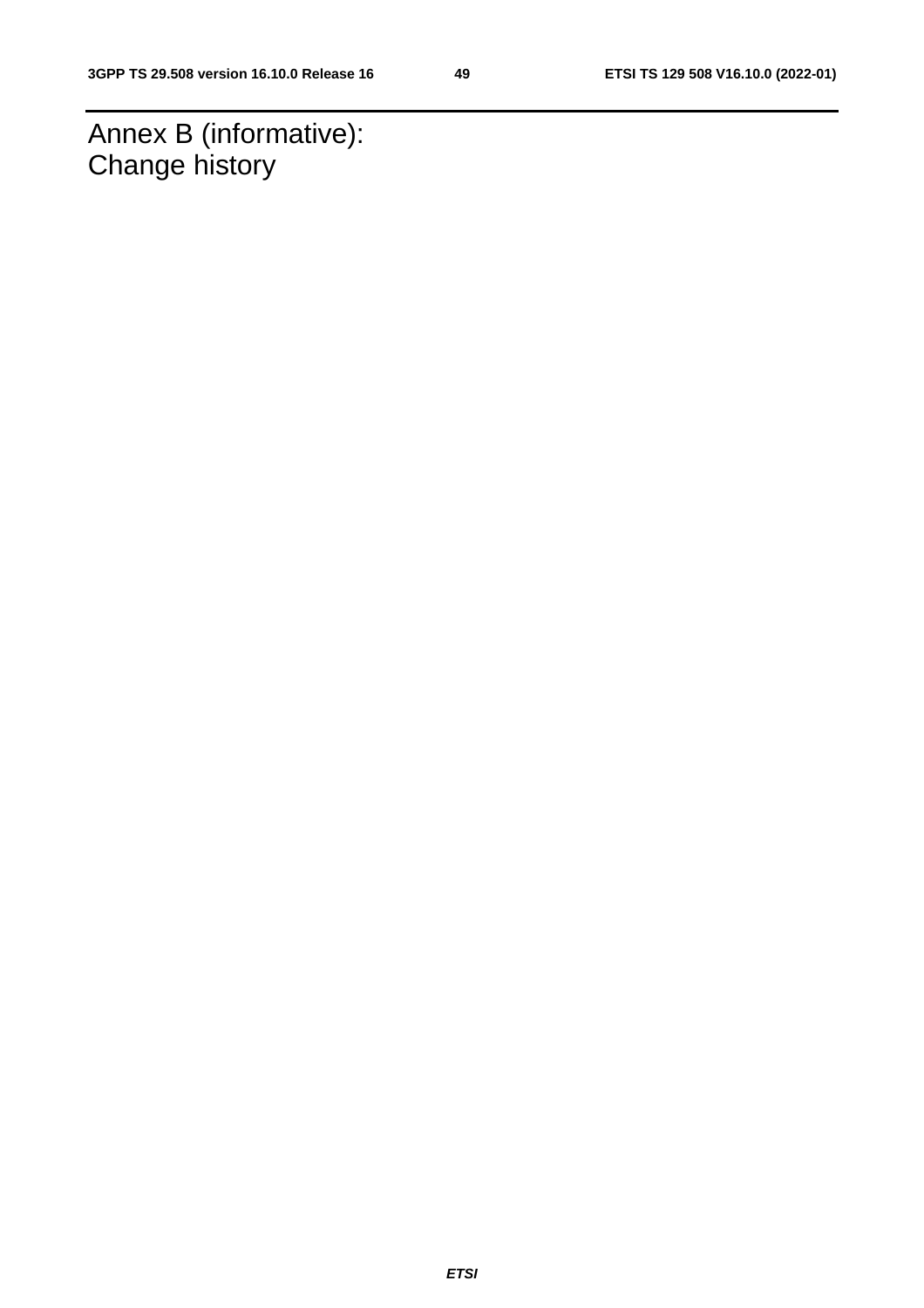$\mathbf{r}$ 

L,

|                    |                |                        |              |                     |        | <b>Change history</b>                                                     |                  |
|--------------------|----------------|------------------------|--------------|---------------------|--------|---------------------------------------------------------------------------|------------------|
| Date               | TSG#           | <b>TSG Doc.</b>        | <b>CR</b>    | Re<br>v             | Cat    | Subject/Comment                                                           | <b>New</b>       |
| 2017-10            |                |                        |              |                     |        | TS skeleton of Session Management Event Exposure Service<br>specification | 0.0.0            |
| 2017-10            | CT3#92         |                        |              |                     |        | C3-175326, C3-175327 and C3-175281                                        | 0.1.0            |
| $2017 - 12$        | CT3#93         |                        |              |                     |        | C3-176071, C3-176240, C3-176316, C3-176242, C3-176243,                    | 0.2.0            |
|                    |                |                        |              |                     |        | C3-176244, C3-176317 and C3-176318                                        |                  |
| 2018-01            | CT3#94         |                        |              |                     |        | C3-180034, C3-180196 and C3-180197                                        | 0.3.0            |
| 2018-03            | CT3#95         | C3-181366              |              |                     |        | Inclusion of P-CRs agreed in CT3#95:                                      | 0.4.0            |
|                    |                |                        |              |                     |        | C3-181214, C3-181215, C3-181216, C3-181217, C3-181354,                    |                  |
|                    |                |                        |              |                     |        | C3-181353.                                                                |                  |
| 2018-04            | CT3#96         |                        |              |                     |        | C3-182315, C3-182316, C3-182144, C3-182317                                | 0.5.0            |
| 2018-05            | CT3#97         |                        |              |                     |        | C3-183452, C3-183451, C3-183829, C3-183453, C3-183454,                    | 0.6.0            |
| 2018-06            | CT#80          | CP-181039              |              |                     |        | C3-183283 and C3-183455.<br>TS sent to plenary for approval               | 1.0.0            |
| 2018-06            | CT#80          | CP-181039              |              |                     |        | TS approved by plenary                                                    | 15.0.0           |
| 2018-09            | CT#81          | CP-182015              | 0001         | 2                   | F      | DNAI change notification type                                             | 15.1.0           |
| 2018-09            | CT#81          | CP-182015              | 0002         | 4                   | F      | Completion of Error Codes in OpenAPI file                                 | 15.1.0           |
| 2018-09            | CT#81          | CP-182015              | 0003         |                     | F      | Definition of DNAI                                                        | 15.1.0           |
| 2018-09            | CT#81          | CP-182015              | 0004         | 2                   | F      | Stateless AMF support updates                                             | 15.1.0           |
| 2018-09            | CT#81          | CP-182015              | 0007         | $\mathbf{1}$        | F      | Encoding of the "N6 traffic routing information"                          | 15.1.0           |
| 2018-09            | CT#81          | CP-182033              | 0008         | $\overline{2}$      | F      | Addition of Time Stamp                                                    | 15.1.0           |
| 2018-09            | CT#81          | CP-182015              | 0009         | $\mathbf{1}$        | F      | Update of resource figure                                                 | 15.1.0           |
| 2018-09            | CT#81          | $CF-182015$            | 0010         |                     | F      | Update of resource figure                                                 | 15.1.0           |
| 2018-12            | CT#82          | CP-183205              | 0011         | 6                   | F      | Correction to the event subscription                                      | 15.2.0           |
| 2018-12            | CT#82          | CP-183205              | 0012         | $\overline{4}$      | F      | Correction to the AF influence traffic steering control                   | 15.2.0           |
| 2018-12            | CT#82          | CP-183137              | 0013         | 5                   | F      | Immediate reporting flag                                                  | 15.2.0           |
| 2018-12            | CT#82          | CP-183205              | 0014         | $\overline{2}$      | F      | UE ID in the notification                                                 | 15.2.0           |
| $2018 - 12$        | CT#82          | CP-183205              | 0015         | 11                  | F      | Correction to the overview                                                | 15.2.0           |
| 2018-12            | CT#82          | CP-183205              | 0016         | 2                   | F      | Correction to the NF consumer                                             | 15.2.0           |
| 2018-12            | CT#82          | CP-183205              | 0017         | $\overline{1}$      | F      | <b>Location Header</b>                                                    | 15.2.0           |
| 2018-12            | CT#82          | CP-183205              | 0018         |                     | F      | Data for notification                                                     | 15.2.0           |
| 2018-12            | CT#82          | CP-183205              | 0019         | $\overline{1}$      | F      | NotificationMethod                                                        | 15.2.0           |
| 2018-12            | CT#82<br>CT#82 | CP-183205              | 0020         |                     | F<br>F | Correction of apiName                                                     | 15.2.0           |
| 2018-12<br>2018-12 | CT#82          | CP-183205<br>CP-183205 | 0021<br>0023 |                     | F      | Default value for apiRoot<br><b>API</b> version                           | 15.2.0<br>15.2.0 |
| 2018-12            | CT#82          | CP-183205              | 0024         |                     | F      | ExternalDocs OpenAPI field                                                | 15.2.0           |
| 2018-12            | CT#82          | CP-183205              | 0025         |                     | F      | Location header field in OpenAPI                                          | 15.2.0           |
| 2018-12            | CT#82          | CP-183205              | 0026         | $\overline{1}$      | F      | Security                                                                  | 15.2.0           |
| $2018 - 12$        | CT#82          | CP-183205              | 0027         |                     | F      | supported content types                                                   | 15.2.0           |
| 2018-12            | CT#82          | CP-183205              | 0028         | $\overline{2}$      | F      | <b>HTTP</b> Error responses                                               | 15.2.0           |
| 2018-12            | CT#82          | CP-183205              | 0029         | $\overline{1}$      | F      | Monitoring identities                                                     | 15.2.0           |
| 2018-12            | CT#82          | CP-183205              | 0030         |                     | F      | Correction to the names of data types                                     | 15.2.0           |
| 2018-12            | CT#82          | CP-183205              | 0031         |                     | F      | Report of Ethernet UE address                                             | 15.2.0           |
| 2019-03            | CT#83          | CP-190117              | 0032         | 1                   | F      | Correction of name of security scope                                      | 15.3.0           |
| 2019-03            | CT#83          | CP-190117              | 0033         | $\overline{2}$      | F      | API version update for Rel-15                                             | 15.3.0           |
| 2019-03            | CT#83          | CP-190117              | 0034         | $\mathbf{1}$        | F      | Correction of URIs in resource structure table and figure                 | 15.3.0           |
| 2019-06            | CT#84          | CP-191074              | 0037         | 3                   | F      | Correct condition for DNAI in UP path change                              | 15.4.0           |
| 2019-06            | CT#84          | CP-191074              | 0038         | $\overline{1}$      | F      | Precedence of OpenAPI file                                                | 15.4.0           |
| 2019-06            | CT#84          | CP-191074              | 0041         | $\overline{1}$      | F      | Correction of Misplaced Location header in OpenAPI file                   | 15.4.0           |
| 2019-06            | CT#84          | CP-191074              | 0043         | $\overline{2}$      | F      | API version Update                                                        | 15.4.0           |
| 2019-06            | CT#84          | CP-191074              | 0044         | $\overline{1}$      | F      | Copyright Note in YAML file                                               | 15.4.0           |
| 2019-06            | CT#84          | CP-191070              | 0039         | 3                   | В      | Downlink data delivery status event                                       | 16.0.0           |
| 2019-06            | CT#84          | CP-191071              | 0040         | 3                   | в      | AF acknowledgement of UP path event notification                          | 16.0.0           |
| 2019-06            | CT#84          | CP-191101              | 0042         | $\overline{2}$      | F      | API version Update                                                        | 16.0.0           |
| 2019-09            | CT#85          | CP-192169              | 0045         |                     | B      | Add communication failure event                                           | 16.1.0           |
| 2019-09            | CT#85          | CP-192141              | 0046         | 1<br>$\overline{1}$ | Α      | Correct SMF event exposure service name                                   | 16.1.0           |
| 2019-09            | CT#85          | CP-192157              | 0047         | $\overline{2}$      | В      | Enhancement of event reporting information                                | 16.1.0           |
| 2019-09<br>2019-09 | CT#85<br>CT#85 | CP-192157<br>CP-192159 | 0048<br>0049 | $\overline{1}$      | B<br>В | <b>Support for Service Experience</b><br>I-SMF notification to SMF        | 16.1.0<br>16.1.0 |
| 2019-09            | CT#85          | CP-192220              | 0050         | 3                   | в      | Notification of downlink data delivery status                             | 16.1.0           |
| 2019-09            | CT#85          | CP-192138              | 0051         | $\overline{c}$      | В      | AF acknowledgement of UP path event notification                          | 16.1.0           |
| 2019-09            | CT#85          | CP-192173              | 0054         |                     | F      | OpenAPI version update for TS 29.508 Rel-16                               | 16.1.0           |
| 2019-12            | CT#86          | CP-193183              | 0056         |                     | Α      | Usage of the "serviveName" attribute                                      | 16.2.0           |
| 2019-12            | CT#86          | CP-193197              | 0057         |                     | F      | Data type of the "serviceName" attribute                                  | 16.2.0           |
| 2019-12            | CT#86          | CP-193181              | 0058         | 1                   | В      | OpenAPI file update to support AF acknowledgement                         | 16.2.0           |
| 2019-12            | CT#86          | CP-193181              | 0059         | 3                   | F      | Update of AFRelocationAck feature                                         | 16.2.0           |
| 2019-12            | CT#86          | CP-193201              | 0060         | $\overline{1}$      | B      | I-SMF applicable event                                                    | 16.2.0           |
| 2019-12            | CT#86          | CP-193183              | 0062         |                     | Α      | Correction on 307 error, 29.508                                           | 16.2.0           |
| 2019-12            | CT#86          | CP-193212              | 0064         |                     | F      | Update of API version and TS version in OpenAPI file                      | 16.2.0           |
| 2020-03            | CT#87e         | CP-200220              | 0065         | $\mathbf{1}$        | B      | Update of the Availability after DDN Failure event                        | 16.3.0           |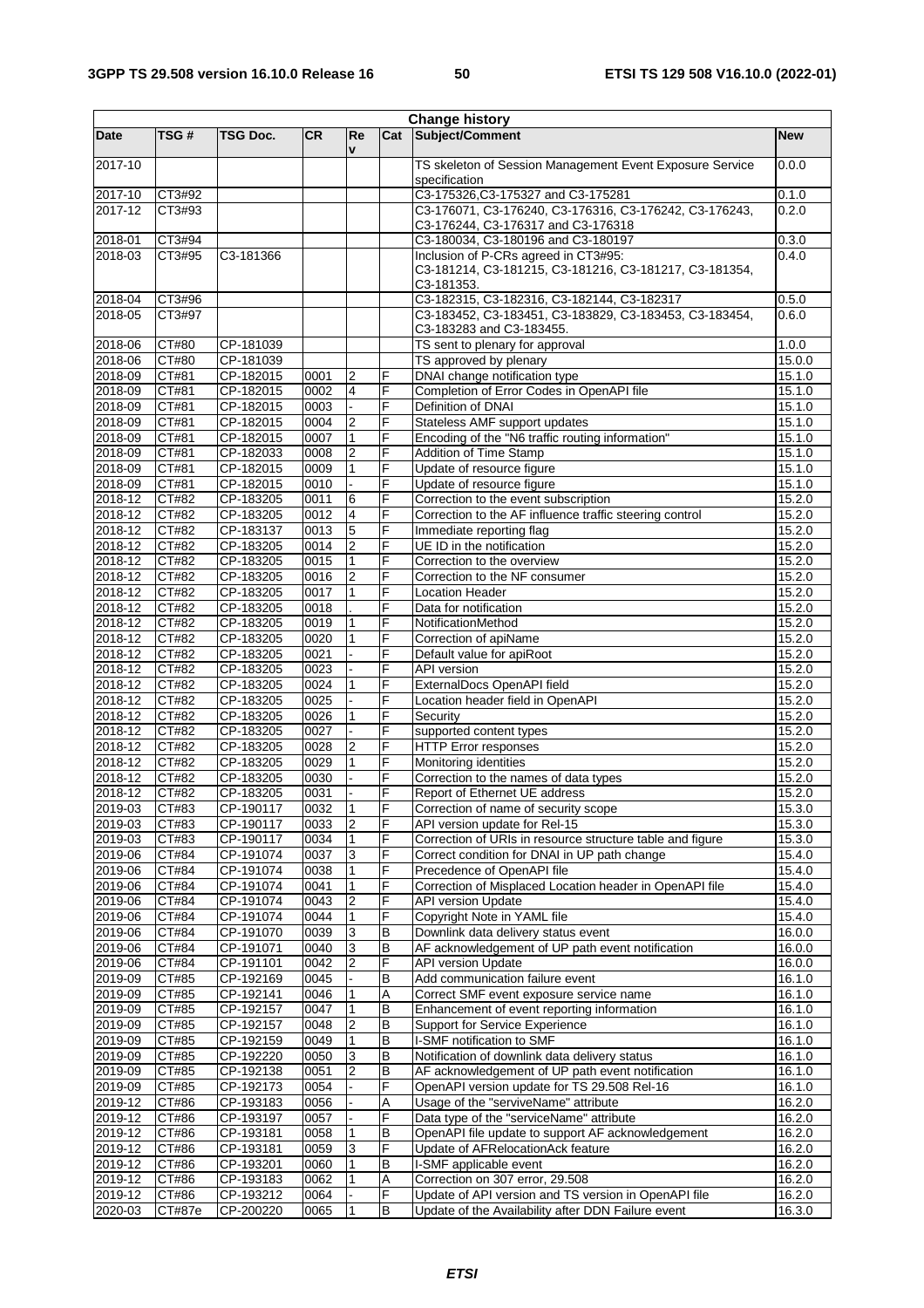| 2020-03     | CT#87e        | CP-200230 | 0066 | $\mathbf{1}$   | $\overline{B}$          | Update of the DDD status event                                    | 16.3.0  |
|-------------|---------------|-----------|------|----------------|-------------------------|-------------------------------------------------------------------|---------|
| 2020-03     | CT#87e        | CP-200202 | 0067 | $\overline{1}$ | $\overline{\mathsf{B}}$ | QoS Monitoring Report                                             | 16.3.0  |
| 2020-03     | CT#87e        | CP-200198 | 0068 |                | $\overline{B}$          | Support PDU session establishment event                           | 16.3.0  |
| 2020-03     | CT#87e        | CP-200198 | 0070 |                | F                       | V-SMF applicable event                                            | 16.3.0  |
| 2020-03     | CT#87e        | CP-200241 | 0071 | $\overline{2}$ | B                       | QFI allocation event                                              | 16.3.0  |
| 2020-03     | CT#87e        | CP-200211 | 0072 |                | F                       | DDD status for I-SMF                                              | 16.3.0  |
| 2020-03     | CT#87e        | CP-200216 | 0073 |                | F                       | Update of OpenAPI version and TS version in externalDocs<br>field | 16.3.0  |
| 2020-06     | CT#88e        | CP-201210 | 0075 | $\overline{1}$ | F                       | Correction to the DDD status event                                | 16.4.0  |
| 2020-06     | CT#88e        | CP-201246 | 0077 | $\overline{1}$ | F                       | Correct presence condition in event subscription                  | 16.4.0  |
| 2020-06     | CT#88e        | CP-201244 | 0078 | $\overline{1}$ | F                       | Storage of YAML files in ETSI Forge                               | 16.4.0  |
| 2020-06     | CT#88e        | CP-201210 | 0079 |                | F                       | Monitoring event normalization in roaming case                    | 16.4.0  |
| 2020-06     | CT#88e        | CP-201256 | 0080 | $\mathbf{1}$   | F                       | URI of the Nsmf_EventExposure service                             | 16.4.0  |
| 2020-06     | CT#88e        | CP-201213 | 0081 | $\mathbf{1}$   | F                       | Correction to QoS Monitoring report                               | 16.4.0  |
| 2020-06     | CT#88e        | CP-201216 | 0083 |                | А                       | Notification Uri and subld resource URI                           | 16.4.0  |
| 2020-06     | CT#88e        | CP-201216 | 0085 | $\mathbf{1}$   | A                       | OpenAPI: adding Location header field in 307 response             | 16.4.0  |
| 2020-06     | CT#88e        | CP-201233 | 0086 | $\overline{1}$ | $\overline{B}$          | FQDN of alternate or backup AMF                                   | 16.4.0  |
| 2020-06     | CT#88e        | CP-201210 | 0087 |                | B                       | Add DNN and Slice filter                                          | 16.4.0  |
| 2020-06     | CT#88e        | CP-201210 | 0088 |                | F                       | Correct presence condition for snssai                             | 16.4.0  |
| 2020-06     | CT#88e        | CP-201213 | 0089 | $\overline{1}$ | F                       | Add missing event                                                 | 16.4.0  |
| 2020-06     | CT#88e        | CP-201244 | 0092 |                | F                       | Optionality of ProblemDetails                                     | 16.4.0  |
| 2020-06     | CT#88e        | CP-201244 | 0093 | $\mathbf{1}$   | F                       | Supported headers, Resource Data type, Operation Name             | 16.4.0  |
| 2020-06     | CT#88e        | CP-201255 | 0095 |                | F                       | Update of OpenAPI version and TS version in externalDocs<br>field | 16.4.0  |
| 2020-09     | CT#89e        | CP-202050 | 0096 | 1              | F                       | notifld used for QoS monitoring report                            | 16.5.0  |
| 2020-09     | <b>CT#89e</b> | CP-202048 | 0097 |                | F                       | Correction to detection of downlink data delivery status change   | 16.5.0  |
| 2020-09     | CT#89e        | CP-202067 | 0100 |                | F                       | Remove UP path change for I-SMF                                   | 16.5.0  |
| 2020-09     | CT#89e        | CP-202209 | 0101 | $\overline{1}$ | F                       | Subscribed delivery status                                        | 16.5.0  |
| 2020-12     | CT#90e        | CP-203139 | 0102 | $\overline{1}$ | F                       | Essential corrections and alignments                              | 16.6.0  |
| 2020-12     | CT#90e        | CP-203139 | 0104 | $\overline{1}$ | F                       | Storage of YAML files in 3GPP Forge                               | 16.6.0  |
| 2020-12     | CT#90e        | CP-203108 | 0106 |                | F                       | Correction to ddd status when the SMF buffers the data            | 16.6.0  |
| 2020-12     | CT#90e        | CP-203113 | 0109 | $\mathbf{1}$   | Α                       | Corrections on resourceURI                                        | 16.6.0  |
| 2020-12     | CT#90e        | CP-203108 | 0111 | 1              | F                       | notifld provided by the UDM for CloT events                       | 16.6.0  |
| 2020-12     | CT#90e        | CP-203108 | 0113 |                | F                       | PDU session establishment                                         | 16.6.0  |
| 2021-03     | CT#91e        | CP-210191 | 0114 |                | F                       | Support of stateless NFs                                          | 16.7.0  |
| 2021-03     | CT#91e        | CP-210189 | 0120 | $\mathbf{1}$   | F                       | Correction to DDD status event detection                          | 16.7.0  |
| 2021-03     | CT#91e        | CP-210189 | 0122 |                | F                       | Correction to DDD status event subscription                       | 16.7.0  |
| 2021-03     | CT#91e        | CP-210194 | 0127 |                | Α                       | alignment of dnaiChgType attribute                                | 16.7.0  |
| 2021-03     | CT#91e        | CP-210239 | 0129 |                | F                       | Update of OpenAPI version and TS version in externalDocs<br>field | 16.7.0  |
| 2021-06     | CT#92e        | CP-211200 | 0133 | 1              | F                       | Temporary and Permanent Redirection                               | 16.8.0  |
| 2021-06     | CT#92e        | CP-211264 | 0137 |                | F                       | Update of OpenAPI version and TS version in externalDocs<br>field | 16.8.0  |
| 2021-09     | CT#93e        | CP-212221 | 0140 | $\mathbf{1}$   | F                       | Missing PDU Session ID from QFI allocation event notifications    | 16.9.0  |
| $2021 - 12$ | CT#94e        | CP-213238 | 0147 |                | F                       | The <apiname> of the Nsmf_EventExposure API</apiname>             | 16.10.0 |
| 2021-12     | CT#94e        | CP-213215 | 0153 |                | Α                       | Essential correction to immediate report                          | 16.10.0 |
| 2021-12     | CT#94e        | CP-213242 | 0157 |                | F                       | Update of OpenAPI version and TS version in externalDocs<br>field | 16.10.0 |